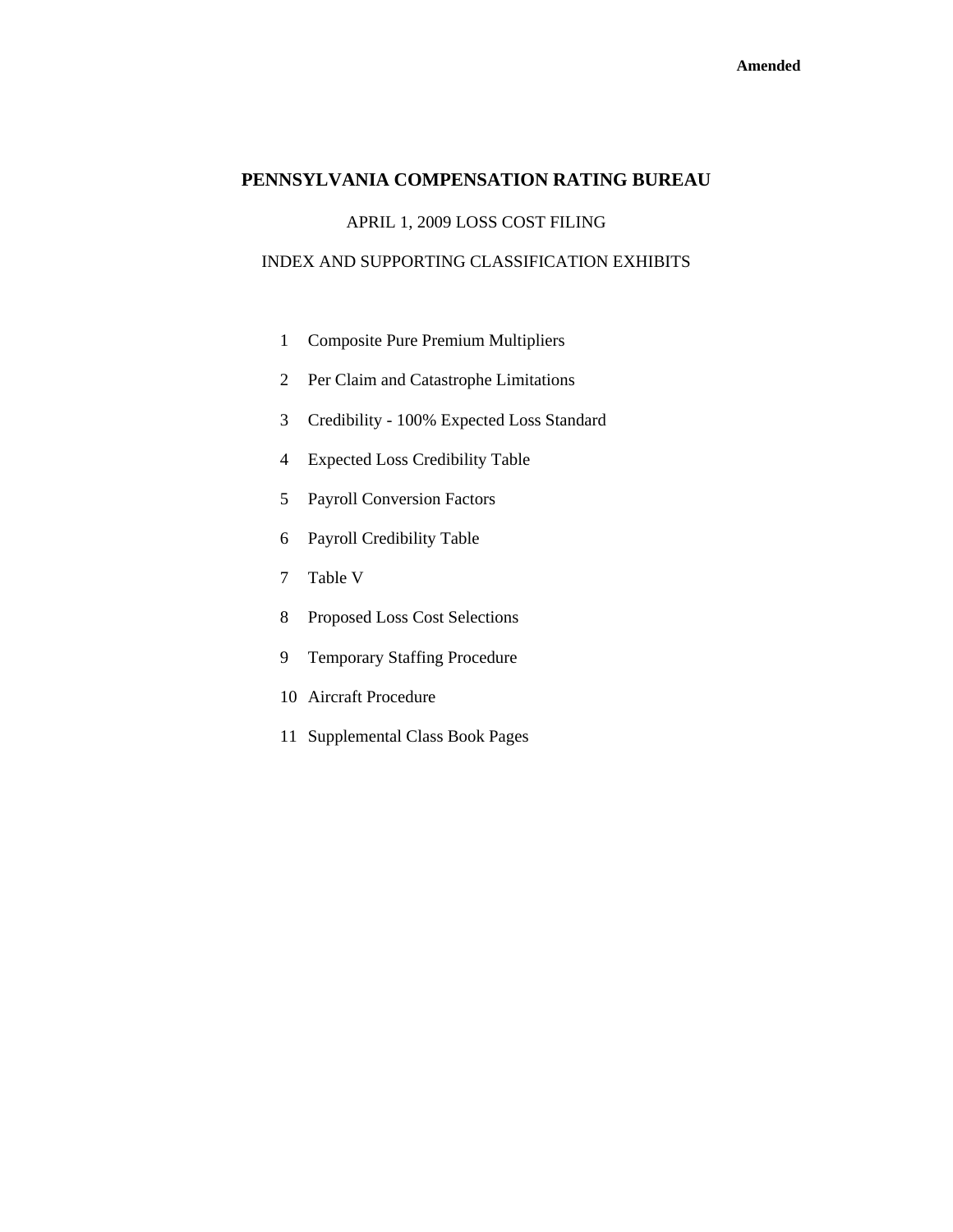# **April 1, 2009 Loss Cost Filing**

# **Calculation of Composite Pure Premium Multiplier**

| <b>Item</b>                                              | <b>Manufacturing</b><br>and<br><b>Utilities</b> | Contracting<br>and<br>Quarrying | Other<br><b>Industries</b> |
|----------------------------------------------------------|-------------------------------------------------|---------------------------------|----------------------------|
| (1) Pure Premium Test Correction Factor                  | 0.9868                                          | 1.0228                          | 0.9890                     |
| (2) Off-Balance Factor (Collectible Prem Ratio)          | 1.0463                                          | 1.0951                          | 1.0399                     |
| (3) Final Loss Cost Test Correction Factor               | 1.0365                                          | 0.9659                          | 1.0366                     |
| (4) Composite Pure Premium Multiplier<br>$(1)^*(2)^*(3)$ | 1.0702                                          | 1.0819                          | 1.0661                     |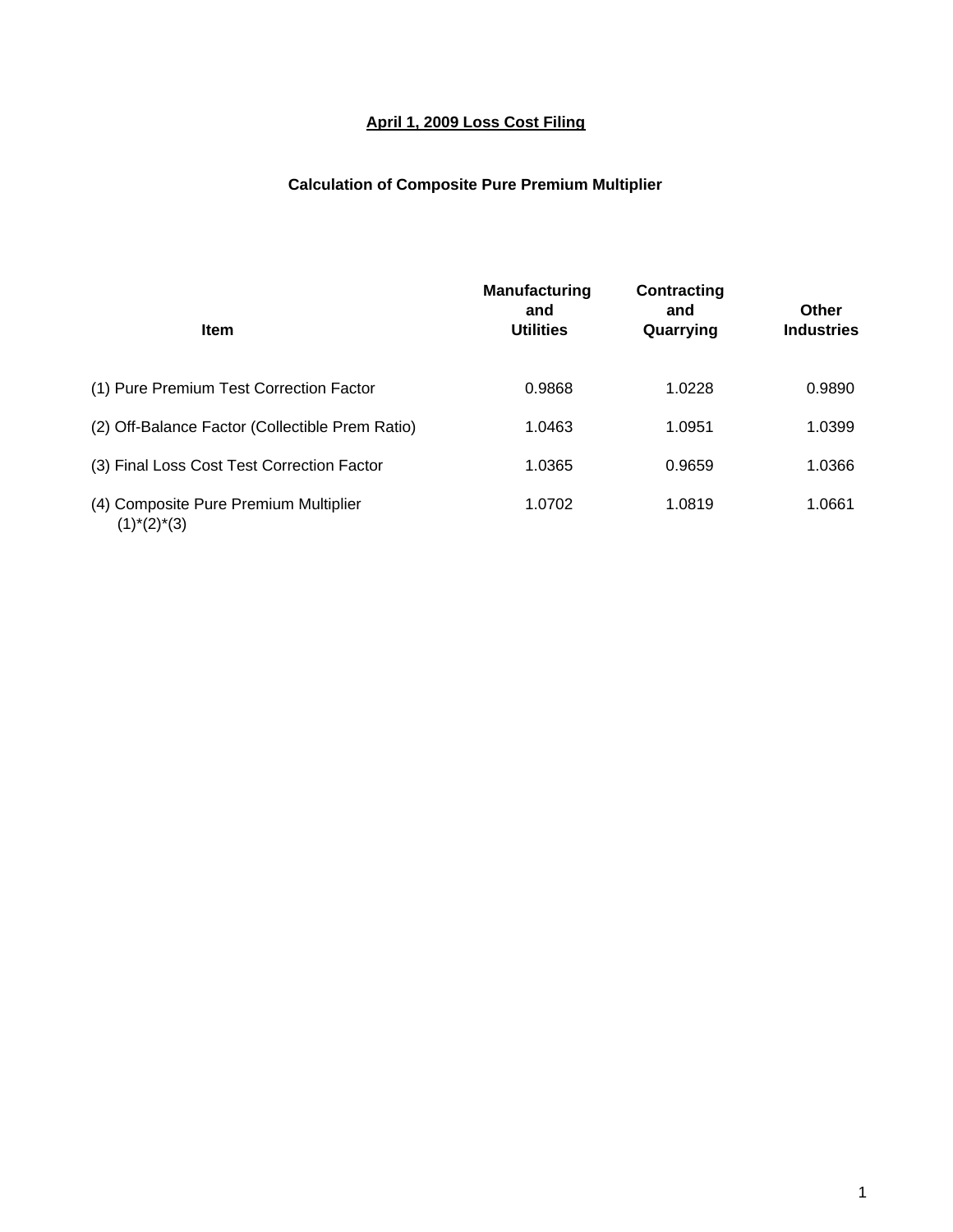## **CALCULATION OF PER CLAIM AND CATASTROPHE LIMITATIONS**

All Death, Permanent Total and Major Disability claims in the Pennsylvania experience for Manual Years 2001 through 2005 were translated using composite multipliers, yielding an average claim value of  $$ 467,576$ . Using twice this value as unity and using the indicated Hazard Group Relativities produced the following results:

| Hazard | <b>Hazard Group</b> | Per Claim Limit        | Per Accident Limit |
|--------|---------------------|------------------------|--------------------|
| Group  | Relativities @      | $2 * 467,576$ ] $*(2)$ | $(3) * 2$          |
| (1)    | (2)                 | (3)                    | (4)                |
| Α      | 0.842               | 787,398                | 1,574,796          |
| B      | 0.918               | 858,470                | 1,716,940          |
| C      | 0.925               | 865,016                | 1,730,032          |
| D      | 1.005               | 939,828                | 1,879,656          |
| E      | 1.014               | 948,244                | 1,896,488          |
| F      | 1.146               | 1,071,684              | 2,143,368          |
| G      | 1.192               | 1,114,701              | 2,229,402          |

@ From Pennsylvania 4/1/08 loss cost filing materials adjusted for revised hazard group definitions - Excess Loss Factor Study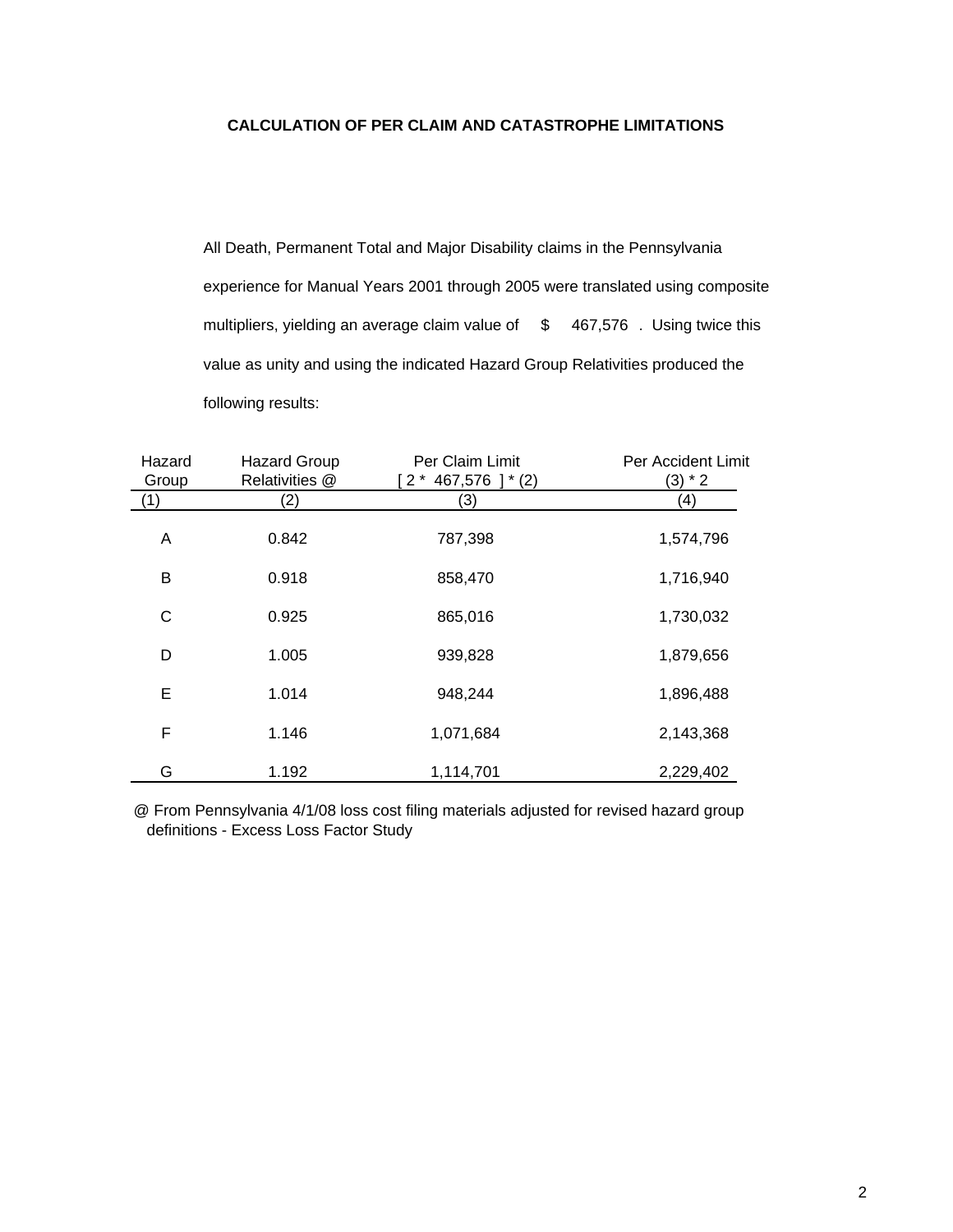## **CREDIBILITY**

 The classification relativity criteria for 100 percent credibility for the various categories of loss are as follows:

 Serious: 175 \* Average Cost of Serious Case (including Medical) Non-Serious: 500 \* Average Cost of Non-Serious Case (including Medical) Medical: 10 Percent of the Non-Serious

The following calculations are based on the figures in Table V, Section B.

|                          | No.<br>Cases<br>1) | <b>INDEMNITY</b><br><b>AMOUNT</b><br>(2) | <b>MEDICAL</b><br><b>AMOUNT</b><br>(3) | <b>TOTAL</b><br><b>AMOUNT</b><br>(4) | <b>AVERAGE</b><br>COST<br>(4) / (1)<br>(5) |
|--------------------------|--------------------|------------------------------------------|----------------------------------------|--------------------------------------|--------------------------------------------|
| Death                    | 486                | 145,916,800                              | 62,345,700                             | 208,262,500                          | 428,524                                    |
| <b>Permanent Total</b>   | 335                | 295,428,900                              | 666,831,800                            | 962,260,700                          | 2,872,420                                  |
| Major                    | 19,381             | 4,025,807,000                            | 4,249,641,100                          | 8,275,448,100                        | 426,988                                    |
| <b>Total Serious</b>     | 20,202             | 4,467,152,700                            | 4,978,818,600                          | 9,445,971,300                        | 467,576                                    |
| Minor                    | 26,096             | 846,774,500                              | 822,985,800                            | 1,669,760,300                        | 63,985                                     |
| Temporary                | 181,989            | 1,155,123,700                            | 1,724,223,800                          | 2.879.347.500                        | 15,822                                     |
| <b>Total Non-Serious</b> | 208,085            | 2,001,898,200                            | 2,547,209,600                          | 4,549,107,800                        | 21,862                                     |

Accordingly, the criteria for 100 percent credibility will be:

| Serious: 175 *     | $467.576 =$    | 81,825,800 |
|--------------------|----------------|------------|
| Non-Serious: 500 * | $21.862 =$     | 10,931,000 |
| Medical: .10 *     | $10.931.000 =$ | 1.093.100  |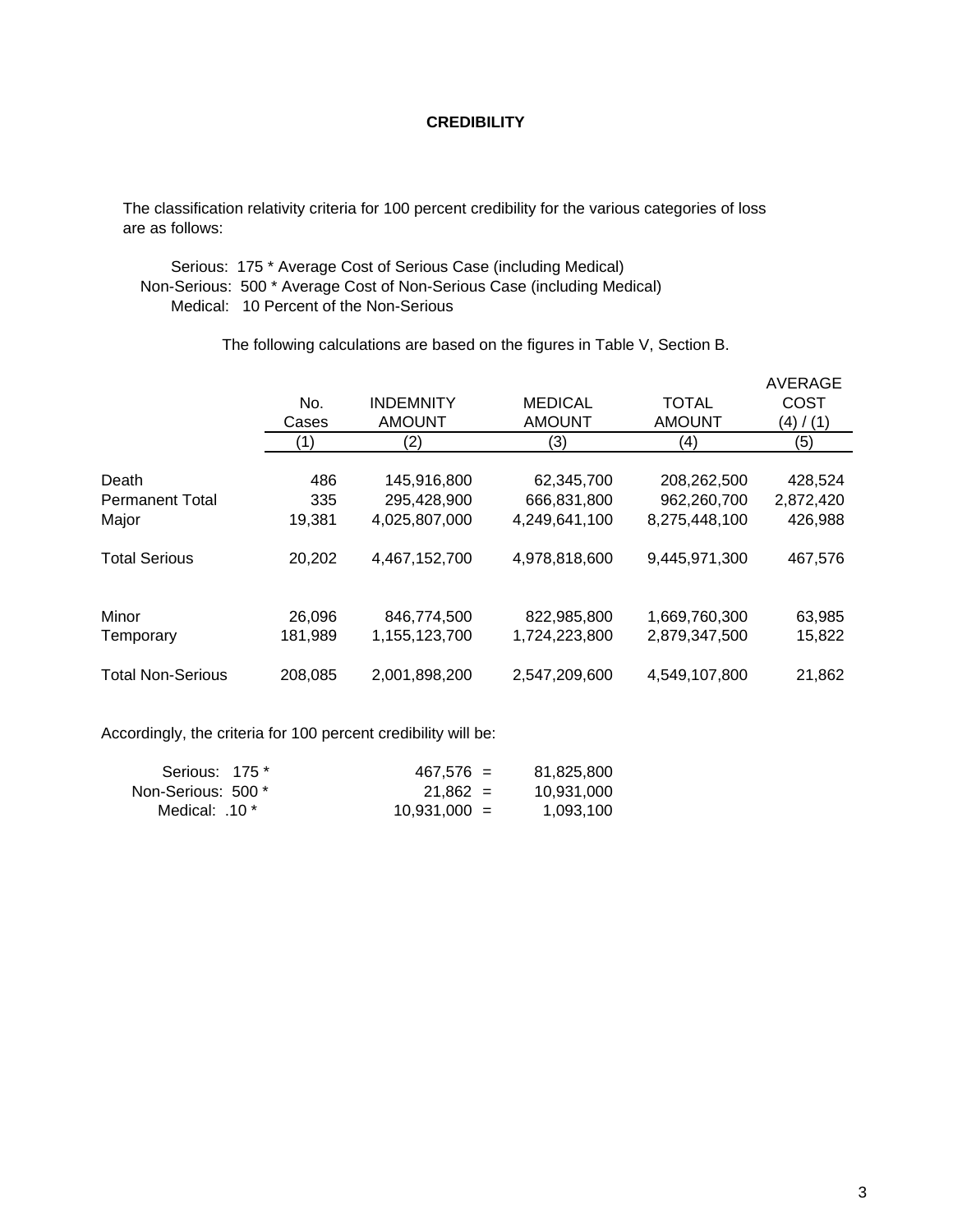# **EXPECTED LOSS CREDIBILITY TABLE**

### Serious, Non-Serious and Medical

| Credi- |                          |             |           |
|--------|--------------------------|-------------|-----------|
| bility | Serious                  | Non-Serious | Medical   |
| (1)    | (2)                      | (3)         | (4)       |
|        |                          |             |           |
| 1.00   | 81,212,905               | 10,849,125  | 1,084,913 |
| 0.99   | 79,991,732               | 10,685,990  | 1,068,599 |
| 0.98   | 78,776,741               | 10,523,681  | 1,052,368 |
| 0.97   | 77,567,964               | 10,362,202  | 1,036,220 |
| 0.96   | 76,365,433               | 10,201,557  | 1,020,156 |
| 0.95   | 75,169,181               | 10,041,752  | 1,004,175 |
| 0.94   | 73,979,240               | 9,882,789   | 988,279   |
| 0.93   | 72,795,645               | 9,724,674   | 972,467   |
| 0.92   | 71,618,430               | 9,567,411   | 956,741   |
| 0.91   | 70,447,629               | 9,411,006   | 941,101   |
| 0.90   | 69,283,278               | 9,255,462   | 925,546   |
| 0.89   | 68,125,413               | 9,100,784   | 910,078   |
| 0.88   | 66,974,070               | 8,946,978   | 894,698   |
| 0.87   | 65,829,287               | 8,794,047   | 879,405   |
| 0.86   | 64,691,100               | 8,641,999   | 864,200   |
| 0.85   | 63,559,550               | 8,490,836   | 849,084   |
| 0.84   | 62,434,674               | 8,340,566   | 834,057   |
| 0.83   | 61,316,513               | 8,191,192   | 819,119   |
| 0.82   | 60,205,108               | 8,042,721   | 804,272   |
| 0.81   | 59,100,499               | 7,895,158   | 789,516   |
| 0.80   | 58,002,729               | 7,748,508   | 774,851   |
| 0.79   | 56,911,841               | 7,602,778   | 760,278   |
| 0.78   | 55,827,878               |             |           |
|        |                          | 7,457,973   | 745,797   |
| 0.77   | 54,750,885               | 7,314,098   | 731,410   |
| 0.76   | 53,680,907               | 7,171,162   | 717,116   |
| 0.75   | 52,617,991               | 7,029,168   | 702,917   |
| 0.74   | 51,562,184               | 6,888,124   | 688,812   |
| 0.73   | 50,513,533               | 6,748,036   | 674,804   |
| 0.72   | 49,472,090               | 6,608,911   | 660,891   |
| 0.71   | 48,437,902               | 6,470,755   | 647,076   |
| 0.70   | 47,411,023               | 6,333,576   | 633,358   |
| 0.69   | 46,391,503               | 6,197,380   | 619,738   |
| 0.68   | 45,379,398               | 6,062,174   | 606,217   |
| 0.67   | 44,374,760               | 5,927,966   | 592,797   |
| 0.66   | 43,377,648               | 5,794,763   | 579,476   |
| 0.65   | 42,388,117               | 5,662,573   | 566,257   |
| 0.64   | 41,406,226               | 5,531,403   | 553,140   |
| 0.63   | 40,432,035               | 5,401,262   | 540,126   |
| 0.62   | 39,465,606               | 5,272,158   | 527,216   |
| 0.61   | 38,507,001               | 5,144,100   | 514,410   |
| 0.60   | 37,556,285               | 5,017,095   | 501,710   |
| 0.59   | 36,613,524               | 4,891,152   | 489,115   |
| 0.58   | 35,678,785               | 4,766,282   | 476,628   |
| 0.57   | 34,752,138               | 4,642,492   | 464,249   |
| 0.56   | 33,833,655               | 4,519,794   | 451,979   |
| 0.55   | 32,923,408               | 4,398,195   | 439,820   |
| 0.54   | 32,021,473               | 4,277,707   | 427,771   |
| 0.53   | 31,127,928               | 4,158,339   | 415,834   |
| 0.52   | 30,242,851               | 4,040,103   | 404,010   |
| 0.51   | 29,366,324               | 3,923,009   | 392,301   |
| 0.50   | 28,498,432               | 3,807,068   | 380,707   |
| 0.49   | 27,639,262               | 3,692,293   | 369,229   |
| 0.48   |                          |             |           |
|        | 26,788,903               | 3,578,694   | 357,869   |
| 0.47   | 25,947,447<br>25,114,990 | 3,466,285   | 346,629   |
| 0.46   |                          | 3,355,079   | 335,508   |
| 0.45   | 24,291,630               | 3,245,087   | 324,509   |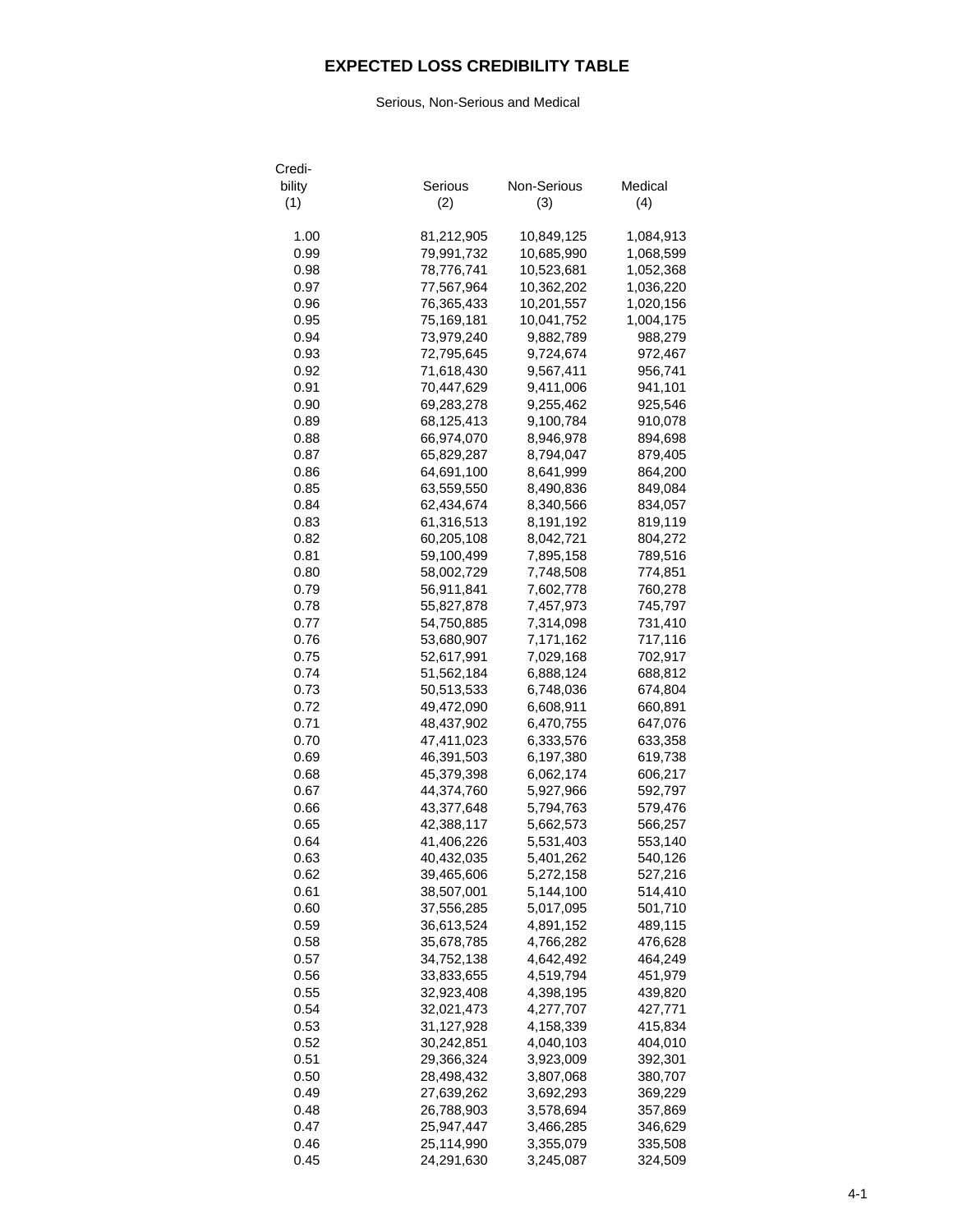# **EXPECTED LOSS CREDIBILITY TABLE**

### Serious, Non-Serious and Medical

| Credi- |            |             |         |
|--------|------------|-------------|---------|
| bility | Serious    | Non-Serious | Medical |
| (1)    | (2)        | (3)         | (4)     |
| 0.44   | 23,477,469 | 3,136,324   | 313,632 |
| 0.43   | 22,672,611 | 3,028,804   | 302,880 |
| 0.42   | 21,877,166 | 2,922,542   | 292,254 |
| 0.41   | 21,091,246 | 2,817,552   | 281,755 |
| 0.40   | 20,314,969 | 2,713,850   | 271,385 |
| 0.39   | 19,548,456 | 2,611,453   | 261,145 |
| 0.38   | 18,791,832 | 2,510,376   | 251,038 |
| 0.37   | 18,045,229 | 2,410,639   | 241,064 |
| 0.36   | 17,308,783 | 2,312,258   | 231,226 |
| 0.35   | 16,582,636 | 2,215,253   | 221,525 |
| 0.34   | 15,866,937 | 2,119,644   | 211,964 |
| 0.33   | 15,161,840 | 2,025,451   | 202,545 |
| 0.32   | 14,467,508 | 1,932,696   | 193,270 |
| 0.31   | 13,784,109 | 1,841,401   | 184,140 |
| 0.30   | 13,111,823 | 1,751,591   | 175,159 |
| 0.29   | 12,450,834 | 1,663,291   | 166,329 |
| 0.28   | 11,801,341 | 1,576,526   | 157,653 |
| 0.27   | 11,163,551 | 1,491,324   | 149,132 |
| 0.26   | 10,537,681 | 1,407,715   | 140,772 |
| 0.25   | 9,923,965  | 1,325,730   | 132,573 |
| 0.24   | 9,322,647  | 1,245,400   | 124,540 |
| 0.23   | 8,733,989  | 1,166,762   | 116,676 |
| 0.22   | 8,158,269  | 1,089,853   | 108,985 |
| 0.21   | 7,595,786  | 1,014,711   | 101,471 |
| 0.20   | 7,046,857  | 941,381     | 94,138  |
| 0.19   | 6,511,827  | 869,907     | 86,991  |
| 0.18   | 5,991,066  | 800,339     | 80,034  |
| 0.17   | 5,484,978  | 732,731     | 73,273  |
| 0.16   | 4,994,000  | 667,142     | 66,714  |
| 0.15   | 4,518,614  | 603,636     | 60,364  |
| 0.14   | 4,059,347  | 542,283     | 54,228  |
| 0.13   | 3,616,788  | 483,162     | 48,316  |
| 0.12   | 3,191,593  | 426,361     | 42,636  |
| 0.11   | 2,784,503  | 371,978     | 37,198  |
| 0.10   | 2,396,362  | 320,127     | 32,013  |
| 0.09   | 2,028,145  | 270,938     | 27,094  |
| 0.08   | 1,680,996  | 224,562     | 22,456  |
| 0.07   | 1,356,280  | 181,184     | 18,118  |
| 0.06   | 1,055,672  | 141,026     | 14,103  |
| 0.05   | 781,286    | 104,371     | 10,437  |
| 0.04   | 535,922    | 71,594      | 7,159   |
| 0.03   | 323,535    | 43,221      | 4,322   |
| 0.02   | 150,371    | 20,088      | 2,009   |
| 0.01   | 28,942     | 3,867       | 387     |
| 0.00   | 0          | 0           | 0       |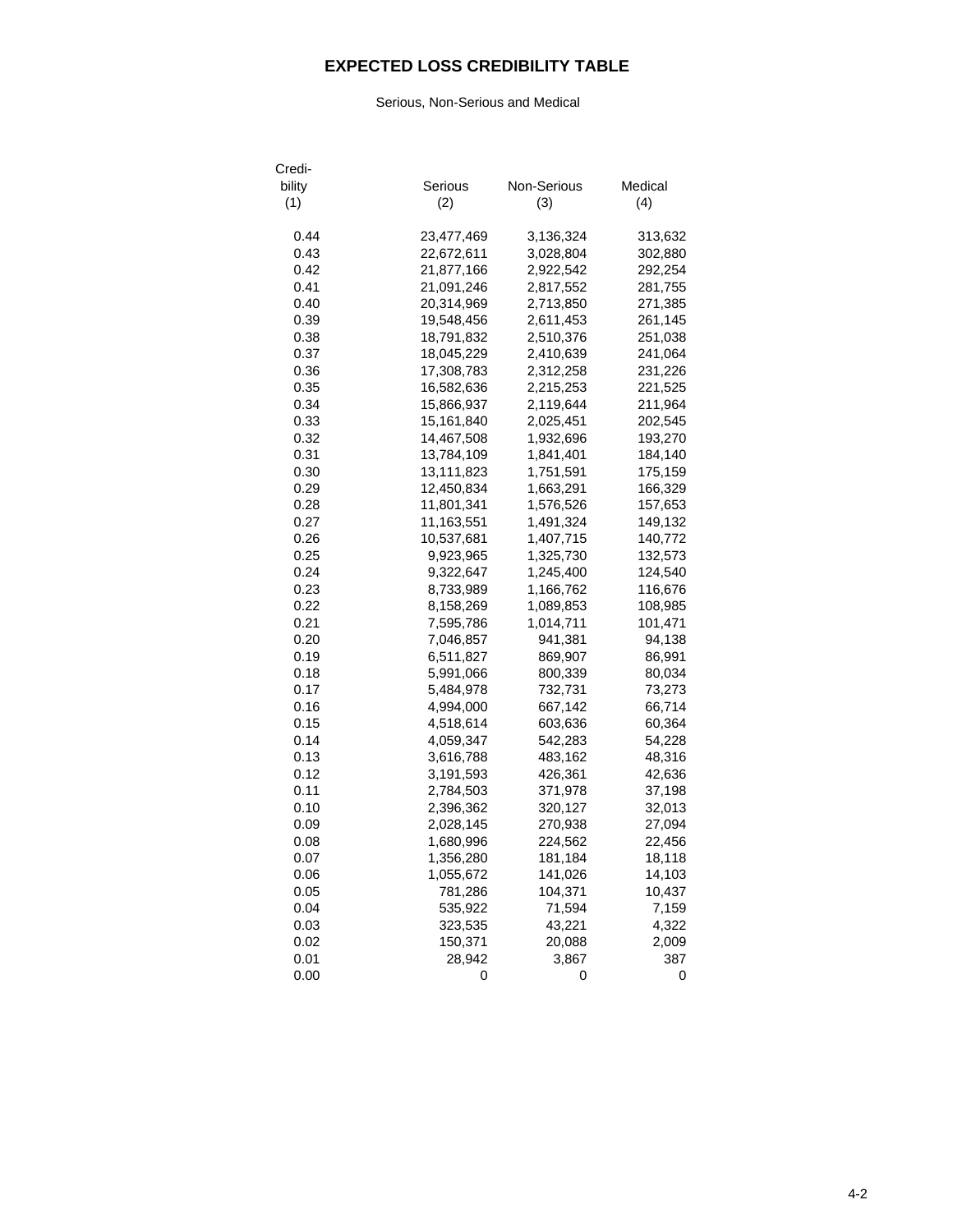## **Classification Credibility Table**

# **Payroll Conversion Factors**

Convert the Expected Loss Credibility Table to a Payroll Basis

| A)            | Five Year Payroll (00's) |                                |                     |  |  |  |  |  |  |  |  |  |
|---------------|--------------------------|--------------------------------|---------------------|--|--|--|--|--|--|--|--|--|
|               |                          | 7,293,416,370                  |                     |  |  |  |  |  |  |  |  |  |
| B)            |                          | Five Year Expected Losses *    |                     |  |  |  |  |  |  |  |  |  |
|               | Serious                  | Non-Serious                    | <b>Medical Only</b> |  |  |  |  |  |  |  |  |  |
|               | 6,267,706,275            | 3,457,724,458                  | 671,828,020         |  |  |  |  |  |  |  |  |  |
| $C$ ) = $A/B$ |                          | Ratio Payroll to Expected Loss |                     |  |  |  |  |  |  |  |  |  |
|               | Serious                  | Non-Serious                    | <b>Medical Only</b> |  |  |  |  |  |  |  |  |  |
|               | 1.1636                   | 2.1093                         | 10.8561             |  |  |  |  |  |  |  |  |  |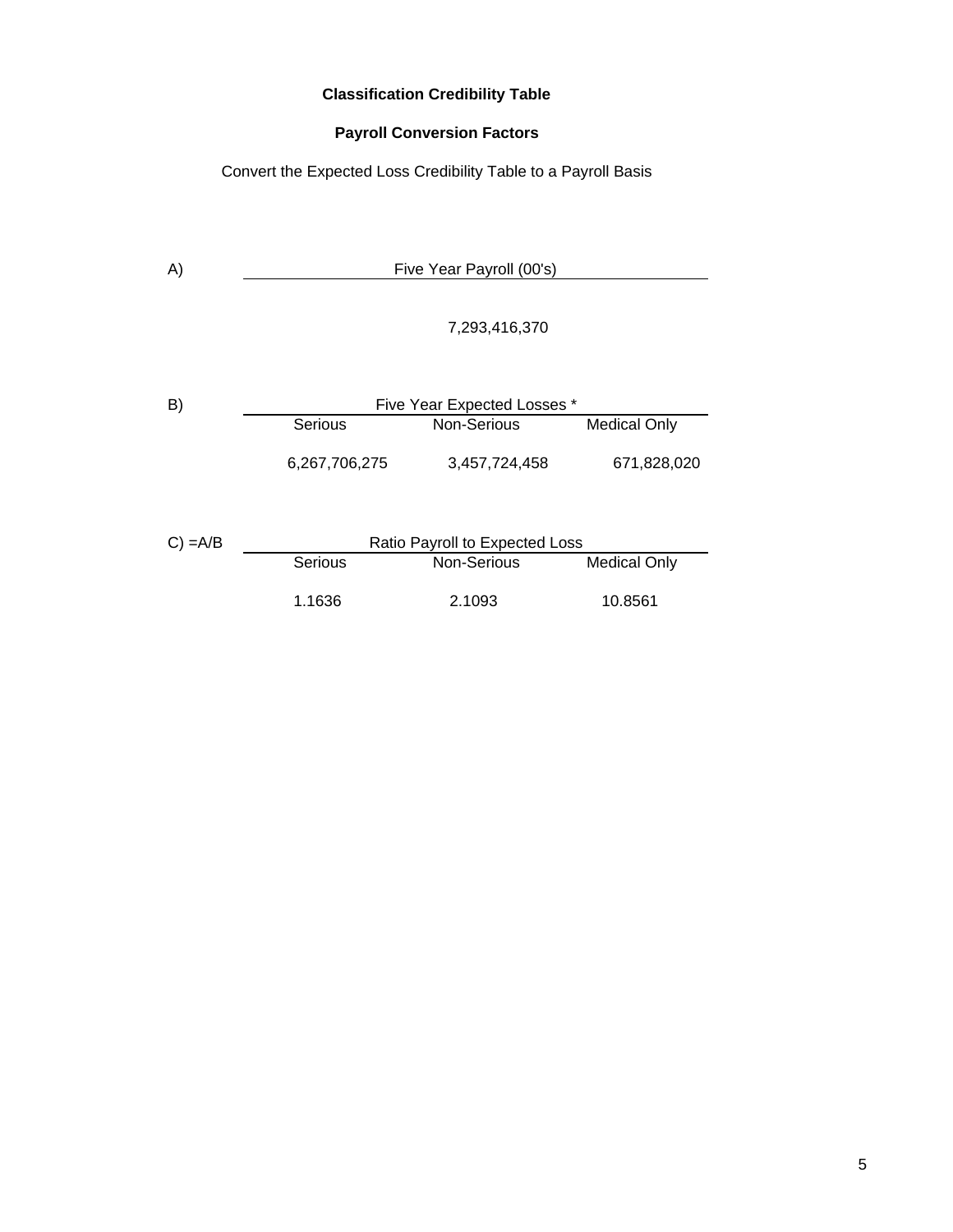# **PAYROLL CREDIBILITY TABLE**

### Serious, Non-Serious and Medical

| Credi- |                          |             |            |
|--------|--------------------------|-------------|------------|
| bility | Serious                  | Non-Serious | Medical    |
| (1)    | (2)                      | (3)         | (4)        |
|        |                          |             |            |
| 1.00   | 94,499,336               | 22,884,059  | 11,777,924 |
| 0.99   | 93,078,379               | 22,539,959  | 11,600,818 |
| 0.98   | 91,664,616               | 22,197,600  | 11,424,612 |
| 0.97   | 90,258,083               | 21,856,993  | 11,249,308 |
| 0.96   | 88,858,818               | 21,518,144  | 11,074,916 |
| 0.95   | 87,466,859               | 21,181,067  | 10,901,424 |
| 0.94   | 86,082,244               | 20,845,767  | 10,728,856 |
| 0.93   | 84,705,013               | 20,512,255  | 10,557,199 |
| 0.92   | 83,335,205               | 20,180,540  | 10,386,476 |
| 0.91   | 81,972,861               | 19,850,635  | 10,216,687 |
| 0.90   | 80,618,022               | 19,522,546  | 10,047,820 |
| 0.89   | 79,270,731               | 19,196,284  | 9,879,898  |
| 0.88   | 77,931,028               | 18,871,861  | 9,712,931  |
| 0.87   | 76,598,958               | 18,549,283  | 9,546,909  |
| 0.86   | 75,274,564               | 18,228,568  | 9,381,842  |
| 0.85   | 73,957,892               | 17,909,720  | 9,217,741  |
| 0.84   | 72,648,987               | 17,592,756  | 9,054,606  |
| 0.83   | 71,347,895               | 17,277,681  | 8,892,438  |
| 0.82   | 70,054,664               | 16,964,511  | 8,731,257  |
| 0.81   | 68,769,341               | 16,653,257  | 8,571,065  |
| 0.80   | 67,491,975               | 16,343,928  | 8,411,860  |
| 0.79   | 66,222,618               | 16,036,540  | 8,253,654  |
| 0.78   | 64,961,319               | 15,731,102  | 8,096,447  |
| 0.77   | 63,708,130               | 15,427,627  | 7,940,260  |
| 0.76   | 62,463,103               | 15,126,132  | 7,785,083  |
| 0.75   | 61,226,294               | 14,826,624  | 7,630,937  |
| 0.74   | 59,997,757               | 14,529,120  | 7,477,812  |
| 0.73   | 58,777,547               | 14,233,632  | 7,325,740  |
| 0.72   | 57,565,724               | 13,940,176  | 7,174,699  |
| 0.71   | 56,362,343               | 13,648,764  | 7,024,722  |
| 0.70   | 55,167,466               | 13,359,412  | 6,875,798  |
| 0.69   | 53,981,153               | 13,072,134  | 6,727,938  |
| 0.68   | 52,803,468               | 12,786,944  | 6,581,152  |
| 0.67   | 51,634,471               | 12,503,859  | 6,435,464  |
| 0.66   | 50,474,231               | 12,222,894  | 6,290,849  |
| 0.65   | 49,322,813               | 11,944,065  | 6,147,343  |
| 0.64   | 48,180,285               | 11,667,388  | 6,004,943  |
| 0.63   | 47,046,716               | 11,392,882  | 5,863,662  |
| 0.62   | 45,922,179               | 11,120,563  | 5,723,510  |
| 0.61   | 44,806,746               | 10,850,450  | 5,584,486  |
| 0.60   | 43,700,493               | 10,582,558  | 5,446,614  |
| 0.59   | 42,603,497               | 10,316,907  | 5,309,881  |
| 0.58   |                          |             |            |
|        | 41,515,834<br>40,437,588 | 10,053,519  | 5,174,321  |
| 0.57   |                          | 9,792,408   | 5,039,934  |
| 0.56   | 39,368,841               | 9,533,601   | 4,906,729  |
| 0.55   | 38,309,678               | 9,277,113   | 4,774,730  |
| 0.54   | 37,260,186               | 9,022,967   | 4,643,925  |
| 0.53   | 36,220,457               | 8,771,184   | 4,514,335  |
| 0.52   | 35,190,581               | 8,521,789   | 4,385,973  |
| 0.51   | 34,170,655               | 8,274,803   | 4,258,859  |
| 0.50   | 33,160,775               | 8,030,249   | 4,132,993  |
| 0.49   | 32,161,045               | 7,788,154   | 4,008,387  |
| 0.48   | 31,171,568               | 7,548,539   | 3,885,062  |
| 0.47   | 30,192,449               | 7,311,435   | 3,763,039  |
| 0.46   | 29,223,802               | 7,076,868   | 3,642,308  |
| 0.45   | 28,265,741               | 6,844,862   | 3,522,902  |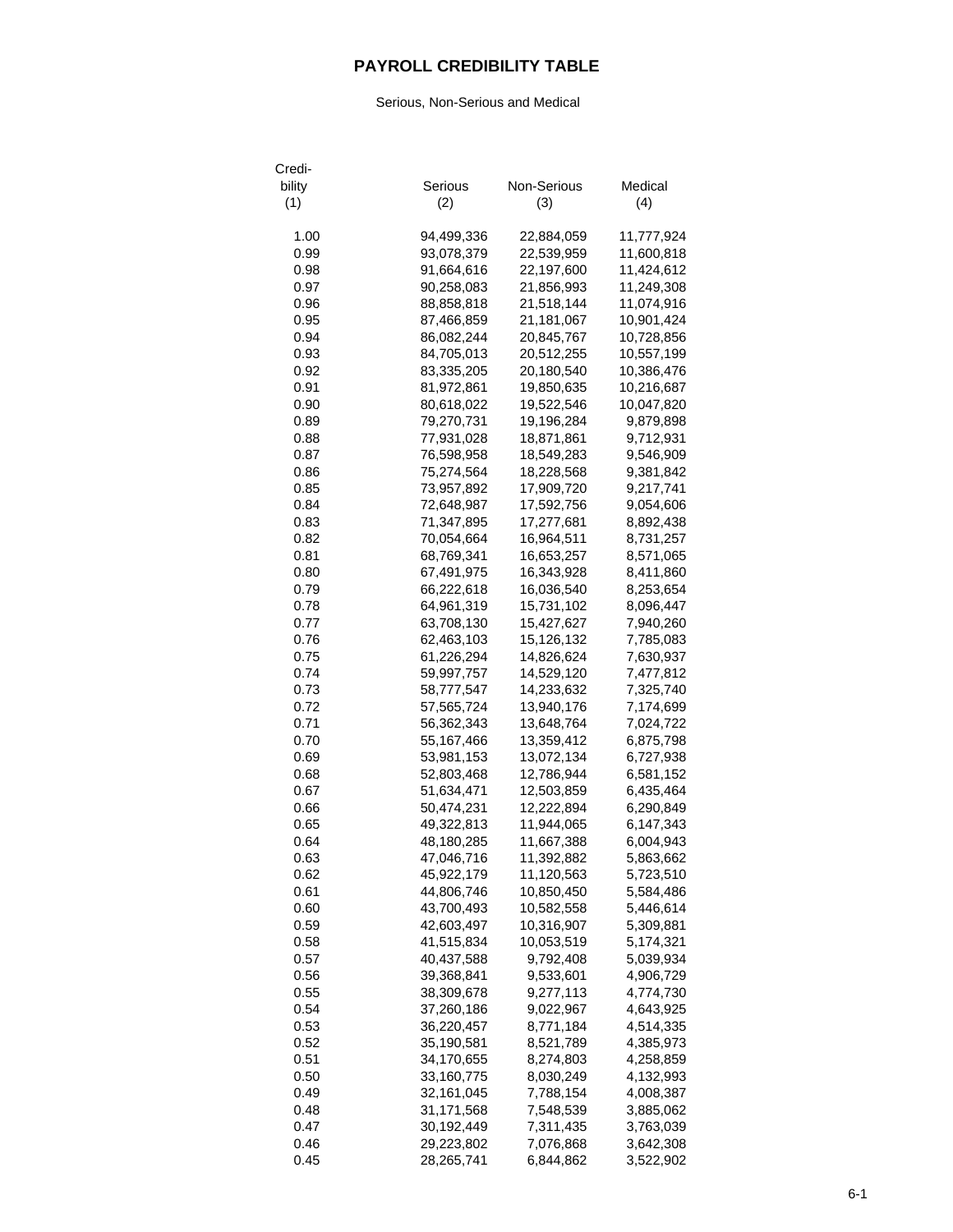# **PAYROLL CREDIBILITY TABLE**

### Serious, Non-Serious and Medical

| Credi- |            |             |           |
|--------|------------|-------------|-----------|
| bility | Serious    | Non-Serious | Medical   |
| (1)    | (2)        | (3)         | (4)       |
| 0.44   | 27,318,383 | 6,615,448   | 3,404,820 |
| 0.43   | 26,381,850 | 6,388,656   | 3,288,096 |
| 0.42   | 25,456,270 | 6,164,518   | 3,172,739 |
| 0.41   | 24,541,774 | 5,943,062   | 3,058,760 |
| 0.40   | 23,638,498 | 5,724,324   | 2,946,183 |
| 0.39   | 22,746,583 | 5,508,338   | 2,835,016 |
| 0.38   | 21,866,176 | 5,295,136   | 2,725,294 |
| 0.37   | 20,997,428 | 5,084,761   | 2,617,015 |
| 0.36   | 20,140,500 | 4,877,246   | 2,510,213 |
| 0.35   | 19,295,555 | 4,672,633   | 2,404,898 |
| 0.34   | 18,462,768 | 4,470,965   | 2,301,102 |
| 0.33   | 17,642,317 | 4,272,284   | 2,198,849 |
| 0.32   | 16,834,392 | 4,076,636   | 2,098,158 |
| 0.31   | 16,039,189 | 3,884,067   | 1,999,042 |
| 0.30   | 15,256,917 | 3,694,631   | 1,901,544 |
| 0.29   | 14,487,790 | 3,508,380   | 1,805,684 |
| 0.28   | 13,732,040 | 3,325,366   | 1,711,497 |
| 0.27   | 12,989,908 | 3,145,650   | 1,618,992 |
| 0.26   | 12,261,646 | 2,969,293   | 1,528,235 |
| 0.25   | 11,547,526 | 2,796,362   | 1,439,226 |
| 0.24   | 10,847,832 | 2,626,922   | 1,352,019 |
| 0.23   | 10,162,870 | 2,461,051   | 1,266,646 |
| 0.22   | 9,492,962  | 2,298,827   | 1,183,152 |
| 0.21   | 8,838,457  | 2,140,330   | 1,101,579 |
| 0.20   | 8,199,723  | 1,985,655   | 1,021,972 |
| 0.19   | 7,577,162  | 1,834,895   | 944,383   |
| 0.18   | 6,971,204  | 1,688,155   | 868,857   |
| 0.17   | 6,382,320  | 1,545,549   | 795,459   |
| 0.16   | 5,811,018  | 1,407,203   | 724,254   |
| 0.15   | 5,257,859  | 1,273,249   | 655,318   |
| 0.14   | 4,723,456  | 1,143,838   | 588,705   |
| 0.13   | 4,208,495  | 1,019,134   | 524,523   |
| 0.12   | 3,713,738  | 899,323     | 462,861   |
| 0.11   | 3,240,048  | 784,613     | 403,825   |
| 0.10   | 2,788,407  | 675,244     | 347,536   |
| 0.09   | 2,359,950  | 571,490     | 294,135   |
| 0.08   | 1,956,007  | 473,669     | 243,785   |
| 0.07   | 1,578,167  | 382,171     | 196,691   |
| 0.06   | 1,228,380  | 297,466     | 153,104   |
| 0.05   | 909,104    | 220,150     | 113,305   |
| 0.04   | 623,599    | 151,013     | 77,719    |
| 0.03   | 376,465    | 91,166      | 46,920    |
| 0.02   | 174,972    | 42,372      | 21,810    |
| 0.01   | 33,677     | 8,157       | 4,201     |
| 0.00   | 0          | 0           | 0         |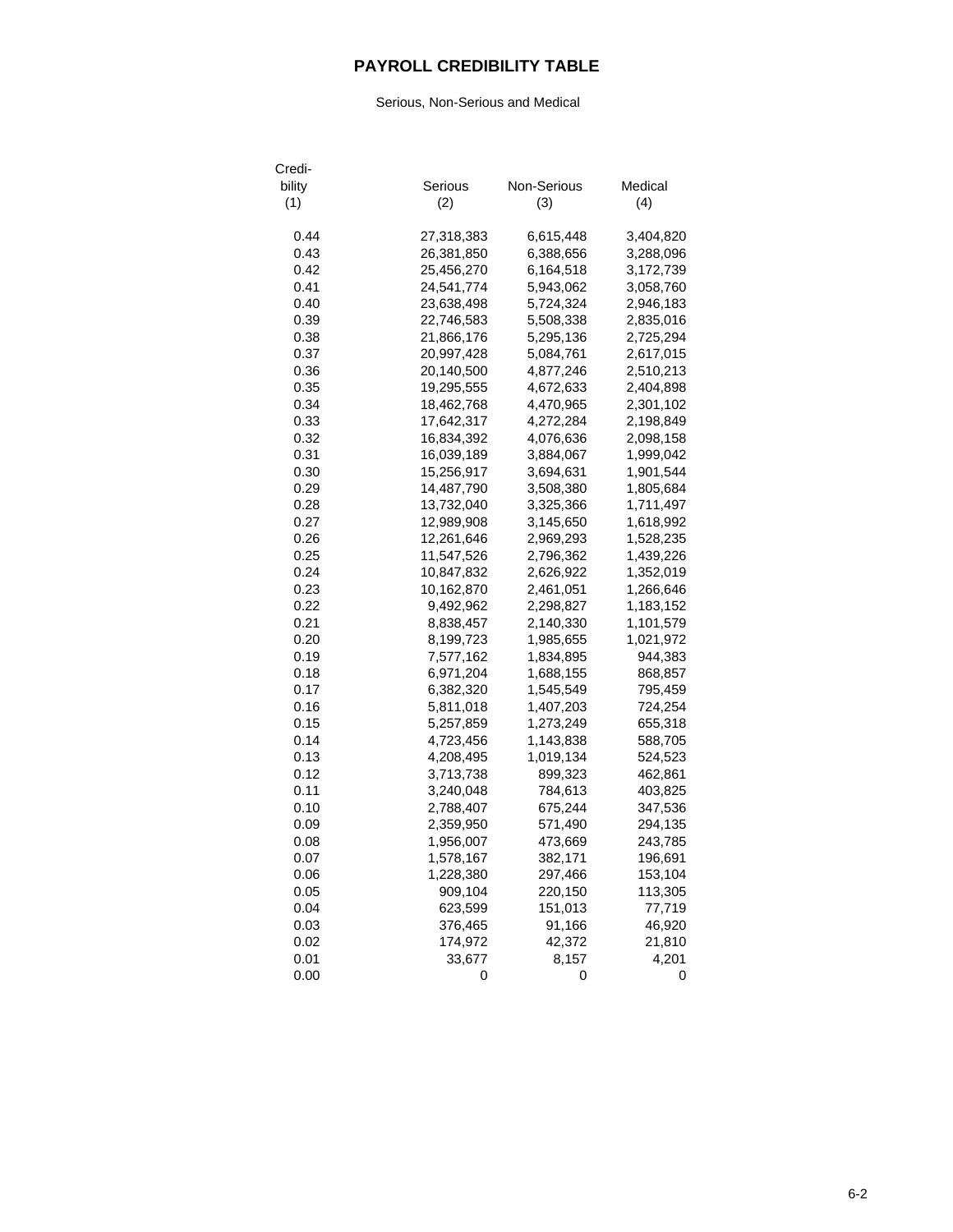#### TOTAL EXPERIENCE ALL INDUSTRIES - MANUAL YEARS 2001 - 2005

|      |                                                                                           |                                                                                                                          |     | <b>DEATH</b>    |     | PERM. TOTAL     |      | MAJOR PERM.               |      | MINOR PERM.     |       | TEMPORARY                                                                                 | MEDICAL                                                                     | PURE  |
|------|-------------------------------------------------------------------------------------------|--------------------------------------------------------------------------------------------------------------------------|-----|-----------------|-----|-----------------|------|---------------------------|------|-----------------|-------|-------------------------------------------------------------------------------------------|-----------------------------------------------------------------------------|-------|
| MAN  | PAYROLL                                                                                   | ALL                                                                                                                      | NO. | COMP.           | NO. | COMP.           | NO.  | COMP.                     | NO.  | COMP.           | NO.   | COMP.                                                                                     | IN                                                                          | PREM. |
| YEAR | IN THOUS                                                                                  | LOSSES                                                                                                                   |     | IN              |     | IN              |      | IN                        |      | IN              |       | IN                                                                                        | <b>HUNDREDS</b>                                                             |       |
|      |                                                                                           |                                                                                                                          |     | <b>HUNDREDS</b> |     | <b>HUNDREDS</b> |      | <b>HUNDREDS</b>           |      | <b>HUNDREDS</b> |       | <b>HUNDREDS</b>                                                                           |                                                                             |       |
| (1)  | (2)                                                                                       | (3)                                                                                                                      | (4) | (5)             | (6) | (7)             | (8)  | (9)                       | (10) | (11)            | (12)  | (13)                                                                                      | (14)                                                                        | (15)  |
|      |                                                                                           |                                                                                                                          |     |                 |     |                 |      |                           |      |                 |       |                                                                                           |                                                                             |       |
|      |                                                                                           |                                                                                                                          |     |                 |     |                 |      | A. EXPERIENCE AS REPORTED |      |                 |       |                                                                                           |                                                                             |       |
|      |                                                                                           | 01 137,613,400 1,851,117,566 107                                                                                         |     | 242,057         | 67  |                 |      | 218,793 3881 6,409,336    |      |                 |       | 4661 1,357,264 40404 2,460,718                                                            | 7,823,007 1.345                                                             |       |
|      | 02 138, 217, 219                                                                          | 1,827,737,789                                                                                                            | 107 | 252,211         | 56  | 185,721         |      | 3781 6,130,907            |      | 5183 1,549,309  | 38150 | 2,204,903                                                                                 | 7,954,327 1.322                                                             |       |
|      | 03 144,104,994                                                                            | 1,745,917,944                                                                                                            | 82  | 190,935         | 34  | 103,813         |      | 3393 5,373,219            |      | 5633 1,724,757  | 36270 | 2,158,333                                                                                 | 7,908,122                                                                   | 1.212 |
|      | 04 149,605,282                                                                            | 1,649,042,440                                                                                                            | 105 | 273,754         | 34  | 116,092         | 2488 | 3,845,615                 |      | 6441 2,118,569  | 35474 | 2,188,045                                                                                 | 7,948,349                                                                   | 1.102 |
|      |                                                                                           | 05 156,438,898 1,326,089,742                                                                                             | 82  | 186,867         | 29  | 114,860         |      | 910 1,435,747             |      | 5198 1,538,057  |       | 35795 2,436,695                                                                           | 7,548,670                                                                   | .848  |
|      |                                                                                           |                                                                                                                          |     |                 |     |                 |      |                           |      |                 |       |                                                                                           |                                                                             |       |
|      |                                                                                           | ALL 725, 979, 793 8, 399, 905, 481 483 1, 145, 824 220                                                                   |     |                 |     |                 |      |                           |      |                 |       |                                                                                           | 739,279 14453 23,194,824 27116 8,287,956 186093 11,448,694 39,182,475 1.157 |       |
|      |                                                                                           | <b>B.</b>                                                                                                                |     |                 |     |                 |      |                           |      |                 |       |                                                                                           |                                                                             |       |
|      | REPORTED PAYROLLS, TRANSLATED LOSSES & PURE PREMIUMS (EXCLUDING IBNR AND FREQUENCY TREND) |                                                                                                                          |     |                 |     |                 |      |                           |      |                 |       |                                                                                           |                                                                             |       |
|      | 01 137,613,400                                                                            | 3,001,483,346                                                                                                            | 107 | 321,210         | 67  | 590,742         | 3881 | 8,062,945                 |      | 4661 1,511,992  |       |                                                                                           | 40404 2,564,072 16,963,873                                                  | 2.181 |
|      | 02 138, 217, 219                                                                          | 3,002,626,342 108                                                                                                        |     | 324,331         | 66  | 582,100         |      | 3912 8, 123, 678          |      | 5154 1,671,996  | 38029 |                                                                                           | 2, 413, 577 16, 910, 582                                                    | 2.172 |
|      | 03 144, 104, 994                                                                          | 2,947,831,532                                                                                                            | 82  | 246,112         | 61  | 537,926         |      | 3872 8,044,212            |      | 5460 1,771,429  | 35920 |                                                                                           | 2,280,540 16,598,097                                                        | 2.046 |
|      | 04 149,605,282                                                                            | 3,032,952,247                                                                                                            | 106 | 318,244         | 71  | 626,148         |      | 3982 8,272,261            |      | 5788 1,878,906  | 34574 |                                                                                           | 2, 194, 112 17, 039, 852                                                    | 2.027 |
|      | 05 156,438,898                                                                            | 2,842,117,630                                                                                                            | 83  | 249,271         | 70  | 617,373         |      | 3734 7,754,974            |      | 5033 1,633,422  | 33062 |                                                                                           | 2,098,936 16,067,200                                                        | 1.817 |
|      |                                                                                           |                                                                                                                          |     |                 |     |                 |      |                           |      |                 |       |                                                                                           |                                                                             |       |
|      |                                                                                           | ALL 725,979,793 14,827,011,097 486 1,459,168 335 2,954,289 19381 40,258,070 26096 8,467,745 181989 11,551,237 83,579,604 |     |                 |     |                 |      |                           |      |                 |       |                                                                                           |                                                                             | 2.042 |
|      | PURE PREMIUM                                                                              | 2.042                                                                                                                    |     | .020            |     | .041            |      | .555                      |      | .117            |       | .159                                                                                      | 1.151                                                                       |       |
|      |                                                                                           |                                                                                                                          |     |                 |     |                 |      |                           |      |                 |       |                                                                                           |                                                                             |       |
|      |                                                                                           | $\mathsf{C}$ .                                                                                                           |     |                 |     |                 |      |                           |      |                 |       | REPORTED PAYROLLS, TRANSLATED LOSSES & PURE PREMIUMS (INCLUDING IBNR AND FREQUENCY TREND) |                                                                             |       |
|      | 01 137,613,400                                                                            | 3,220,918,898 108                                                                                                        |     | 324,357         | 71  | 634,938         |      | 4254 8,838,475            |      | 7543 2,447,148  |       |                                                                                           | 31486 1,998,105 17,966,167                                                  | 2.341 |
|      | 02 138, 217, 219                                                                          | 3, 156, 225, 648                                                                                                         | 107 | 320,049         | 71  | 617,411         |      | 4173 8,666,334            |      |                 |       | 7390 2,397,476 30901 1,961,108 17,599,879                                                 |                                                                             | 2.284 |
|      | 03 144,104,994                                                                            | 3, 179, 220, 543                                                                                                         | 106 | 316,771         | 71  | 628,089         | 4202 | 8,729,859                 | 7428 |                 |       |                                                                                           | 2,409,985 31151 1,977,860 17,729,643                                        | 2.206 |
|      | 04 149,605,282                                                                            | 3, 172, 738, 755                                                                                                         | 107 | 320,351         | 71  | 630,880         |      |                           |      |                 |       |                                                                                           | 4193 8,710,460 7390 2,398,610 31170 1,977,961 17,689,126                    |       |
|      |                                                                                           |                                                                                                                          |     |                 |     |                 |      |                           |      |                 |       |                                                                                           |                                                                             | 2.121 |
|      | 05 156,438,898                                                                            | 3,171,342,419                                                                                                            | 105 | 315,755         | 71  | 632,810         | 4206 | 8,734,701                 | 7320 | 2,375,390       | 31625 |                                                                                           | 2,007,587 17,647,181                                                        | 2.027 |
|      |                                                                                           | ALL 725,979,793 15,900,446,263 533 1,597,283 355 3,144,128 21028 43,679,829 37071 12,028,609 156333 9,922,621 88,631,996 |     |                 |     |                 |      |                           |      |                 |       |                                                                                           |                                                                             | 2.190 |
|      | PURE PREMIUM                                                                              | 2.190                                                                                                                    |     | .022            |     | .043            |      | .602                      |      | .166            |       | .137                                                                                      | 1.221                                                                       |       |
|      |                                                                                           |                                                                                                                          |     |                 |     |                 |      |                           |      |                 |       |                                                                                           |                                                                             |       |

 $7 - 1$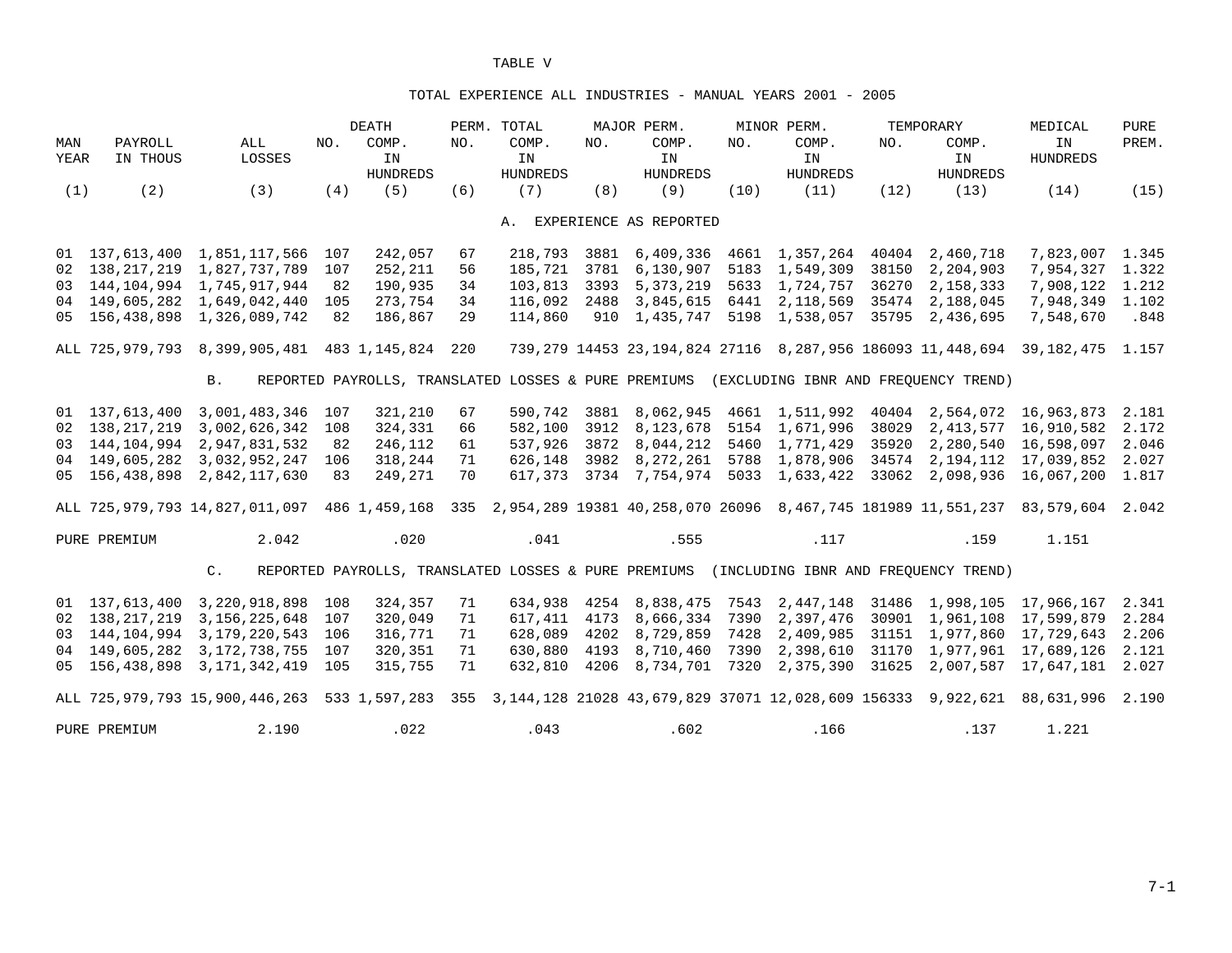#### TOTAL EXPERIENCE MANUFACTURE AND UTILITIES - MANUAL YEARS 2001 - 2005

|                |                                                                                                            |                  |     | <b>DEATH</b>                                         |                 | PERM. TOTAL     |      | MAJOR PERM.            |      | MINOR PERM.          |       | TEMPORARY                            | MEDICAL                  | PURE  |
|----------------|------------------------------------------------------------------------------------------------------------|------------------|-----|------------------------------------------------------|-----------------|-----------------|------|------------------------|------|----------------------|-------|--------------------------------------|--------------------------|-------|
| MAN            | PAYROLL                                                                                                    | ALL              | NO. | COMP.                                                | NO.             | COMP.           | NO.  | COMP.                  | NO.  | COMP.                | NO.   | COMP.                                | IN                       | PREM. |
| YEAR           | IN THOUS                                                                                                   | LOSSES           |     | IN                                                   |                 | IN              |      | IN                     |      | IN                   |       | IN                                   | <b>HUNDREDS</b>          |       |
|                |                                                                                                            |                  |     | <b>HUNDREDS</b>                                      |                 | <b>HUNDREDS</b> |      | <b>HUNDREDS</b>        |      | <b>HUNDREDS</b>      |       | <b>HUNDREDS</b>                      |                          |       |
| (1)            | (2)                                                                                                        | (3)              | (4) | (5)                                                  | (6)             | (7)             | (8)  | (9)                    | (10) | (11)                 | (12)  | (13)                                 | (14)                     | (15)  |
|                |                                                                                                            |                  |     |                                                      |                 |                 |      |                        |      |                      |       |                                      |                          |       |
|                |                                                                                                            |                  |     |                                                      |                 | Α.              |      | EXPERIENCE AS REPORTED |      |                      |       |                                      |                          |       |
| 01             | 17,591,939                                                                                                 | 457, 213, 824    | 18  | 41,626                                               | 16              | 47,059          | 976  | 1,605,410 1075         |      | 308,380              | 9991  | 638,035                              | 1,931,629                | 2.599 |
| 02             | 17, 172, 122                                                                                               | 383,663,154      | 13  | 27,729                                               | 11              | 36,512          | 780  | 1,255,691 1058         |      | 310,373              | 8719  | 539,916                              | 1,666,410                | 2.234 |
| 03             | 17,799,552                                                                                                 | 397, 106, 742    | 11  | 22,473                                               | 7               | 25,312          | 748  | 1,199,114              | 1282 | 376,854              | 8657  | 540,016                              | 1,807,298                | 2.231 |
| 04             | 17,867,401                                                                                                 | 364,496,639      | 12  | 52,150                                               | 6               | 18,322          | 512  | 799,532                | 1500 | 462,086              | 8763  | 547,219                              | 1,765,658                | 2.040 |
| 05             | 18,552,531                                                                                                 | 291, 131, 176    | 9   | 17,978                                               | $4\overline{ }$ | 13,167          | 192  | 323,866                | 1045 | 287,487              | 8538  | 581,335                              | 1,687,478                | 1.569 |
| ALL            | 88,983,545                                                                                                 | 1,893,611,535    | 63  | 161,956                                              | 44              | 140,372         | 3208 | 5,183,613              |      | 5960 1,745,180 44668 |       | 2,846,521                            | 8,858,473                | 2.128 |
|                |                                                                                                            |                  |     |                                                      |                 |                 |      |                        |      |                      |       |                                      |                          |       |
|                | <b>B</b> .<br>REPORTED PAYROLLS, TRANSLATED LOSSES & PURE PREMIUMS<br>(EXCLUDING IBNR AND FREOUENCY TREND) |                  |     |                                                      |                 |                 |      |                        |      |                      |       |                                      |                          |       |
| 01             | 17,591,939                                                                                                 | 736,456,929      | 18  | 55,238                                               | 16              | 127,060         | 976  | 2,019,605              | 1075 | 343,535              | 9991  | 664,833                              | 4,154,298                | 4.186 |
| 02             | 17, 172, 122                                                                                               | 609,653,720      | 13  | 36,047                                               | 13              | 116,326         | 809  | 1,669,747              | 1055 | 336,959              | 8689  | 589,085                              | 3,348,374                | 3.550 |
| 03             | 17,799,552                                                                                                 | 661,033,258      | 11  | 29,404                                               | 13              | 124,608         | 862  | 1,805,926              | 1245 | 391,086              | 8570  | 567,237                              | 3,692,071                | 3.714 |
| 04             | 17,867,401                                                                                                 | 659,308,062      | 12  | 60,745                                               | 15              | 125,256         | 879  | 1,796,587              | 1352 | 415,859              | 8530  | 541,502                              | 3,653,131                | 3.690 |
| 05             | 18,552,531                                                                                                 | 617,544,797      | 9   | 24,709                                               | 14              | 118,177         |      | 817 1,678,583          | 1080 | 341,530              | 7861  | 493,205                              | 3,519,244                | 3.329 |
| ALL            | 88,983,545                                                                                                 | 3, 283, 996, 766 | 63  | 206,143                                              | 71              | 611,427         |      | 4343 8,970,448         | 5807 | 1,828,969            | 43641 | 2,855,862                            | 18,367,118               | 3.691 |
|                | PURE PREMIUM                                                                                               | 3.691            |     | .023                                                 |                 | .069            |      | 1.008                  |      | .206                 |       | .321                                 | 2.064                    |       |
|                |                                                                                                            | $C_{\bullet}$    |     | REPORTED PAYROLLS, TRANSLATED LOSSES & PURE PREMIUMS |                 |                 |      |                        |      |                      |       | (INCLUDING IBNR AND FREOUENCY TREND) |                          |       |
|                |                                                                                                            |                  |     |                                                      |                 |                 |      |                        |      |                      |       |                                      |                          |       |
| 01             | 17,591,939                                                                                                 | 784,594,587      | 18  | 55,779                                               | 17              | 136,566         | 1070 | 2,213,860              | 1740 | 556,009              | 7786  | 518,085                              | 4,365,647                | 4.460 |
| 02             | 17, 172, 122                                                                                               | 634, 914, 712    | 13  | 36,267                                               | 14              | 123,382         | 863  | 1,781,212              | 1513 | 483,323              | 7057  | 478,488                              | 3, 446, 474              | 3.697 |
| 03             | 17,799,552                                                                                                 | 708,192,349      | 15  | 38,832                                               | 15              | 145,473         | 935  | 1,959,643              | 1695 | 532,423              | 7427  | 491,619                              | 3,913,933                | 3.979 |
| 04             | 17,867,401                                                                                                 | 687,859,239      | 12  | 61,678                                               | 15              | 126,274         | 925  | 1,891,418              | 1729 | 531,759              | 7677  | 487,323                              | 3,780,140                | 3.850 |
| 0 <sub>5</sub> | 18,552,531                                                                                                 | 685,965,037      | 12  | 33,418                                               | 14              | 121,433         | 919  | 1,887,500              | 1578 | 498,865              | 7475  | 469,003                              | 3,849,431                | 3.697 |
| ALL            | 88,983,545                                                                                                 | 3,501,525,924    | 70  | 225,974                                              | 75              | 653,128         | 4712 | 9,733,633              | 8255 | 2,602,379            | 37422 |                                      | 2, 444, 518 19, 355, 625 | 3.935 |
|                | PURE PREMIUM                                                                                               | 3.935            |     | .025                                                 |                 | .073            |      | 1.094                  |      | .292                 |       | .275                                 | 2.175                    |       |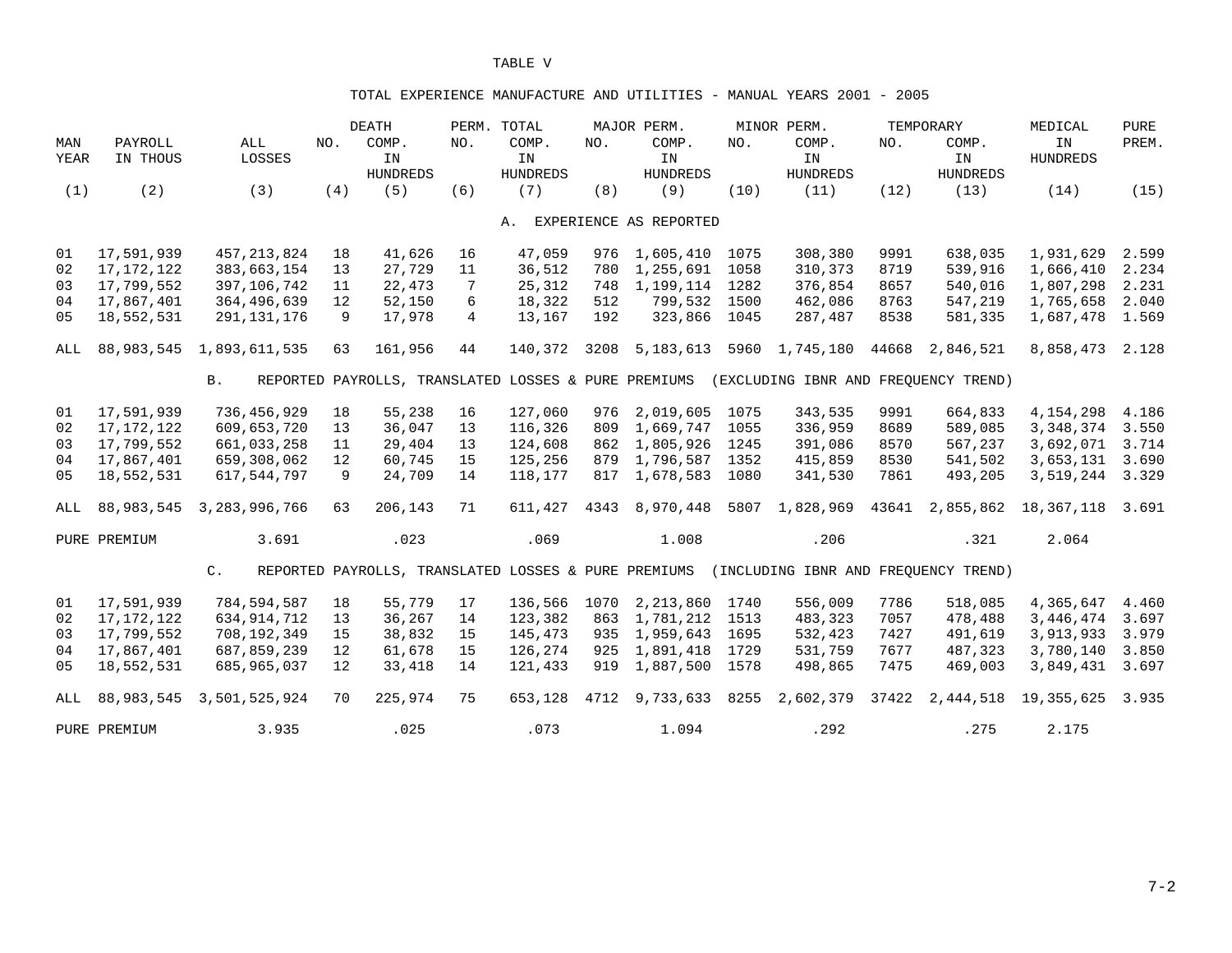### TOTAL EXPERIENCE CONTRACTING AND QUARRYING - MANUAL YEARS 2001 - 2005

|          |                        |                              |          | DEATH                                                |          | PERM. TOTAL     |            | MAJOR PERM.                   |      | MINOR PERM.        |       | TEMPORARY                            | MEDICAL                    | PURE           |
|----------|------------------------|------------------------------|----------|------------------------------------------------------|----------|-----------------|------------|-------------------------------|------|--------------------|-------|--------------------------------------|----------------------------|----------------|
| MAN      | PAYROLL                | ALL                          | NO.      | COMP.                                                | NO.      | COMP.           | NO.        | COMP.                         | NO.  | COMP.              | NO.   | COMP.                                | IN                         | PREM.          |
| YEAR     | IN THOUS               | LOSSES                       |          | IN                                                   |          | IN              |            | IN                            |      | IN                 |       | IN                                   | <b>HUNDREDS</b>            |                |
|          |                        |                              |          | <b>HUNDREDS</b>                                      |          | <b>HUNDREDS</b> |            | <b>HUNDREDS</b>               |      | HUNDREDS           |       | <b>HUNDREDS</b>                      |                            |                |
| (1)      | (2)                    | (3)                          | (4)      | (5)                                                  | (6)      | (7)             | (8)        | (9)                           | (10) | (11)               | (12)  | (13)                                 | (14)                       | (15)           |
|          |                        |                              |          |                                                      |          |                 |            |                               |      |                    |       |                                      |                            |                |
|          |                        |                              |          |                                                      |          |                 |            | A. EXPERIENCE AS REPORTED     |      |                    |       |                                      |                            |                |
| 01       | 7,332,832              | 350,967,271                  | 21       | 46,423                                               | 18       | 74,470          | 825        | 1,454,712                     | 717  | 209,864            | 5815  | 381,329                              | 1,342,875                  | 4.786          |
| 02       | 7,578,842              | 343, 174, 634                | 19       | 63,207                                               | 8        | 31,727          | 848        | 1,488,078                     | 682  | 202,494            | 5252  | 333,786                              | 1,312,455                  | 4.528          |
| 03       | 7,642,039              | 320, 115, 066                | 25       | 45,502                                               | 7        | 33,858          | 739        | 1,237,747                     | 740  | 239,231            | 5045  | 318,432                              | 1,326,381                  | 4.189          |
| 04       | 7,958,209              | 317,298,050                  | 33       | 73,083                                               | 5        | 20,435          | 583        | 934,494                       | 842  | 313,988            | 5091  | 346,561                              | 1,484,419                  | 3.987          |
| 05       | 8,471,970              | 263,812,645                  | 21       | 44,119                                               | 9        | 37,590          | 229        | 374,686                       | 803  | 282,163            | 5405  | 441,727                              | 1,457,842                  | 3.114          |
| ALL      |                        | 38,983,892 1,595,367,666 119 |          | 272,334                                              | 47       | 198,080         |            | 3224 5,489,717 3784 1,247,740 |      |                    |       | 26608 1,821,835                      | 6,923,972                  | 4.092          |
|          |                        | <b>B.</b>                    |          | REPORTED PAYROLLS, TRANSLATED LOSSES & PURE PREMIUMS |          |                 |            |                               |      |                    |       | (EXCLUDING IBNR AND FREOUENCY TREND) |                            |                |
|          |                        |                              |          | 61,604                                               |          | 201,068         |            |                               | 717  |                    | 5815  | 397,345                              |                            |                |
| 01<br>02 | 7,332,832<br>7,578,842 | 598,045,206<br>579,744,009   | 21<br>19 | 80,774                                               | 18<br>11 | 111,493         | 825<br>855 | 1,830,028<br>1,922,914        | 685  | 233,788<br>224,424 | 5237  | 367,122                              | 3,256,619<br>3,090,714     | 8.156<br>7.650 |
| 03       | 7,642,039              | 568, 126, 312                | 25       | 58,269                                               | 12       | 135,827         | 783        | 1,736,562                     | 733  | 256,262            | 5000  | 340,837                              | 3,153,506                  | 7.434          |
| 04       | 7,958,209              | 613,003,426                  | 33       | 84,500                                               | 12       | 122,709         | 751        | 1,689,896                     | 789  | 295,668            | 4965  | 353,241                              | 3,584,019                  | 7.703          |
| 05       | 8,471,970              | 578, 972, 275                | 21       | 58,711                                               | 14       | 143,420         |            | 639 1,548,444                 | 785  | 305,494            | 5002  | 384,626                              | 3,349,027                  | 6.834          |
|          |                        |                              |          |                                                      |          |                 |            |                               |      |                    |       |                                      |                            |                |
| ALL      | 38,983,892             | 2,937,891,228                | 119      | 343,858                                              | 67       | 714,517         |            | 3853 8,727,844 3709 1,315,636 |      |                    |       |                                      | 26019 1,843,171 16,433,885 | 7.536          |
|          | PURE PREMIUM           | 7.536                        |          | .088                                                 |          | .183            |            | 2.239                         |      | .337               |       | .473                                 | 4.216                      |                |
|          |                        | $C_{\bullet}$                |          | REPORTED PAYROLLS, TRANSLATED LOSSES & PURE PREMIUMS |          |                 |            |                               |      |                    |       | (INCLUDING IBNR AND FREQUENCY TREND) |                            |                |
| 01       | 7,332,832              | 646,639,949                  | 21       | 62,207                                               | 19       | 216,111         | 904        | 2,006,048                     | 1160 | 378,385            | 4532  | 309,639                              | 3,494,010                  | 8.818          |
| 02       | 7,578,842              | 610,092,106                  | 19       | 79,594                                               | 12       | 118,251         | 912        | 2,051,310                     | 982  | 321,868            | 4254  | 298,229                              | 3,231,669                  | 8.050          |
| 03       | 7,642,039              | 616, 350, 201                | 32       | 74,824                                               | 14       | 158,524         | 850        | 1,884,801                     | 997  | 348,699            | 4335  | 295,543                              | 3,401,111                  | 8.065          |
| 04       | 7,958,209              | 641,890,927                  | 33       | 83,758                                               | 12       | 123,682         |            | 791 1,779,651                 | 1008 | 377,575            | 4474  | 318,324                              | 3,735,920                  | 8.066          |
| 05       | 8,471,970              | 647,557,751                  | 26       | 73,757                                               | 14       | 146,555         |            | 721 1,745,995                 | 1141 | 443,941            | 4790  | 368,286                              | 3,697,043                  | 7.644          |
|          |                        |                              |          |                                                      |          |                 |            |                               |      |                    |       |                                      |                            |                |
| ALL      | 38,983,892             | 3, 162, 530, 934 131         |          | 374,140                                              | 71       | 763,123         | 4178       | 9,467,805                     | 5288 | 1,870,468          | 22385 |                                      | 1,590,021 17,559,753       | 8.112          |
|          | PURE PREMIUM           | 8.112                        |          | .096                                                 |          | .196            |            | 2.429                         |      | .480               |       | .408                                 | 4.504                      |                |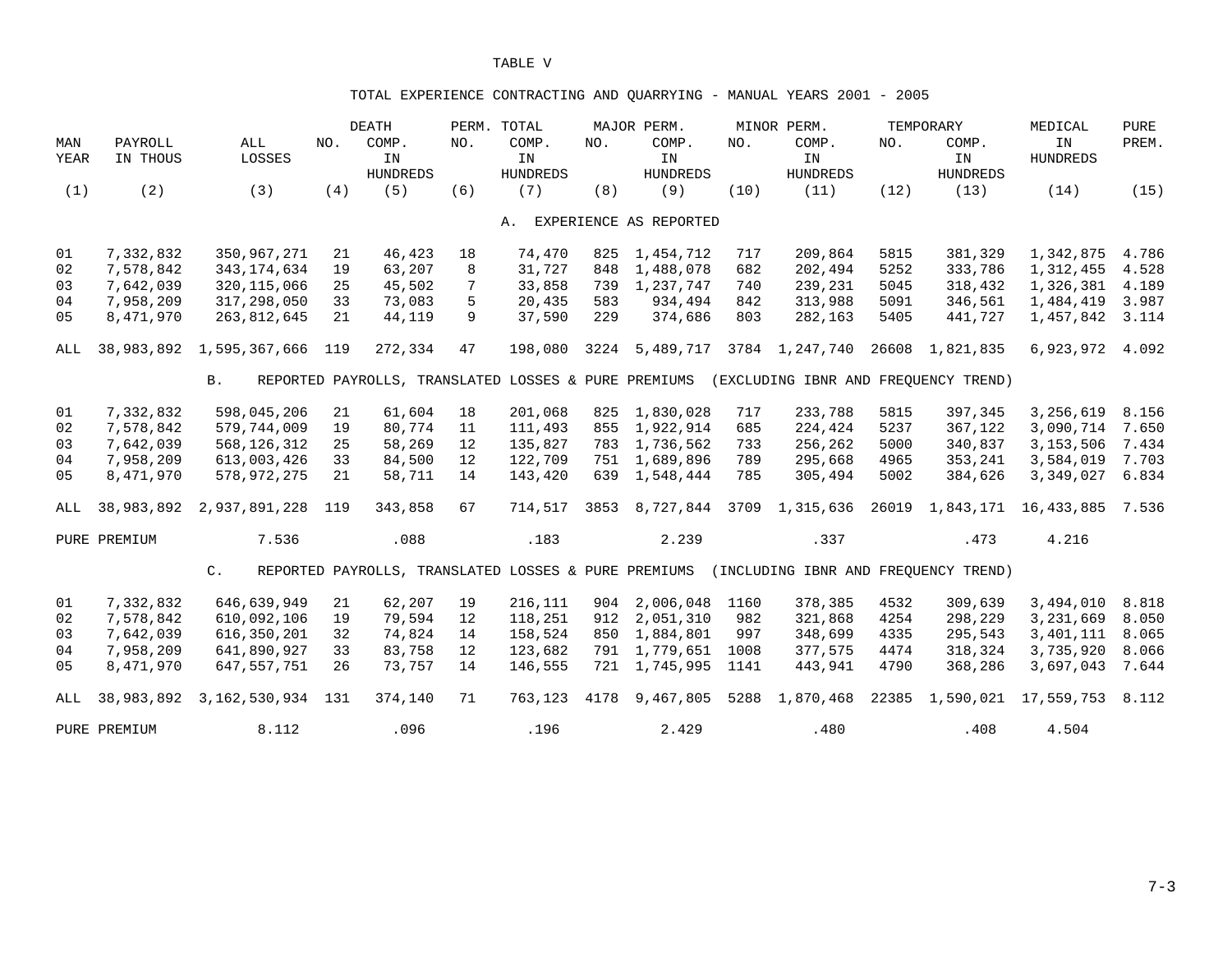#### TOTAL EXPERIENCE OTHER INDUSTRIES - MANUAL YEARS 2001 - 2005

|      |                  |                                   |     | <b>DEATH</b>    |     | PERM. TOTAL     |      | MAJOR PERM.                   |      | MINOR PERM.              |       | TEMPORARY                                                                                 | MEDICAL                                                                         | PURE  |
|------|------------------|-----------------------------------|-----|-----------------|-----|-----------------|------|-------------------------------|------|--------------------------|-------|-------------------------------------------------------------------------------------------|---------------------------------------------------------------------------------|-------|
| MAN  | PAYROLL          | ALL                               | NO. | COMP.           | NO. | COMP.           | NO.  | COMP.                         | NO.  | COMP.                    | NO.   | COMP.                                                                                     | IN                                                                              | PREM. |
| YEAR | IN THOUS         | LOSSES                            |     | IN              |     | IN              |      | IN                            |      | IN                       |       | IN                                                                                        | <b>HUNDREDS</b>                                                                 |       |
|      |                  |                                   |     | <b>HUNDREDS</b> |     | <b>HUNDREDS</b> |      | <b>HUNDREDS</b>               |      | <b>HUNDREDS</b>          |       | <b>HUNDREDS</b>                                                                           |                                                                                 |       |
| (1)  | (2)              | (3)                               | (4) | (5)             | (6) | (7)             | (8)  | (9)                           | (10) | (11)                     | (12)  | (13)                                                                                      | (14)                                                                            | (15)  |
|      |                  |                                   |     |                 |     |                 |      |                               |      |                          |       |                                                                                           |                                                                                 |       |
|      |                  |                                   |     |                 |     |                 |      | A. EXPERIENCE AS REPORTED     |      |                          |       |                                                                                           |                                                                                 |       |
|      | 01 112,688,629   | 1,042,936,471                     | 68  | 154,008         | 33  |                 |      | 97,264 2080 3,349,214         | 2869 | 839,020                  |       | 24598 1,441,354                                                                           | 4,548,504                                                                       | .926  |
|      | 02 113,466,255   | 1,100,900,001                     | 75  | 161,275         | 37  | 117,483         |      | 2153 3,387,138                |      | 3443 1,036,442           |       | 24179 1,331,201                                                                           | 4,975,462                                                                       | .970  |
|      | 03 118,663,403   | 1,028,696,136                     | 46  | 122,960         | 20  | 44,644 1906     |      |                               |      | 2,936,358 3611 1,108,672 |       | 22568 1,299,885                                                                           | 4,774,443                                                                       | .867  |
|      | 04 123,779,672   | 967,247,751                       | 60  | 148,520         | 23  | 77,335 1393     |      | 2,111,589                     |      | 4099 1,342,495           |       | 21620 1,294,265                                                                           | 4,698,272                                                                       | .781  |
|      | 05 129, 414, 397 | 771,145,921                       | 52  | 124,770         | 16  | 64,103          | 489  | 737,195                       | 3350 | 968,408                  |       | 21852 1, 413, 633                                                                         | 4,403,350                                                                       | .596  |
|      | ALL 598,012,356  | 4,910,926,280 301                 |     | 711,533 129     |     | 400,829         |      |                               |      |                          |       | 8021 12,521,494 17372 5,295,037 114817 6,780,338                                          | 23,400,031                                                                      | .821  |
|      |                  |                                   |     |                 |     |                 |      |                               |      |                          |       |                                                                                           |                                                                                 |       |
|      |                  | <b>B.</b>                         |     |                 |     |                 |      |                               |      |                          |       | REPORTED PAYROLLS, TRANSLATED LOSSES & PURE PREMIUMS (EXCLUDING IBNR AND FREQUENCY TREND) |                                                                                 |       |
|      | 01 112,688,629   | 1,666,981,211                     | 68  | 204,368         | 33  | 262,613         | 2080 | 4, 213, 312 2869              |      | 934,669                  |       | 24598 1,501,894                                                                           | 9,552,956 1.479                                                                 |       |
|      | 02 113,466,255   | 1,813,228,613                     | 76  | 207,510         | 42  | 354,281         | 2248 | 4,531,017                     |      | 3414 1, 110, 613         |       | 24103 1,457,370                                                                           | 10, 471, 494 1.598                                                              |       |
|      | 03 118,663,403   | 1,718,671,962                     | 46  | 158,439         | 36  | 277,491         | 2227 |                               |      | 4,501,724 3482 1,124,080 |       | 22350 1,372,466                                                                           | 9,752,519 1.448                                                                 |       |
|      |                  | 04 123, 779, 672 1, 760, 640, 759 | 61  | 172,998         | 44  | 378,183         |      | 2352 4,785,778 3647 1,167,379 |      |                          | 21079 | 1,299,369                                                                                 | 9,802,702 1.422                                                                 |       |
|      |                  | 05 129, 414, 397 1, 645, 600, 558 | 53  | 165,851         | 42  | 355,776         | 2278 | 4,527,947 3168                |      | 986,398                  |       | 20199 1, 221, 105                                                                         | 9, 198, 929 1.272                                                               |       |
|      |                  |                                   |     |                 |     |                 |      |                               |      |                          |       |                                                                                           |                                                                                 |       |
|      | ALL 598,012,356  | 8,605,123,103                     | 304 | 909,166         |     |                 |      |                               |      |                          |       | 197   1,628,344  11185  22,559,778  16580  5,323,139  112329  6,852,204                   | 48,778,600 1.439                                                                |       |
|      | PURE PREMIUM     | 1.439                             |     | .015            |     | .027            |      | .377                          |      | .089                     |       | .115                                                                                      | .816                                                                            |       |
|      |                  | $C_{\bullet}$                     |     |                 |     |                 |      |                               |      |                          |       | REPORTED PAYROLLS, TRANSLATED LOSSES & PURE PREMIUMS (INCLUDING IBNR AND FREOUENCY TREND) |                                                                                 |       |
|      |                  |                                   |     |                 |     |                 |      |                               |      |                          |       |                                                                                           |                                                                                 |       |
|      | 01 112,688,629   | 1,789,684,362                     | 69  | 206,370         | 35  | 282,261         |      | 2280 4,618,567                |      |                          |       |                                                                                           | 4643 1,512,754 19168 1,170,381 10,106,511 1.588                                 |       |
|      | 02 113,466,255   | 1,911,218,830                     | 75  | 204,188         | 45  | 375,778         |      |                               |      |                          |       |                                                                                           | 2398 4,833,812 4895 1,592,284 19590 1,184,390 10,921,737 1.684                  |       |
|      | 03 118,663,403   | 1,854,677,993                     | 59  | 203,115         | 42  | 324,091         |      |                               |      |                          |       |                                                                                           | 2417 4,885,415 4736 1,528,862 19389 1,190,698 10,414,598                        | 1.563 |
|      | 04 123,779,672   | 1,842,988,589                     | 62  | 174,916         | 44  | 380,923         |      |                               |      |                          |       |                                                                                           | 2477 5,039,390 4653 1,489,276 19019 1,172,315 10,173,066 1.489                  |       |
|      | 05 129, 414, 397 | 1,837,819,631                     | 67  | 208,580         | 43  | 364,822         | 2566 | 5,101,206                     |      |                          |       |                                                                                           | 4601 1,432,584 19360 1,170,298 10,100,707 1.420                                 |       |
|      | ALL 598,012,356  | 9,236,389,405 332                 |     | 997,169         |     |                 |      |                               |      |                          |       |                                                                                           | 209 1,727,875 12138 24,478,390 23528 7,555,760 96526 5,888,082 51,716,619 1.545 |       |
|      | PURE PREMIUM     | 1.545                             |     | .017            |     | .029            |      | .409                          |      | .126                     |       | .098                                                                                      | .865                                                                            |       |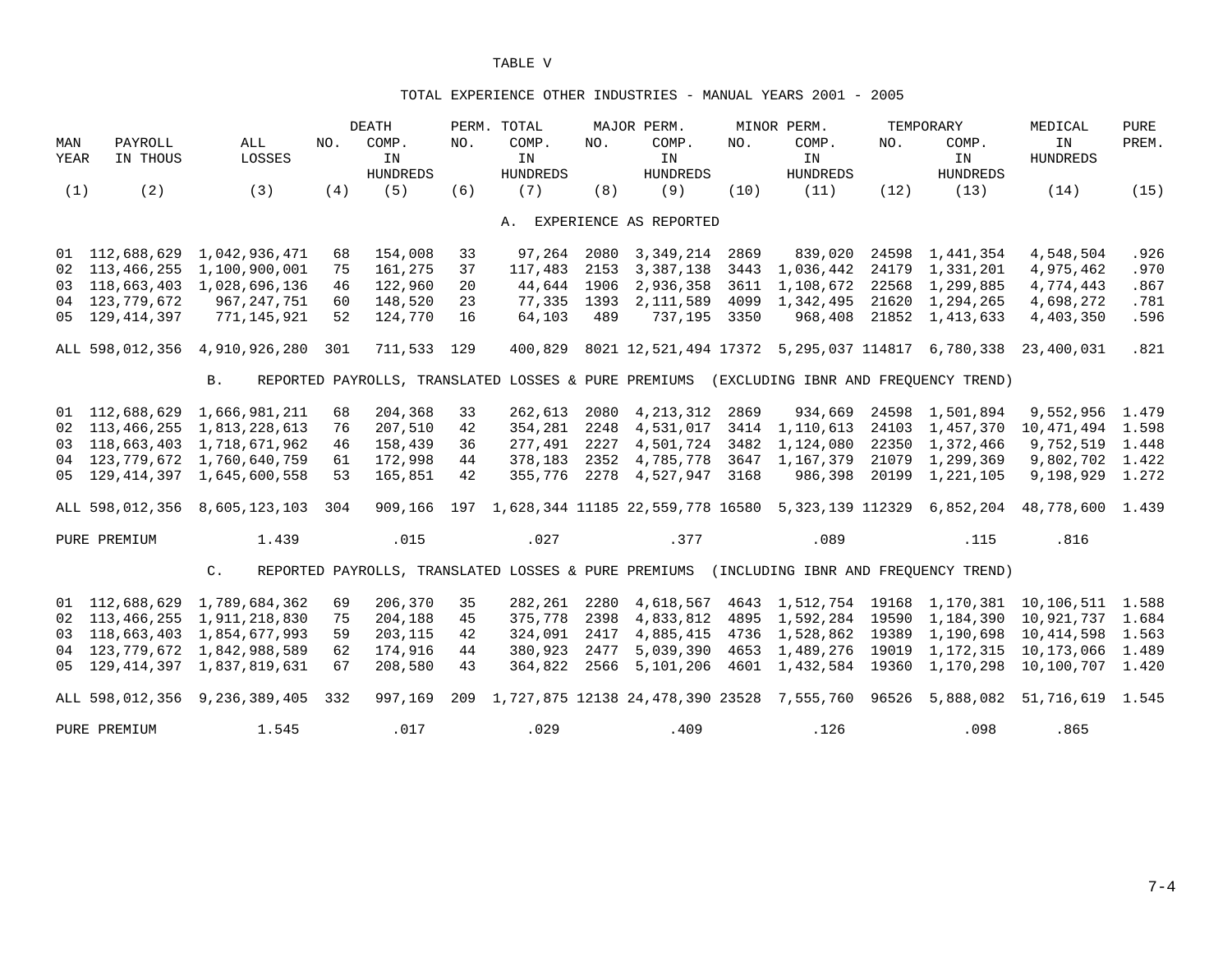#### TOTAL MEDICAL EXPERIENCE ALL INDUSTRIES - MANUAL YEARS 2001 - 2005

|      |                  |                                   |     | <b>DEATH</b>    |     | PERM. TOTAL     |      | MAJOR PERM.               |      | MINOR PERM.                                   |       | TEMPORARY                                                                                 | MEDICAL         | PURE  |
|------|------------------|-----------------------------------|-----|-----------------|-----|-----------------|------|---------------------------|------|-----------------------------------------------|-------|-------------------------------------------------------------------------------------------|-----------------|-------|
| MAN  | PAYROLL          | ALL                               | NO. | COMP.           | NO. | COMP.           | NO.  | COMP.                     | NO.  | COMP.                                         | NO.   | COMP.                                                                                     | ONLY IN         | PREM. |
| YEAR | IN THOUS         | LOSSES                            |     | IN              |     | IN              |      | IN                        |      | IN                                            |       | IN                                                                                        | HUNDREDS        |       |
|      |                  |                                   |     | <b>HUNDREDS</b> |     | <b>HUNDREDS</b> |      | <b>HUNDREDS</b>           |      | <b>HUNDREDS</b>                               |       | <b>HUNDREDS</b>                                                                           |                 |       |
| (1)  | (2)              | (3)                               | (4) | (5)             | (6) | (7)             | (8)  | (9)                       | (10) | (11)                                          | (12)  | (13)                                                                                      | (14)            | (15)  |
|      |                  |                                   |     |                 |     |                 |      |                           |      |                                               |       |                                                                                           |                 |       |
|      |                  |                                   |     |                 |     |                 |      | A. EXPERIENCE AS REPORTED |      |                                               |       |                                                                                           |                 |       |
|      | 01 137,613,400   | 782,300,734 107                   |     | 28,920          | 67  | 347,415         |      | 3881 2,559,601 4661       |      | 926,402                                       |       | 40404 2,483,337                                                                           | 1,477,331       | .568  |
|      | 02 138, 217, 219 | 795,432,658                       | 107 | 30,156          | 56  | 342,494         |      |                           |      | 3781 2,532,715 5183 1,014,642                 | 38150 | 2,509,189                                                                                 | 1,525,130       | .575  |
|      | 03 144, 104, 994 | 790,812,198                       | 82  | 44,102          | 34  | 258,182         |      |                           |      | 3393 2,324,595 5633 1,254,347                 | 36270 | 2,519,055                                                                                 | 1,507,840       | .549  |
|      | 04 149,605,282   | 794,834,902                       | 105 | 71,604          | 34  | 204,899         |      |                           |      | 2488 1,812,882 6441 1,594,992 35474 2,689,799 |       |                                                                                           | 1,574,174       | .531  |
|      | 05 156,438,898   | 754,867,040                       | 82  | 32,308          | 29  | 399,722         | 910  |                           |      | 924, 244 5198 1, 359, 942 35795               |       | 3,250,533                                                                                 | 1,581,921       | .483  |
|      | ALL 725,979,793  | 3,918,247,532 483                 |     | 207,090         |     |                 |      |                           |      |                                               |       | 220 1,552,712 14453 10,154,037 27116 6,150,325 186093 13,451,913                          | 7,666,396       | .540  |
|      |                  |                                   |     |                 |     |                 |      |                           |      |                                               |       |                                                                                           |                 |       |
|      |                  | <b>B</b> .                        |     |                 |     |                 |      |                           |      |                                               |       | REPORTED PAYROLLS, TRANSLATED LOSSES & PURE PREMIUMS (EXCLUDING IBNR AND FREOUENCY TREND) |                 |       |
|      |                  | 01 137,613,400 1,696,387,299      | 107 | 137,284         |     | 67 1, 333, 727  |      |                           |      | 3881 8,510,675 4661 1,470,200                 | 40404 | 3,829,307                                                                                 | 1,682,680 1.233 |       |
|      | 02 138, 217, 219 | 1,691,058,154                     | 108 | 138,558         |     | 66 1, 313, 674  | 3912 | 8,578,127                 | 5154 | 1,625,469                                     | 38029 | 3,603,038                                                                                 | 1,651,715 1.223 |       |
|      |                  | 03 144, 104, 994 1, 659, 809, 722 | 82  | 105,199         |     | 61 1, 214, 271  | 3872 | 8,490,659                 |      | 5460 1,722,260                                | 35920 | 3,402,561                                                                                 | 1,663,147 1.152 |       |
|      |                  | 04 149,605,282 1,703,985,171      | 106 | 135,972         |     | 71 1, 413, 198  | 3982 | 8,730,656                 |      | 5788 1,825,213                                | 34574 | 3, 275, 633                                                                               | 1,659,179 1.139 |       |
|      |                  | 05 156,438,898 1,606,720,026      | 83  | 106,444         |     | 70 1,393,448    | 3734 | 8,186,294                 |      | 5033 1,586,716                                | 33062 | 3,131,699                                                                                 | 1,662,599 1.027 |       |
|      |                  | ALL 725,979,793 8,357,960,372     | 486 | 623,457         |     |                 |      |                           |      |                                               |       | 335 6,668,318 19381 42,496,411 26096 8,229,858 181989 17,242,238                          | 8,319,320 1.151 |       |
|      | PURE PREMIUM     | 1.151                             |     | .009            |     | .092            |      | .585                      |      | .113                                          |       | .238                                                                                      | .115            |       |
|      |                  | C <sub>1</sub>                    |     |                 |     |                 |      |                           |      |                                               |       | REPORTED PAYROLLS, TRANSLATED LOSSES & PURE PREMIUMS (INCLUDING IBNR AND FREOUENCY TREND) |                 |       |
|      |                  |                                   |     |                 |     |                 |      |                           |      |                                               |       |                                                                                           |                 |       |
|      |                  | 01 137,613,400 1,795,557,127 108  |     | 138,556         |     | 71 1,433,088    |      |                           |      | 4254 9,329,747 7540 2,378,074 31469           |       | 2,982,488                                                                                 | 1,693,618 1.305 |       |
|      | 02 138, 217, 219 | 1,758,501,702                     | 104 | 133,526         |     | 71 1,393,507    | 4168 | 9,139,934                 | 7379 | 2,327,137                                     | 30896 | 2,927,140                                                                                 | 1,663,773 1.272 |       |
|      |                  | 03 144, 104, 994 1, 770, 243, 358 | 102 | 131,192         |     | 71 1,414,557    | 4188 | 9,183,895                 | 7393 | 2,331,934                                     | 31182 | 2,953,759                                                                                 | 1,687,097 1.228 |       |
|      |                  | 04 149,605,282 1,765,765,806      | 101 | 128,598         |     | 71 1,424,805    | 4174 | 9,151,905                 | 7334 | 2, 312, 433 31147                             |       | 2,951,039                                                                                 | 1,688,878 1.180 |       |
|      |                  | 05 156,438,898 1,759,237,063      | 100 | 127,734         |     | 71 1,425,892    | 4135 | 9,067,869                 | 7189 | 2, 266, 159 31412                             |       | 2,975,613                                                                                 | 1,729,103 1.125 |       |
|      | ALL 725,979,793  | 8,849,305,056                     | 515 | 659,606         |     |                 |      |                           |      |                                               |       | 355 7,091,849 20919 45,873,350 36835 11,615,737 156106 14,790,039                         | 8,462,469 1.219 |       |
|      | PURE PREMIUM     | 1.219                             |     | .009            |     | .098            |      | .632                      |      | .160                                          |       | .204                                                                                      | .117            |       |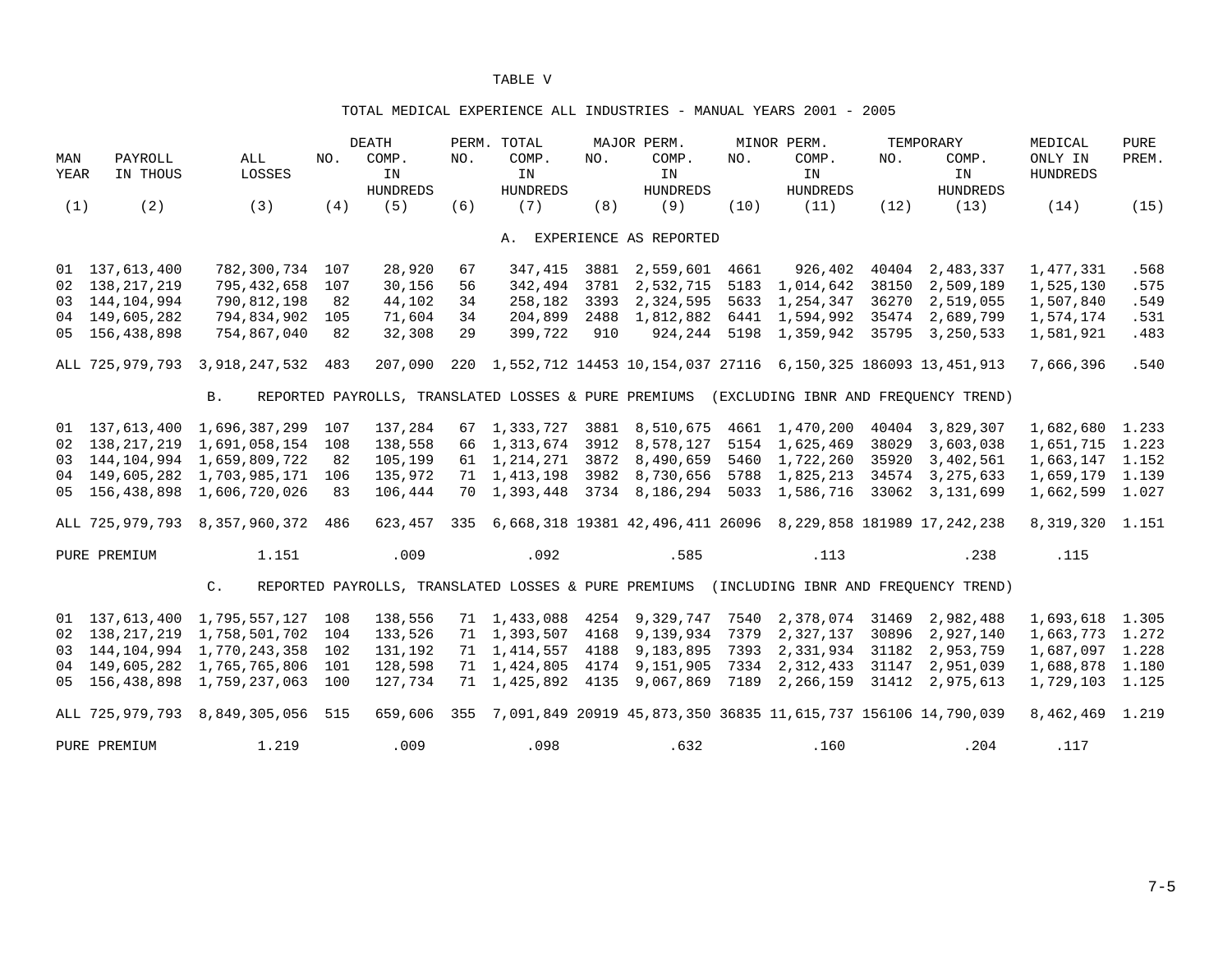#### TOTAL MEDICAL EXPERIENCE MANUFACTURE AND UTILITIES - MANUAL YEARS 2001 - 2005

|      |              |                               |     | <b>DEATH</b>    |                | PERM. TOTAL                                          |      | MAJOR PERM.               |      | MINOR PERM.     |       | TEMPORARY                            | MEDICAL         | PURE  |
|------|--------------|-------------------------------|-----|-----------------|----------------|------------------------------------------------------|------|---------------------------|------|-----------------|-------|--------------------------------------|-----------------|-------|
| MAN  | PAYROLL      | ALL                           | NO. | COMP.           | NO.            | COMP.                                                | NO.  | COMP.                     | NO.  | COMP.           | NO.   | COMP.                                | ONLY IN         | PREM. |
| YEAR | IN THOUS     | LOSSES                        |     | IN              |                | IN                                                   |      | IN                        |      | IN              |       | IN                                   | <b>HUNDREDS</b> |       |
|      |              |                               |     | <b>HUNDREDS</b> |                | HUNDREDS                                             |      | <b>HUNDREDS</b>           |      | <b>HUNDREDS</b> |       | HUNDREDS                             |                 |       |
| (1)  | (2)          | (3)                           | (4) | (5)             | (6)            | (7)                                                  | (8)  | (9)                       | (10) | (11)            | (12)  | (13)                                 | (14)            | (15)  |
|      |              |                               |     |                 |                |                                                      |      |                           |      |                 |       |                                      |                 |       |
|      |              |                               |     |                 |                |                                                      |      | A. EXPERIENCE AS REPORTED |      |                 |       |                                      |                 |       |
| 01   | 17,591,939   | 193, 162, 854                 | 18  | 618             | 16             | 75,352                                               | 976  | 638,858                   | 1075 | 204,484         | 9991  | 646,010                              | 366,308         | 1.098 |
| 02   | 17, 172, 122 | 166,641,020                   | 13  | 1,970           | 11             | 32,961                                               | 780  | 477,601                   | 1058 | 204,036         | 8719  | 606,977                              | 342,864         | .970  |
| 03   | 17,799,552   | 180,729,782                   | 11  | 10,624          | 7              | 29,386                                               | 748  | 508,735                   | 1282 | 276,033         | 8657  | 629,962                              | 352,557         | 1.015 |
| 04   | 17,867,401   | 176,565,782                   | 12  | 1,465           | 6              | 31,356                                               | 512  | 348,924                   | 1500 | 342,480         | 8763  | 666,703                              | 374,731         | .988  |
| 05   | 18,552,531   | 168,747,846                   | 9   | 5,110           | $\overline{4}$ | 54,268                                               | 192  | 200,825                   | 1045 | 257,660         | 8538  | 800,831                              | 368,784         | .910  |
| ALL  | 88,983,545   | 885, 847, 284                 | 63  | 19,787          | 44             | 223,323                                              | 3208 | 2,174,943                 |      | 5960 1,284,693  | 44668 | 3,350,483                            | 1,805,244       | .996  |
|      |              | <b>B.</b>                     |     |                 |                | REPORTED PAYROLLS, TRANSLATED LOSSES & PURE PREMIUMS |      |                           |      |                 |       | (EXCLUDING IBNR AND FREQUENCY TREND) |                 |       |
|      |              |                               |     |                 |                |                                                      |      |                           |      |                 |       |                                      |                 |       |
| 01   | 17,591,939   | 415, 429, 791                 | 18  | 2,934           | 16             | 289,275                                              | 976  | 2,124,202                 | 1075 | 324,515         | 9991  | 996,147                              | 417,225         | 2.361 |
| 02   | 17, 172, 122 | 334,837,361                   | 13  | 9,779           | 13             | 140,671                                              | 809  | 1,629,237                 | 1055 | 327,871         | 8689  | 869,493                              | 371,322         | 1.950 |
| 03   | 17,799,552   | 369, 207, 141                 | 11  | 24,238          | 13             | 174,074                                              | 862  | 1,874,899                 | 1245 | 382,678         | 8570  | 847,312                              | 388,871         | 2.074 |
| 04   | 17,867,401   | 365, 313, 122                 | 12  | 4,115           | 15             | 247,975                                              | 879  | 1,804,842 1352            |      | 397,393         | 8530  | 803,840                              | 394,966         | 2.045 |
| 05   | 18,552,531   | 351,924,350                   | 9   | 16,242          | 14             | 233,606                                              |      | 817 1,782,675             | 1080 | 338,686         | 7861  | 760,443                              | 387,592 1.897   |       |
| ALL  | 88,983,545   | 1,836,711,765                 | 63  | 57,308          |                | 71 1,085,601                                         | 4343 | 9,215,855                 |      | 5807 1,771,143  | 43641 | 4, 277, 235                          | 1,959,976       | 2.064 |
|      | PURE PREMIUM | 2.064                         |     | .006            |                | .122                                                 |      | 1.036                     |      | .199            |       | .481                                 | .220            |       |
|      |              | C <sub>1</sub>                |     |                 |                | REPORTED PAYROLLS, TRANSLATED LOSSES & PURE PREMIUMS |      |                           |      |                 |       | (INCLUDING IBNR AND FREOUENCY TREND) |                 |       |
| 01   | 17,591,939   | 436, 312, 663                 | 18  | 2,961           | 17             | 310,825                                              | 1070 | 2,328,636                 | 1739 | 524,910         | 7782  | 775,858                              | 419,937         | 2.480 |
| 02   | 17, 172, 122 | 344, 413, 824                 | 13  | 9,426           | 14             | 149,219                                              | 862  | 1,735,758                 | 1511 | 469,531         | 7057  | 706,173                              | 374,032         | 2.006 |
| 03   | 17,799,552   | 390,863,543                   | 14  | 30,228          | 15             | 202,861                                              | 932  | 2,027,524 1687            |      | 518,412         | 7435  | 735,141                              | 394,470         | 2.196 |
| 04   | 17,867,401   | 377, 489, 117                 | 12  | 4,072           | 15             | 250,301                                              | 921  | 1,891,037                 | 1716 | 504,328         | 7673  | 723,117                              | 402,036         | 2.113 |
| 05   | 18,552,531   | 383, 937, 472                 | 11  | 19,545          | 14             | 240,421                                              | 903  | 1,971,189 1550            |      | 486,028         | 7433  | 719,095                              | 403,095         | 2.069 |
|      |              |                               |     |                 |                |                                                      |      |                           |      |                 |       |                                      |                 |       |
| ALL  |              | 88, 983, 545 1, 933, 016, 619 | 68  | 66,232          |                | 75 1, 153, 627                                       | 4688 | 9,954,144 8203            |      | 2,503,209       | 37380 | 3,659,384                            | 1,993,570       | 2.172 |
|      | PURE PREMIUM | 2.172                         |     | .007            |                | .130                                                 |      | 1.119                     |      | .281            |       | .411                                 | .224            |       |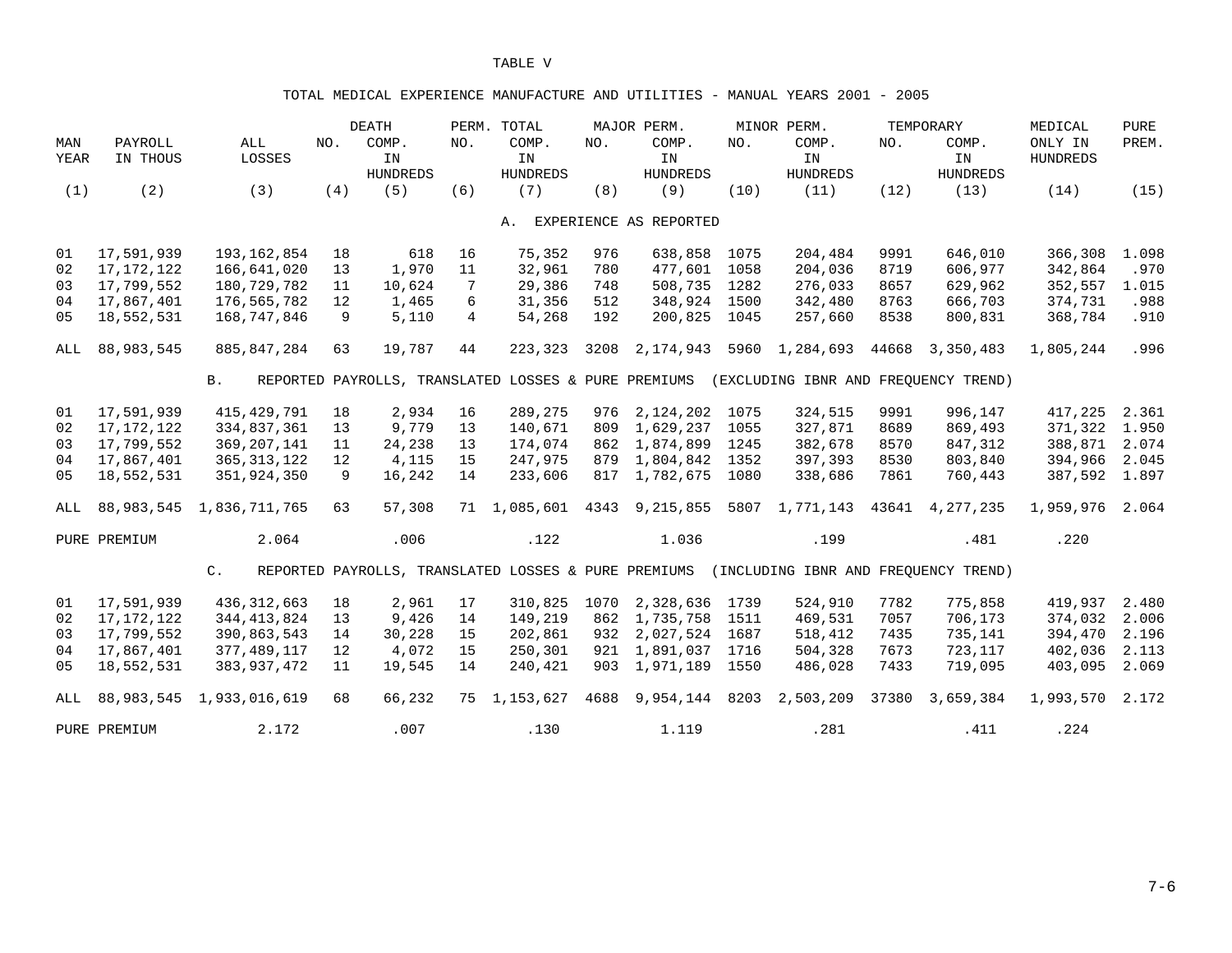### TOTAL MEDICAL EXPERIENCE CONTRACTING AND QUARRYING - MANUAL YEARS 2001 - 2005

|             |              |                   |     | <b>DEATH</b>    |     | PERM. TOTAL                                          |      | MAJOR PERM.               |      | MINOR PERM.     |       | TEMPORARY                            | MEDICAL         | PURE  |
|-------------|--------------|-------------------|-----|-----------------|-----|------------------------------------------------------|------|---------------------------|------|-----------------|-------|--------------------------------------|-----------------|-------|
| MAN         | PAYROLL      | ALL               | NO. | COMP.           | NO. | COMP.                                                | NO.  | COMP.                     | NO.  | COMP.           | NO.   | COMP.                                | ONLY IN         | PREM. |
| <b>YEAR</b> | IN THOUS     | LOSSES            |     | IN              |     | IN                                                   |      | IN                        |      | IN              |       | IN                                   | <b>HUNDREDS</b> |       |
|             |              |                   |     | <b>HUNDREDS</b> |     | <b>HUNDREDS</b>                                      |      | <b>HUNDREDS</b>           |      | <b>HUNDREDS</b> |       | <b>HUNDREDS</b>                      |                 |       |
| (1)         | (2)          | (3)               | (4) | (5)             | (6) | (7)                                                  | (8)  | (9)                       | (10) | (11)            | (12)  | (13)                                 | (14)            | (15)  |
|             |              |                   |     |                 |     |                                                      |      |                           |      |                 |       |                                      |                 |       |
|             |              |                   |     |                 |     |                                                      |      | A. EXPERIENCE AS REPORTED |      |                 |       |                                      |                 |       |
| 01          | 7,332,832    | 134, 287, 527     | 21  | 9,797           | 18  | 73,750                                               | 825  | 585,123                   | 717  | 150,929         | 5815  | 362,083                              | 161,195 1.831   |       |
| 02          | 7,578,842    | 131, 245, 473     | 19  | 11,998          | 8   | 30,380                                               | 848  | 598,564                   | 682  | 133,583         | 5252  | 353,905                              | 184,025 1.732   |       |
| 03          | 7,642,039    | 132,638,118       | 25  | 1,953           | 7   | 67,365                                               | 739  | 577,358                   | 740  | 172,523         | 5045  | 348,978                              | 158,204 1.736   |       |
| 04          | 7,958,209    | 148,441,878       | 33  | 36,588          | 5   | 61,610                                               | 583  | 535,398                   | 842  | 269,249         | 5091  | 410,487                              | 171,086 1.865   |       |
| 05          | 8,471,970    | 145,784,152       | 21  | 16,462          | 9   | 123,913                                              | 229  | 320,244                   | 803  | 248,971         | 5405  | 555,369                              | 192,883 1.721   |       |
| ALL         | 38,983,892   | 692,397,148 119   |     | 76,798          | 47  | 357,018                                              | 3224 | 2,616,687                 | 3784 | 975,255         | 26608 | 2,030,822                            | 867,393 1.776   |       |
|             |              |                   |     |                 |     |                                                      |      |                           |      |                 |       |                                      |                 |       |
|             |              | <b>B.</b>         |     |                 |     | REPORTED PAYROLLS, TRANSLATED LOSSES & PURE PREMIUMS |      |                           |      |                 |       | (EXCLUDING IBNR AND FREQUENCY TREND) |                 |       |
| 01          | 7,332,832    | 325,661,918       | 21  | 46,504          | 18  | 283,125                                              |      | 825 1,945,534             | 717  | 239,524         | 5815  | 558,332                              | 183,601         | 4.441 |
| 02          | 7,578,842    | 309,071,365       | 19  | 48,750          | 11  | 138,913                                              |      | 855 1,972,396             | 685  | 221,667         | 5237  | 509,688                              | 199,299         | 4.078 |
| 03          | 7,642,039    | 315, 350, 639     | 25  | 6,804           | 12  | 306,848                                              |      | 783 1,937,170             | 733  | 252,067         | 5000  | 476,117                              | 174,500         | 4.127 |
| 04          | 7,958,209    | 358,401,873       | 33  | 67,442          | 12  | 393,031                                              | 751  | 2,105,838                 | 789  | 326,332         | 4965  | 511,051                              | 180,324         | 4.504 |
| 05          | 8,471,970    | 334,902,742       | 21  | 44,309          | 14  | 390,173                                              |      | 639 1,862,848             | 785  | 303,244         | 5002  | 545,734                              | 202,720         | 3.953 |
| ALL         | 38,983,892   | 1,643,388,537 119 |     | 213,809         |     | 67 1,512,090                                         |      | 3853 9,823,786            |      | 3709 1,342,834  | 26019 | 2,600,922                            | 940,444         | 4.216 |
|             | PURE PREMIUM | 4.216             |     | .055            |     | .388                                                 |      | 2.520                     |      | .344            |       | .667                                 | .241            |       |
|             |              | $\mathsf{C}$ .    |     |                 |     | REPORTED PAYROLLS, TRANSLATED LOSSES & PURE PREMIUMS |      |                           |      |                 |       | (INCLUDING IBNR AND FREQUENCY TREND) |                 |       |
| 01          | 7,332,832    | 349,101,525       | 21  | 46,935          | 19  | 304,217                                              | 904  | 2,132,773                 | 1160 | 387,434         | 4529  | 434,862                              | 184,794         | 4.761 |
| 02          | 7,578,842    | 322,786,086       | 18  | 46,978          | 12  | 147,355                                              | 911  | 2,101,355                 | 981  | 317,371         | 4254  | 414,048                              | 200,754         | 4.259 |
| 03          | 7,642,039    | 339, 296, 813     | 31  | 8,486           | 14  | 357,432                                              | 847  | 2,095,390                 | 992  | 341,233         | 4342  | 413, 415                             | 177,012         | 4.440 |
| 04          |              |                   | 31  |                 |     |                                                      | 788  |                           | 998  |                 |       |                                      |                 |       |
|             | 7,958,209    | 372, 559, 773     |     | 63,524          | 12  | 395,924                                              |      | 2,208,570                 |      | 412,738         | 4482  | 461,288                              | 183,552         | 4.681 |
| 05          | 8,471,970    | 368, 173, 008     | 25  | 53,003          | 14  | 397,866                                              | 709  | 2,067,754                 | 1118 | 431,766         | 4771  | 520,512                              | 210,829         | 4.346 |
| ALL         | 38,983,892   | 1,751,917,205     | 126 | 218,926         |     | 71 1,602,794                                         |      | 4159 10,605,842 5249      |      | 1,890,542       | 22378 | 2, 244, 125                          | 956,941         | 4.494 |
|             | PURE PREMIUM | 4.494             |     | .056            |     | .411                                                 |      | 2.721                     |      | .485            |       | .576                                 | .245            |       |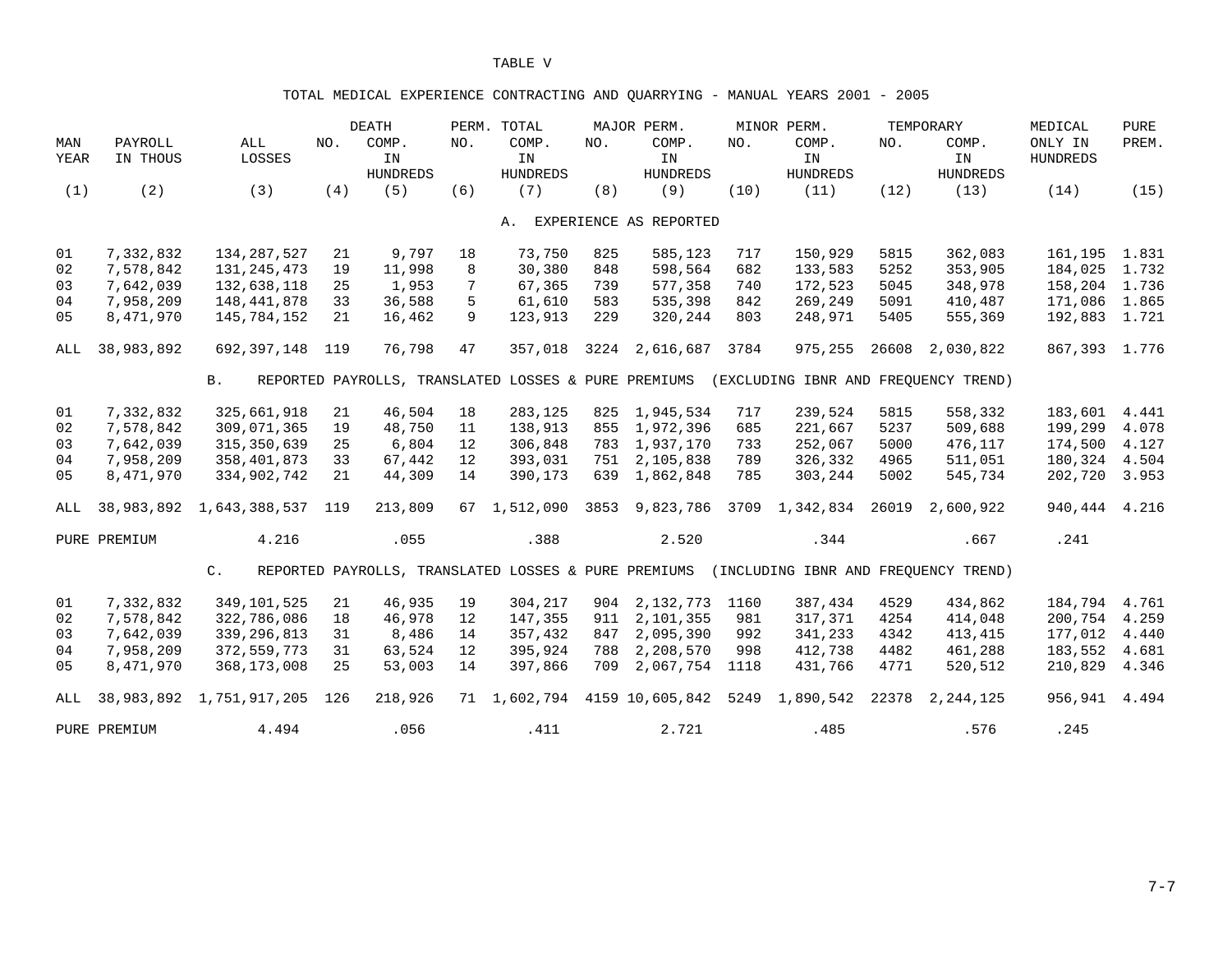#### TOTAL MEDICAL EXPERIENCE OTHER INDUSTRIES - MANUAL YEARS 2001 - 2005

|             |                  |                                   |     | <b>DEATH</b>                                         |     | PERM. TOTAL     |      | MAJOR PERM.                                                    |      | MINOR PERM.          |       | TEMPORARY                                                                                 | MEDICAL         | PURE  |
|-------------|------------------|-----------------------------------|-----|------------------------------------------------------|-----|-----------------|------|----------------------------------------------------------------|------|----------------------|-------|-------------------------------------------------------------------------------------------|-----------------|-------|
| MAN         | PAYROLL          | ALL                               | NO. | COMP.                                                | NO. | COMP.           | NO.  | COMP.                                                          | NO.  | COMP.                | NO.   | COMP.                                                                                     | ONLY IN         | PREM. |
| <b>YEAR</b> | IN THOUS         | LOSSES                            |     | IN                                                   |     | IN              |      | IN                                                             |      | IN                   |       | IN                                                                                        | <b>HUNDREDS</b> |       |
|             |                  |                                   |     | <b>HUNDREDS</b>                                      |     | <b>HUNDREDS</b> |      | <b>HUNDREDS</b>                                                |      | <b>HUNDREDS</b>      |       | <b>HUNDREDS</b>                                                                           |                 |       |
| (1)         | (2)              | (3)                               | (4) | (5)                                                  | (6) | (7)             | (8)  | (9)                                                            | (10) | (11)                 | (12)  | (13)                                                                                      | (14)            | (15)  |
|             |                  |                                   |     |                                                      |     |                 |      |                                                                |      |                      |       |                                                                                           |                 |       |
|             |                  |                                   |     |                                                      |     |                 |      | A. EXPERIENCE AS REPORTED                                      |      |                      |       |                                                                                           |                 |       |
|             | 01 112,688,629   | 454,850,353                       | 68  | 18,506                                               | 33  | 198,314         | 2080 | 1,335,621                                                      | 2869 | 570,990              |       | 24598 1,475,245                                                                           | 949,829         | .404  |
|             | 02 113,466,255   | 497,546,165                       | 75  | 16,188                                               | 37  | 279,153         | 2153 | 1,456,550                                                      | 3443 | 677,023              |       | 24179 1,548,307                                                                           | 998,241         | .438  |
|             | 03 118,663,403   | 477,444,298                       | 46  | 31,525                                               | 20  |                 |      | 161,431 1906 1,238,502                                         | 3611 | 805,792              |       | 22568 1,540,115                                                                           | 997,078         | .402  |
|             | 04 123, 779, 672 | 469,827,242                       | 60  | 33,551                                               | 23  | 111,933 1393    |      | 928,561                                                        | 4099 | 983,263              |       | 21620 1,612,608                                                                           | 1,028,357       | .380  |
|             | 05 129, 414, 397 | 440, 335, 042                     | 52  | 10,736                                               | 16  | 221,541         | 489  | 403,176                                                        | 3350 | 853,311              |       | 21852 1,894,333                                                                           | 1,020,254       | .340  |
|             | ALL 598,012,356  | 2,340,003,100                     | 301 | 110,506                                              | 129 | 972,372         |      | 8021 5,362,410 17372 3,890,379 114817 8,070,608                |      |                      |       |                                                                                           | 4,993,759       | .391  |
|             |                  | <b>B</b> .                        |     |                                                      |     |                 |      |                                                                |      |                      |       | REPORTED PAYROLLS, TRANSLATED LOSSES & PURE PREMIUMS (EXCLUDING IBNR AND FREQUENCY TREND) |                 |       |
|             | 01 112,688,629   | 955,295,590                       | 68  | 87,846                                               | 33  | 761,328         | 2080 | 4,440,939                                                      | 2869 | 906,161              | 24598 | 2, 274, 828                                                                               | 1,081,855       | .848  |
|             | 02 113,466,255   | 1,047,149,428                     | 76  | 80,028                                               | 42  | 1,034,090       | 2248 | 4,976,494                                                      | 3414 | 1,075,931            | 24103 | 2,223,856                                                                                 | 1,081,095       | .923  |
|             | 03 118,663,403   | 975, 251, 942                     | 46  | 74,156                                               | 36  | 733,349         | 2227 | 4,678,590                                                      | 3482 | 1,087,515            | 22350 | 2,079,132                                                                                 | 1,099,777       | .822  |
|             | 04 123, 779, 672 | 980, 270, 176                     | 61  | 64,415                                               | 44  | 772,191         | 2352 | 4,819,976                                                      |      | 3647 1,101,488       | 21079 | 1,960,743                                                                                 | 1,083,888       | .792  |
|             | 05 129, 414, 397 | 919,892,934                       | 53  | 45,893                                               | 42  | 769,669         | 2278 | 4,540,772 3168                                                 |      | 944,786              | 20199 | 1,825,522                                                                                 | 1,072,287       | .711  |
|             | ALL 598,012,356  | 4,877,860,070                     | 304 | 352,338                                              |     |                 |      |                                                                |      |                      |       | 197 4,070,627 11185 23,456,771 16580 5,115,881 112329 10,364,081                          | 5,418,902       | .816  |
|             | PURE PREMIUM     | .816                              |     | .006                                                 |     | .068            |      | .392                                                           |      | .086                 |       | .173                                                                                      | .091            |       |
|             |                  | $C_{\bullet}$                     |     | REPORTED PAYROLLS, TRANSLATED LOSSES & PURE PREMIUMS |     |                 |      |                                                                |      |                      |       | (INCLUDING IBNR AND FREQUENCY TREND)                                                      |                 |       |
|             |                  | 01 112,688,629 1,010,142,939      | 69  | 88,660                                               | 35  | 818,046         | 2280 |                                                                |      |                      |       | 4,868,337 4641 1,465,731 19158 1,771,769                                                  | 1,088,887       | .896  |
|             | 02 113,466,255   | 1,091,301,792                     | 73  | 77,123                                               | 45  | 1,096,933       | 2395 | 5,302,822                                                      |      | 4887 1,540,235 19585 |       | 1,806,919                                                                                 | 1,088,987       | .962  |
|             | 03 118,663,403   | 1,040,083,002                     | 57  | 92,478                                               | 42  | 854,264         | 2409 | 5,060,981                                                      |      | 4714 1,472,289 19405 |       | 1,805,204                                                                                 | 1, 115, 614     | .876  |
|             | 04 123,779,672   | 1,015,716,916                     | 58  | 61,002                                               | 44  | 778,580         | 2465 | 5,052,298                                                      |      | 4620 1,395,366 18992 |       | 1,766,633                                                                                 | 1,103,290       | .821  |
|             |                  | 05 129, 414, 397 1, 007, 126, 583 | 64  | 55,187                                               | 43  | 787,605         | 2523 | 5,028,926                                                      | 4521 | 1,348,364 19208      |       | 1,736,006                                                                                 | 1, 115, 179     | .778  |
|             | ALL 598,012,356  | 5, 164, 371, 232 321              |     | 374,450                                              |     |                 |      | 209 4,335,428 12072 25,313,364 23383 7,221,985 96348 8,886,531 |      |                      |       |                                                                                           | 5,511,957       | .864  |
|             | PURE PREMIUM     | .864                              |     | .006                                                 |     | .072            |      | .423                                                           |      | .121                 |       | .149                                                                                      | .092            |       |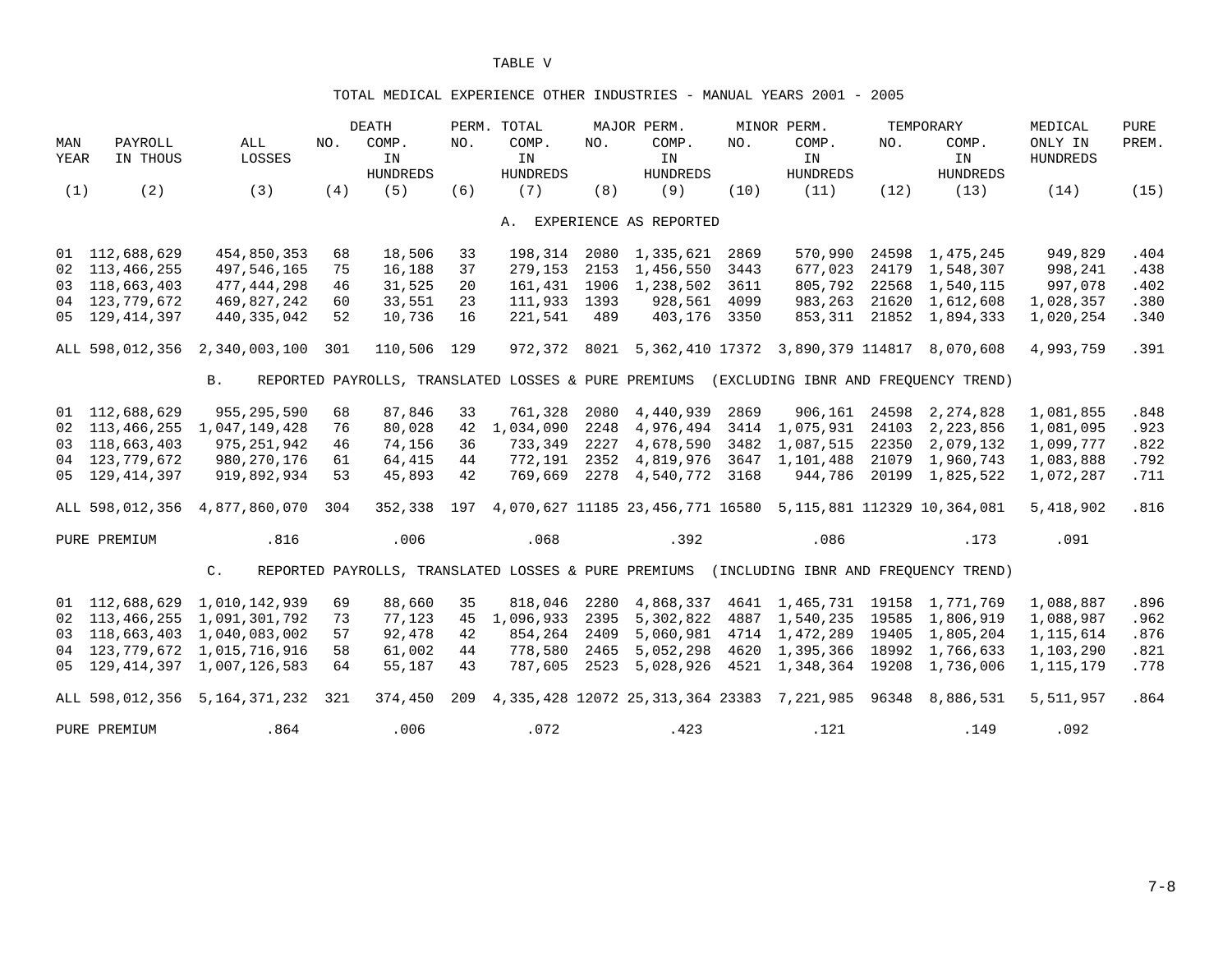## **PENNSYLVANIA COMPENSATION RATING BUREAU April 1, 2009 LOSS COST REVISION LOSS COST SELECTIONS**

### **Before Loss Based Assessment, Merit Rating, Certified Safety Committee & PCCPAP Surcharges**

| <b>Code</b> | Selection | Basis for Loss Cost Selection             |  |
|-------------|-----------|-------------------------------------------|--|
|             |           | <b>Temporary Staffing Classifications</b> |  |
| 185         | 3.69      | <b>Temporary Staffing Procedure</b>       |  |
| 187         | 3.16      | <b>Temporary Staffing Procedure</b>       |  |
| 189         | 3.03      | <b>Temporary Staffing Procedure</b>       |  |
| 191         | 3.03      | <b>Temporary Staffing Procedure</b>       |  |
| 275         | 2.58      | <b>Temporary Staffing Procedure</b>       |  |
| 276         | 3.77      | <b>Temporary Staffing Procedure</b>       |  |
| 291         | 3.31      | <b>Temporary Staffing Procedure</b>       |  |
| 297         | 2.87      | <b>Temporary Staffing Procedure</b>       |  |
| 491         | 3.70      | <b>Temporary Staffing Procedure</b>       |  |
| 493         | 3.48      | <b>Temporary Staffing Procedure</b>       |  |
| 495         | 4.70      | <b>Temporary Staffing Procedure</b>       |  |
| 497         | 1.47      | <b>Temporary Staffing Procedure</b>       |  |
| 499         | 3.51      | <b>Temporary Staffing Procedure</b>       |  |
| 587         | 2.71      | <b>Temporary Staffing Procedure</b>       |  |
| 691         | 6.05      | <b>Temporary Staffing Procedure</b>       |  |
| 693         | 7.97      | <b>Temporary Staffing Procedure</b>       |  |
| 695         | 4.01      | <b>Temporary Staffing Procedure</b>       |  |
| 867         | 6.54      | <b>Temporary Staffing Procedure</b>       |  |
| 877         | 2.51      | <b>Temporary Staffing Procedure</b>       |  |
| 879         | 3.88      | <b>Temporary Staffing Procedure</b>       |  |
| 881         | 3.57      | <b>Temporary Staffing Procedure</b>       |  |
| 883         | 2.52      | <b>Temporary Staffing Procedure</b>       |  |
| 895         | 0.65      | <b>Temporary Staffing Procedure</b>       |  |
|             |           | <b>Explosives Classifications</b>         |  |
| 0771        | 0.77      | Explosives - Target = $20\%$ of total     |  |
| 0775        | 0.77      | Explosives - Target = $20\%$ of total     |  |
| 4771        | 3.08      | Explosives - Target = $80\%$ of total     |  |
| 4775        | 3.08      | Explosives - Target = $80\%$ of total     |  |
|             |           | <b>Aircraft Classifications</b>           |  |
| 7413        | 1.21      | Aircraft Procedure                        |  |
| 7421        | 1.46      | <b>Aircraft Procedure</b>                 |  |
| 7424        | 3.45      | <b>Aircraft Procedure</b>                 |  |
| 7453        | 0.26      | Aircraft Procedure                        |  |
|             |           |                                           |  |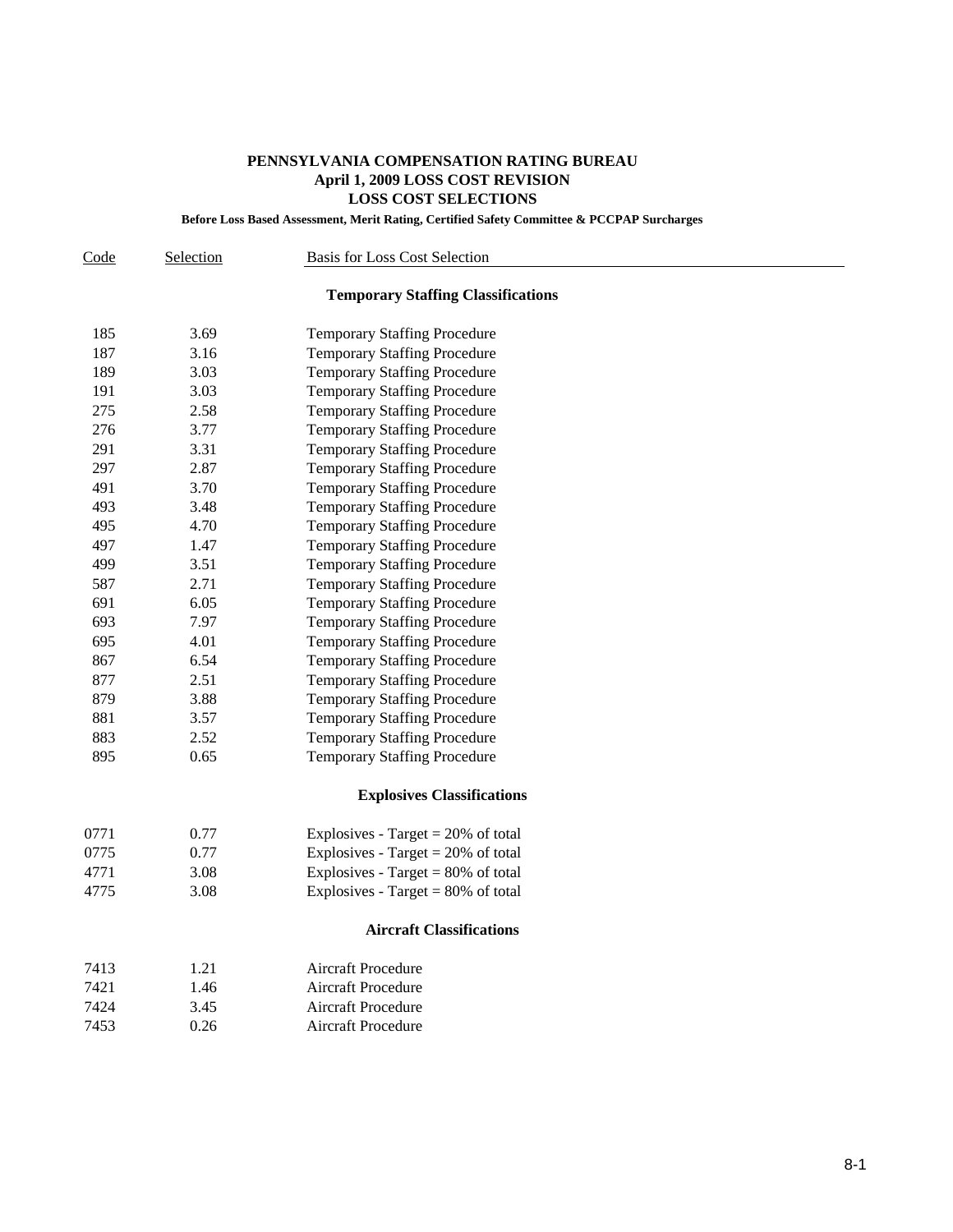## **PENNSYLVANIA COMPENSATION RATING BUREAU April 1, 2009 LOSS COST REVISION LOSS COST SELECTIONS**

**Before Loss Based Assessment, Merit Rating, Certified Safety Committee & PCCPAP Surcharges**

| Code | Selection | <b>Basis for Loss Cost Selection</b>                     |
|------|-----------|----------------------------------------------------------|
|      |           | <b>Other Classifications</b>                             |
| 0133 | A         | "A" Rated                                                |
| 0152 | 1.17      | O.D. non-rateable element for 615. Use 10% of total      |
| 0162 | 0.83      | Non-rateable Federal O.D. element, use CMCRB loss cost   |
| 0164 | 0.83      | Federal black lung - code 615, use CMCRB loss cost       |
| 615  | 10.52     | Rate excluding non-rateable element. Use 90% of total    |
| 670  | 4.50      | Combine with 681                                         |
| 681  | 4.50      | Combine with 670                                         |
| 807  | 5.25      | HCV surcharge                                            |
| 809  | 5.07      | Combine with 992                                         |
| 859  | 8.39      | Combine with 861                                         |
| 861  | 8.39      | Combine with 859                                         |
| 862  | 7.84      | Combine with 863                                         |
| 863  | 7.84      | Combine with 862                                         |
| 871  | 7.74      | Combine with 937, subject to capping                     |
| 937  | 10.01     | Combine with 871                                         |
| 981  | 1.26      | No experience, use industry group change                 |
| 985  | 3.77      | HCV surcharge                                            |
| 992  | 5.07      | Combine with 809                                         |
| 993  | 1,189.34  | Combine with 996, HCV surcharge                          |
| 994  | 1.20      | HCV surcharge                                            |
| 996  | 951.47    | Combine with 993                                         |
| 7405 | 0.90      | Rate ex non-rateable element (7445), use 82.5% of total, |
| 7445 | 0.19      | Non-rateable element of 7405, use 17.5% of total,        |
| 9108 | 76.06     | Countrywide loss cost                                    |
| 9985 | A         | "A" Rated                                                |
|      |           |                                                          |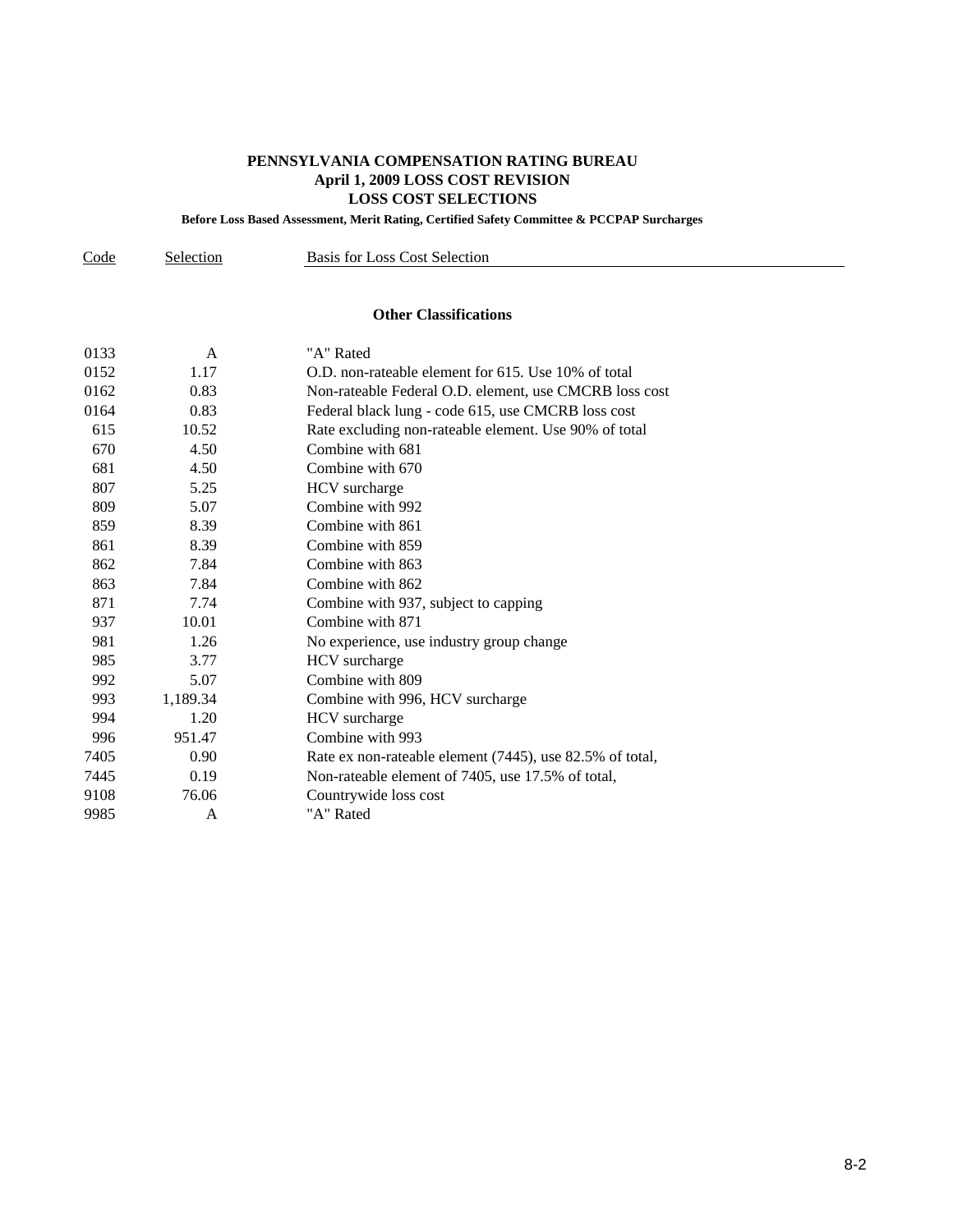## **PENNSYLVANIA COMPENSATION RATING BUREAU Proposed Procedure to Derive Loss Costs for Selected Temporary Staffing Codes**

| Med Only<br>A) Credibility Based on Payroll of \$11,271,730<br>0.97 |
|---------------------------------------------------------------------|
|                                                                     |
|                                                                     |
|                                                                     |
|                                                                     |
|                                                                     |
|                                                                     |
| B) Ratio of Indicated Temporary Staffing Code                       |
| Pure Premium to Direct Code Pure Premium                            |
|                                                                     |
| 1.415                                                               |
|                                                                     |
| C) Indicated Credibility Weighted Adjustment                        |
| to Temporary Staffing Code Pure Premiums                            |
|                                                                     |
| 1.403                                                               |
|                                                                     |
|                                                                     |
|                                                                     |
|                                                                     |
|                                                                     |
|                                                                     |
|                                                                     |
|                                                                     |
|                                                                     |

**TOTAL**1,127,173

67,597

126,598

**883**

**895**

9-1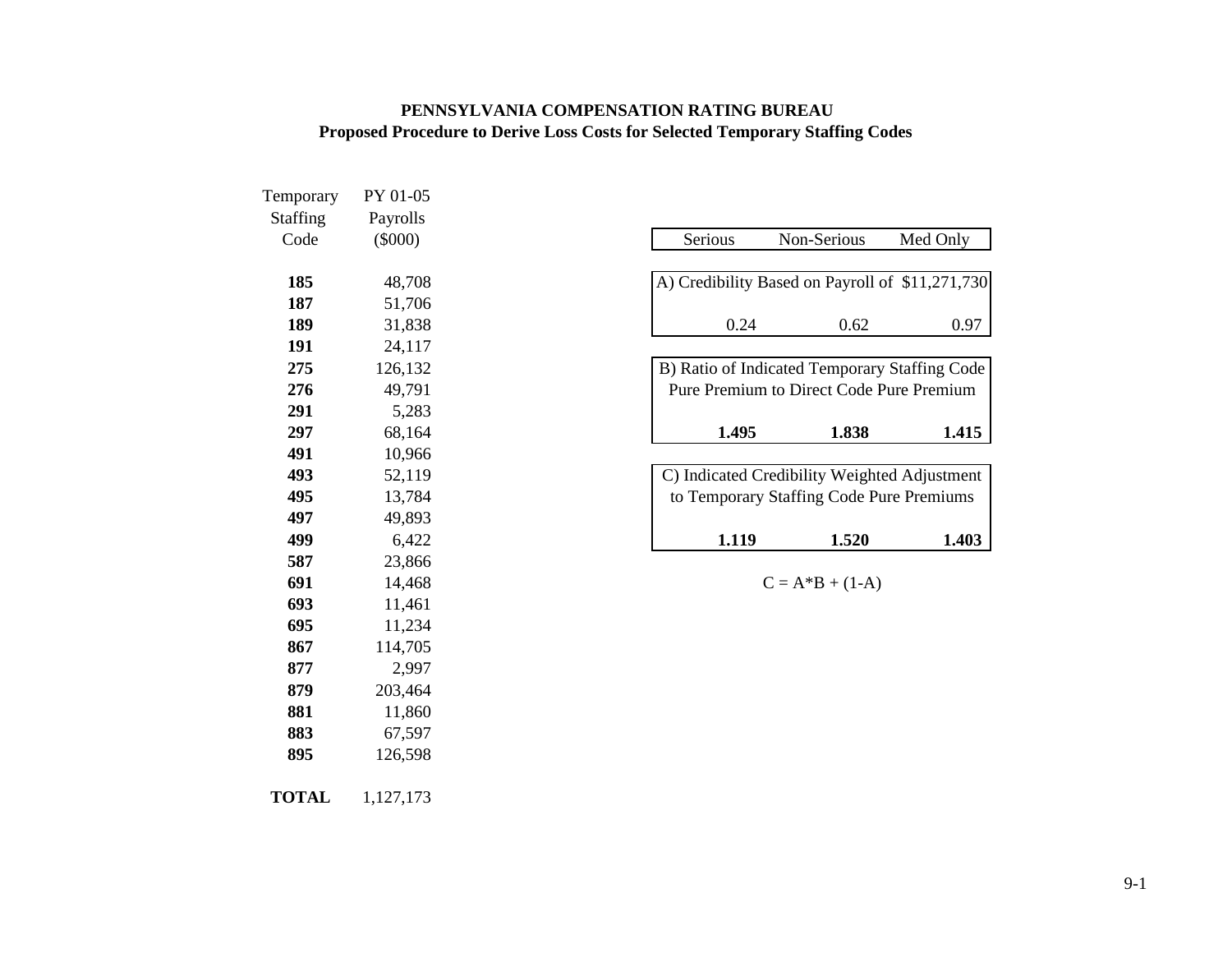| Staffing<br><b>Indicated Pure Premium</b><br>Employee<br><b>Indicated Pure Premium</b><br>Payrolls<br>Payroll<br>Payrolls<br>$(\$000)$<br>Wts.<br>Non-Ser Med Only<br>$(\$000)$<br>Code<br>Serious<br>Code<br>Serious<br>185<br>4.204<br>1.192<br>48,708<br>0.0432<br>3.132<br>0.556<br>104<br>1,777,103<br>2.000<br>187<br>0.0459<br>0.604<br>107<br>1.095<br>51,706<br>2.649<br>3.244<br>754,443<br>1.575<br>189<br>31,838<br>0.0282<br>4.806<br>1.831<br>0.103<br>113<br>659,414<br>2.131<br>1.114<br>191<br>0.0214<br>3.035<br>3.644<br>0.280<br>161<br>1,147,301<br>24,117<br>1.367<br>1.245<br>0.1119<br>1,632,129<br>275<br>126,132<br>2.265<br>1.271<br>0.199<br>221<br>1.449<br>1.016<br>0.0442<br>2.171<br>0.409<br>222<br>2.339<br>1.205<br>276<br>49,791<br>1.836<br>3,194,372<br>291<br>255<br>817,458<br>5,283<br>0.0047<br>7.728<br>0.276<br>0.265<br>2.079<br>0.941<br>297<br>281<br>68,164<br>0.0605<br>1.391<br>0.578<br>0.129<br>2,393,072<br>1.538<br>1.050<br>491<br>0.0097<br>0.901<br>403<br>10,966<br>1.062<br>0.085<br>1,025,808<br>2.432<br>1.350<br>493<br>52,119<br>0.0462<br>2.753<br>0.277<br>445<br>2.031<br>1.229<br>1.263<br>2,995,533<br>495<br>451<br>0.0122<br>14.516<br>3.571<br>0.432<br>1,372,011<br>2.833<br>1.615<br>13,784<br>497<br>0.0443<br>472<br>49,893<br>0.964<br>0.825<br>0.164<br>636,910<br>0.697<br>0.507<br>499<br>0.0057<br>0.097<br>0.799<br>0.057<br>475<br>820,555<br>1.307<br>6,422<br>2.132<br>587<br>23,866<br>0.0212<br>0.128<br>0.213<br>0.136<br>563<br>1,024,294<br>1.614<br>0.798<br>691<br>0.0128<br>609<br>7.602<br>2.941<br>0.119<br>2,740,280<br>4.637<br>1.573<br>14,468<br>693<br>0.0102<br>3.340<br>651<br>2,688,025<br>5.803<br>11,461<br>7.955<br>0.463<br>2.092<br>695<br>0.0100<br>661<br>11,234<br>7.891<br>1.528<br>1.428<br>4,397,613<br>2.858<br>1.050<br>867<br>813<br>114,705<br>0.1018<br>6.226<br>4.538<br>0.697<br>1,194,015<br>4.269<br>2.085<br>877<br>2,997<br>0.0027<br>7.932<br>5.062<br>0.340<br>914<br>1.417<br>0.882<br>3,025,778<br>879<br>370,751<br>203,464<br>0.1804<br>2.451<br>2.200<br>0.401<br>923<br>1.976<br>1.337<br>881<br>0.0105<br>3.549<br>0.241<br>926<br>2.130<br>11,860<br>2.650<br>1,494,389<br>1.141<br>883<br>0.0600<br>1.215<br>11,192,894<br>67,597<br>3.645<br>0.208<br>928<br>1.249<br>0.991<br>895<br>965<br>0.1123<br>0.457<br>0.047<br>45,778,663<br>0.341<br>126,598<br>0.626<br>0.234<br>1.0000<br>0.324<br>1.134<br><b>TOTAL / WTD</b><br>2.874<br>2.084<br>1.922<br>1,127,173 | Temporary | PY 01-05 | Temp | Actual | Direct | PY 01-05 | Actual |                  |
|-------------------------------------------------------------------------------------------------------------------------------------------------------------------------------------------------------------------------------------------------------------------------------------------------------------------------------------------------------------------------------------------------------------------------------------------------------------------------------------------------------------------------------------------------------------------------------------------------------------------------------------------------------------------------------------------------------------------------------------------------------------------------------------------------------------------------------------------------------------------------------------------------------------------------------------------------------------------------------------------------------------------------------------------------------------------------------------------------------------------------------------------------------------------------------------------------------------------------------------------------------------------------------------------------------------------------------------------------------------------------------------------------------------------------------------------------------------------------------------------------------------------------------------------------------------------------------------------------------------------------------------------------------------------------------------------------------------------------------------------------------------------------------------------------------------------------------------------------------------------------------------------------------------------------------------------------------------------------------------------------------------------------------------------------------------------------------------------------------------------------------------------------------------------------------------------------------------------------------------------------------------------------------------------------------------------------------------------------------------------------------------------------------------------------------------------------------------------------------------------------------------|-----------|----------|------|--------|--------|----------|--------|------------------|
|                                                                                                                                                                                                                                                                                                                                                                                                                                                                                                                                                                                                                                                                                                                                                                                                                                                                                                                                                                                                                                                                                                                                                                                                                                                                                                                                                                                                                                                                                                                                                                                                                                                                                                                                                                                                                                                                                                                                                                                                                                                                                                                                                                                                                                                                                                                                                                                                                                                                                                             |           |          |      |        |        |          |        |                  |
|                                                                                                                                                                                                                                                                                                                                                                                                                                                                                                                                                                                                                                                                                                                                                                                                                                                                                                                                                                                                                                                                                                                                                                                                                                                                                                                                                                                                                                                                                                                                                                                                                                                                                                                                                                                                                                                                                                                                                                                                                                                                                                                                                                                                                                                                                                                                                                                                                                                                                                             |           |          |      |        |        |          |        | Non-Ser Med Only |
|                                                                                                                                                                                                                                                                                                                                                                                                                                                                                                                                                                                                                                                                                                                                                                                                                                                                                                                                                                                                                                                                                                                                                                                                                                                                                                                                                                                                                                                                                                                                                                                                                                                                                                                                                                                                                                                                                                                                                                                                                                                                                                                                                                                                                                                                                                                                                                                                                                                                                                             |           |          |      |        |        |          |        | 0.334            |
|                                                                                                                                                                                                                                                                                                                                                                                                                                                                                                                                                                                                                                                                                                                                                                                                                                                                                                                                                                                                                                                                                                                                                                                                                                                                                                                                                                                                                                                                                                                                                                                                                                                                                                                                                                                                                                                                                                                                                                                                                                                                                                                                                                                                                                                                                                                                                                                                                                                                                                             |           |          |      |        |        |          |        | 0.241            |
|                                                                                                                                                                                                                                                                                                                                                                                                                                                                                                                                                                                                                                                                                                                                                                                                                                                                                                                                                                                                                                                                                                                                                                                                                                                                                                                                                                                                                                                                                                                                                                                                                                                                                                                                                                                                                                                                                                                                                                                                                                                                                                                                                                                                                                                                                                                                                                                                                                                                                                             |           |          |      |        |        |          |        | 0.229            |
|                                                                                                                                                                                                                                                                                                                                                                                                                                                                                                                                                                                                                                                                                                                                                                                                                                                                                                                                                                                                                                                                                                                                                                                                                                                                                                                                                                                                                                                                                                                                                                                                                                                                                                                                                                                                                                                                                                                                                                                                                                                                                                                                                                                                                                                                                                                                                                                                                                                                                                             |           |          |      |        |        |          |        | 0.192            |
|                                                                                                                                                                                                                                                                                                                                                                                                                                                                                                                                                                                                                                                                                                                                                                                                                                                                                                                                                                                                                                                                                                                                                                                                                                                                                                                                                                                                                                                                                                                                                                                                                                                                                                                                                                                                                                                                                                                                                                                                                                                                                                                                                                                                                                                                                                                                                                                                                                                                                                             |           |          |      |        |        |          |        | 0.230            |
|                                                                                                                                                                                                                                                                                                                                                                                                                                                                                                                                                                                                                                                                                                                                                                                                                                                                                                                                                                                                                                                                                                                                                                                                                                                                                                                                                                                                                                                                                                                                                                                                                                                                                                                                                                                                                                                                                                                                                                                                                                                                                                                                                                                                                                                                                                                                                                                                                                                                                                             |           |          |      |        |        |          |        | 0.243            |
|                                                                                                                                                                                                                                                                                                                                                                                                                                                                                                                                                                                                                                                                                                                                                                                                                                                                                                                                                                                                                                                                                                                                                                                                                                                                                                                                                                                                                                                                                                                                                                                                                                                                                                                                                                                                                                                                                                                                                                                                                                                                                                                                                                                                                                                                                                                                                                                                                                                                                                             |           |          |      |        |        |          |        | 0.119            |
|                                                                                                                                                                                                                                                                                                                                                                                                                                                                                                                                                                                                                                                                                                                                                                                                                                                                                                                                                                                                                                                                                                                                                                                                                                                                                                                                                                                                                                                                                                                                                                                                                                                                                                                                                                                                                                                                                                                                                                                                                                                                                                                                                                                                                                                                                                                                                                                                                                                                                                             |           |          |      |        |        |          |        | 0.185            |
|                                                                                                                                                                                                                                                                                                                                                                                                                                                                                                                                                                                                                                                                                                                                                                                                                                                                                                                                                                                                                                                                                                                                                                                                                                                                                                                                                                                                                                                                                                                                                                                                                                                                                                                                                                                                                                                                                                                                                                                                                                                                                                                                                                                                                                                                                                                                                                                                                                                                                                             |           |          |      |        |        |          |        | 0.193            |
|                                                                                                                                                                                                                                                                                                                                                                                                                                                                                                                                                                                                                                                                                                                                                                                                                                                                                                                                                                                                                                                                                                                                                                                                                                                                                                                                                                                                                                                                                                                                                                                                                                                                                                                                                                                                                                                                                                                                                                                                                                                                                                                                                                                                                                                                                                                                                                                                                                                                                                             |           |          |      |        |        |          |        | 0.254            |
|                                                                                                                                                                                                                                                                                                                                                                                                                                                                                                                                                                                                                                                                                                                                                                                                                                                                                                                                                                                                                                                                                                                                                                                                                                                                                                                                                                                                                                                                                                                                                                                                                                                                                                                                                                                                                                                                                                                                                                                                                                                                                                                                                                                                                                                                                                                                                                                                                                                                                                             |           |          |      |        |        |          |        | 0.296            |
|                                                                                                                                                                                                                                                                                                                                                                                                                                                                                                                                                                                                                                                                                                                                                                                                                                                                                                                                                                                                                                                                                                                                                                                                                                                                                                                                                                                                                                                                                                                                                                                                                                                                                                                                                                                                                                                                                                                                                                                                                                                                                                                                                                                                                                                                                                                                                                                                                                                                                                             |           |          |      |        |        |          |        | 0.136            |
|                                                                                                                                                                                                                                                                                                                                                                                                                                                                                                                                                                                                                                                                                                                                                                                                                                                                                                                                                                                                                                                                                                                                                                                                                                                                                                                                                                                                                                                                                                                                                                                                                                                                                                                                                                                                                                                                                                                                                                                                                                                                                                                                                                                                                                                                                                                                                                                                                                                                                                             |           |          |      |        |        |          |        | 0.092            |
|                                                                                                                                                                                                                                                                                                                                                                                                                                                                                                                                                                                                                                                                                                                                                                                                                                                                                                                                                                                                                                                                                                                                                                                                                                                                                                                                                                                                                                                                                                                                                                                                                                                                                                                                                                                                                                                                                                                                                                                                                                                                                                                                                                                                                                                                                                                                                                                                                                                                                                             |           |          |      |        |        |          |        | 0.143            |
|                                                                                                                                                                                                                                                                                                                                                                                                                                                                                                                                                                                                                                                                                                                                                                                                                                                                                                                                                                                                                                                                                                                                                                                                                                                                                                                                                                                                                                                                                                                                                                                                                                                                                                                                                                                                                                                                                                                                                                                                                                                                                                                                                                                                                                                                                                                                                                                                                                                                                                             |           |          |      |        |        |          |        | 0.200            |
|                                                                                                                                                                                                                                                                                                                                                                                                                                                                                                                                                                                                                                                                                                                                                                                                                                                                                                                                                                                                                                                                                                                                                                                                                                                                                                                                                                                                                                                                                                                                                                                                                                                                                                                                                                                                                                                                                                                                                                                                                                                                                                                                                                                                                                                                                                                                                                                                                                                                                                             |           |          |      |        |        |          |        | 0.297            |
|                                                                                                                                                                                                                                                                                                                                                                                                                                                                                                                                                                                                                                                                                                                                                                                                                                                                                                                                                                                                                                                                                                                                                                                                                                                                                                                                                                                                                                                                                                                                                                                                                                                                                                                                                                                                                                                                                                                                                                                                                                                                                                                                                                                                                                                                                                                                                                                                                                                                                                             |           |          |      |        |        |          |        | 0.192            |
|                                                                                                                                                                                                                                                                                                                                                                                                                                                                                                                                                                                                                                                                                                                                                                                                                                                                                                                                                                                                                                                                                                                                                                                                                                                                                                                                                                                                                                                                                                                                                                                                                                                                                                                                                                                                                                                                                                                                                                                                                                                                                                                                                                                                                                                                                                                                                                                                                                                                                                             |           |          |      |        |        |          |        | 0.333            |
|                                                                                                                                                                                                                                                                                                                                                                                                                                                                                                                                                                                                                                                                                                                                                                                                                                                                                                                                                                                                                                                                                                                                                                                                                                                                                                                                                                                                                                                                                                                                                                                                                                                                                                                                                                                                                                                                                                                                                                                                                                                                                                                                                                                                                                                                                                                                                                                                                                                                                                             |           |          |      |        |        |          |        | 0.182            |
|                                                                                                                                                                                                                                                                                                                                                                                                                                                                                                                                                                                                                                                                                                                                                                                                                                                                                                                                                                                                                                                                                                                                                                                                                                                                                                                                                                                                                                                                                                                                                                                                                                                                                                                                                                                                                                                                                                                                                                                                                                                                                                                                                                                                                                                                                                                                                                                                                                                                                                             |           |          |      |        |        |          |        | 0.290            |
|                                                                                                                                                                                                                                                                                                                                                                                                                                                                                                                                                                                                                                                                                                                                                                                                                                                                                                                                                                                                                                                                                                                                                                                                                                                                                                                                                                                                                                                                                                                                                                                                                                                                                                                                                                                                                                                                                                                                                                                                                                                                                                                                                                                                                                                                                                                                                                                                                                                                                                             |           |          |      |        |        |          |        | 0.212            |
|                                                                                                                                                                                                                                                                                                                                                                                                                                                                                                                                                                                                                                                                                                                                                                                                                                                                                                                                                                                                                                                                                                                                                                                                                                                                                                                                                                                                                                                                                                                                                                                                                                                                                                                                                                                                                                                                                                                                                                                                                                                                                                                                                                                                                                                                                                                                                                                                                                                                                                             |           |          |      |        |        |          |        | 0.221            |
|                                                                                                                                                                                                                                                                                                                                                                                                                                                                                                                                                                                                                                                                                                                                                                                                                                                                                                                                                                                                                                                                                                                                                                                                                                                                                                                                                                                                                                                                                                                                                                                                                                                                                                                                                                                                                                                                                                                                                                                                                                                                                                                                                                                                                                                                                                                                                                                                                                                                                                             |           |          |      |        |        |          |        | 0.070            |
|                                                                                                                                                                                                                                                                                                                                                                                                                                                                                                                                                                                                                                                                                                                                                                                                                                                                                                                                                                                                                                                                                                                                                                                                                                                                                                                                                                                                                                                                                                                                                                                                                                                                                                                                                                                                                                                                                                                                                                                                                                                                                                                                                                                                                                                                                                                                                                                                                                                                                                             |           |          |      |        |        |          |        | 0.229            |

# **PENNSYLVANIA COMPENSATION RATING BUREAUProposed Procedure to Derive Loss Costs for Selected Temporary Staffing Codes**

**Ratio of Temp codes to Direct codes 1.415** 1.495 1.838 1.415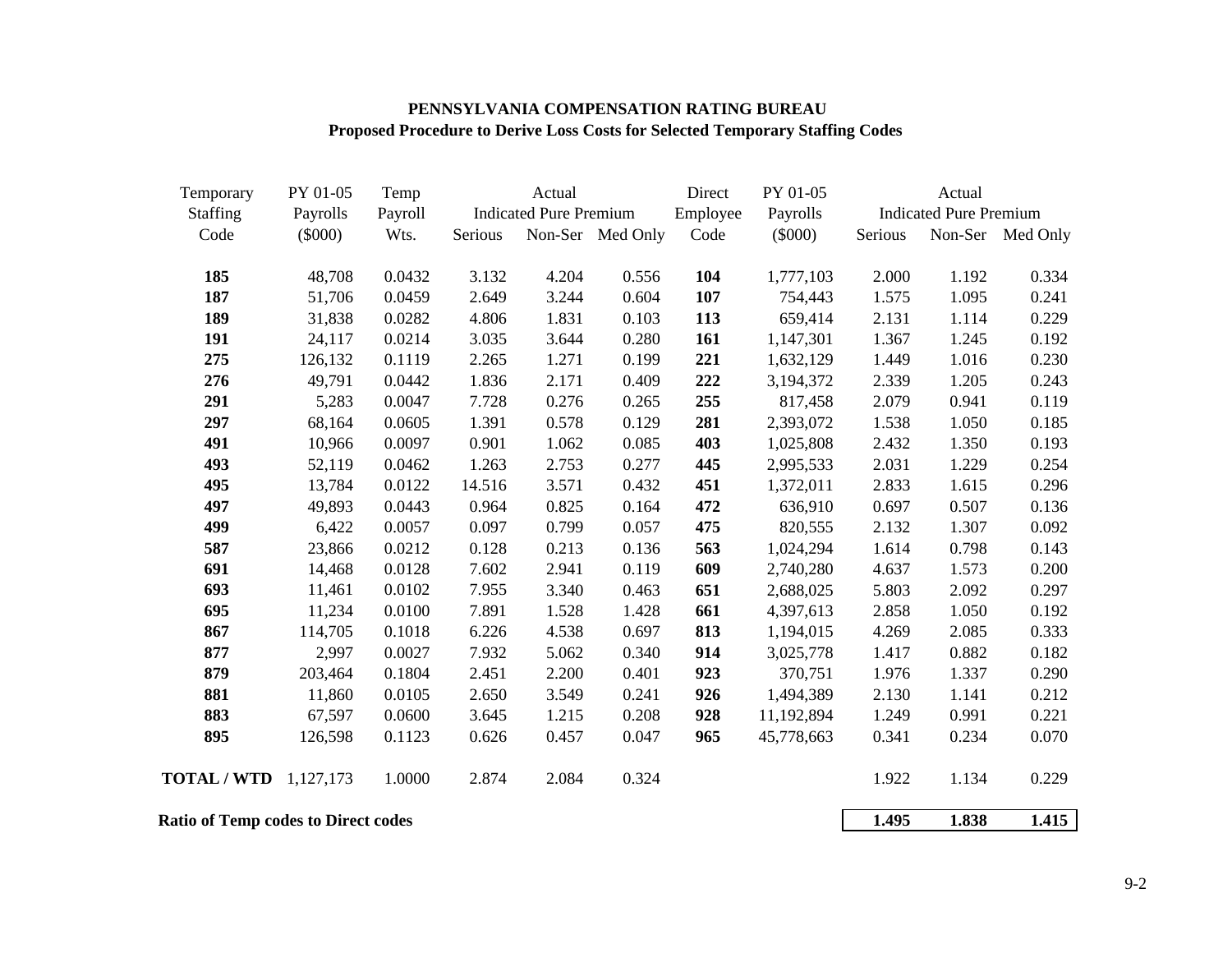|         |          |          |                       |      |          |           |          |       | Industry                  |             |            |             | Percentage |
|---------|----------|----------|-----------------------|------|----------|-----------|----------|-------|---------------------------|-------------|------------|-------------|------------|
| Serious | Non-Ser  | Med Only | Total                 | Code | Serious  | Non-Ser   | Med Only | Total | Group                     | Loss Cost * | Loss Cost* | Loss Cost * | Change     |
| 1.573   | 0.884    | 0.245    | 2.702                 | 185  | 1.760    | 1.344     | 0.344    | 3.448 |                           | 3.69        | 3.69       | 3.92        | $-5.9%$    |
| 1.315   | 0.810    | 0.181    | 2.306                 | 187  | 1.471    | 1.231     | 0.254    | 2.956 |                           | 3.16        | 3.16       | 3.31        | $-4.5%$    |
| 1.186   | 0.825    | 0.175    | 2.186                 | 189  | 1.327    | 1.254     | 0.246    | 2.827 |                           | 3.03        | 3.03       | 3.04        | $-0.3%$    |
| 1.060   | 0.951    | 0.141    | 2.152                 | 191  | 1.186    | 1.446     | 0.198    | 2.830 |                           | 3.03        | 3.03       | 3.26        | $-7.1%$    |
| 0.928   | 0.748    | 0.169    | 1.845                 | 275  | 1.038    | 1.137     | 0.237    | 2.412 |                           | 2.58        | 2.58       | 2.59        | $-0.4%$    |
| 1.721   | 0.886    | 0.179    | 2.786                 | 276  | 1.926    | 1.347     | 0.251    | 3.524 |                           | 3.77        | 3.77       | 4.03        | $-6.5%$    |
| 1.680   | 0.712    | 0.092    | 2.484                 | 291  | 1.880    | 1.082     | 0.129    | 3.091 |                           | 3.31        | 3.31       | 3.51        | $-5.7%$    |
| 1.176   | 0.772    | 0.136    | 2.084                 | 297  | 1.316    | 1.173     | 0.191    | 2.680 |                           | 2.87        | 2.87       | 3.08        | $-6.8%$    |
| 1.612   | 0.955    | 0.143    | 2.710                 | 491  | 1.804    | 1.452     | 0.201    | 3.457 |                           | 3.70        | 3.70       | 3.67        | 0.8%       |
| 1.445   | 0.903    | 0.187    | 2.535                 | 493  | 1.617    | 1.373     | 0.262    | 3.252 |                           | 3.48        | 3.48       | 3.56        | $-2.2%$    |
| 2.037   | 1.189    | 0.218    | 3.444                 | 495  | 2.279    | 1.807     | 0.306    | 4.392 |                           | 4.70        | 4.70       | 4.83        | $-2.7%$    |
| 0.615   | 0.361    | 0.098    | 1.074                 | 497  | 0.688    | 0.549     | 0.137    | 1.374 |                           | 1.47        | 1.47       | 1.52        | $-3.3%$    |
| 1.504   | 0.982    | 0.071    | 2.557                 | 499  | 1.683    | 1.493     | 0.100    | 3.276 |                           | 3.51        | 3.51       | 3.62        | $-3.0%$    |
| 1.292   | 0.616    | 0.106    | 2.014                 | 587  | 1.446    | 0.936     | 0.149    | 2.531 |                           | 2.71        | 2.71       | 2.91        | $-6.9\%$   |
| 3.247   | 1.156    | 0.147    | 4.550                 | 691  | 3.633    | 1.757     | 0.206    | 5.596 | $\overline{c}$            | 6.05        | 6.05       | 6.14        | $-1.5%$    |
| 4.219   | 1.538    | 0.218    | 5.975                 | 693  | 4.721    | 2.338     | 0.306    | 7.365 | 2                         | 7.97        | 7.97       | 8.38        | $-4.9%$    |
| 2.085   | 0.772    | 0.141    | 2.998                 | 695  | 2.333    | 1.173     | 0.198    | 3.704 | $\overline{c}$            | 4.01        | 4.01       | 4.23        | $-5.2%$    |
| 3.164   | 1.480    | 0.245    | 4.889                 | 867  | 3.541    | 2.250     | 0.344    | 6.135 | 3                         | 6.54        | 6.54       | 6.68        | $-2.1%$    |
| 1.060   | 0.648    | 0.134    | 1.842                 | 877  | 1.186    | 0.985     | 0.188    | 2.359 | 3                         | 2.51        | 2.51       | 2.81        | $-10.7%$   |
| 1.448   | 1.103    | 0.246    | 2.797                 | 879  | 1.620    | 1.677     | 0.345    | 3.642 | 3                         | 3.88        | 3.88       | 4.13        | $-6.1%$    |
| 1.627   | 0.861    | 0.156    | 2.644                 | 881  | 1.821    | 1.309     | 0.219    | 3.349 | 3                         | 3.57        | 3.57       | 3.87        | $-7.8%$    |
| 0.918   | 0.728    | 0.162    | 1.808                 | 883  | 1.027    | 1.107     | 0.227    | 2.361 | 3                         | 2.52        | 2.52       | 2.59        | $-2.7%$    |
| 0.251   | 0.172    | 0.051    | 0.474                 | 895  | 0.281    | 0.261     | 0.072    | 0.614 | 3                         | 0.65        | 0.65       | 0.67        | $-3.0%$    |
|         | Employee |          | Proposed Pure Premium |      | Staffing | Temporary |          |       | Proposed Pure Premium (1) |             | Indicated  | Selected    | 4/1/08     |

### **PENNSYLVANIA COMPENSATION RATING BUREAU Procedure to Derive Loss Costs for Selected Temporary Staffing Codes**

\* Loss Costs prior to adjustment for the Merit Rating Plan, the Certified Safety Committee Program, the Construction Classification Premium Adjustment Program and the Office of the Small Business Advocate

(1) Proposed Pure Premium for Direct Employee Code \* Adjustment for Temporary Staffing Code Experience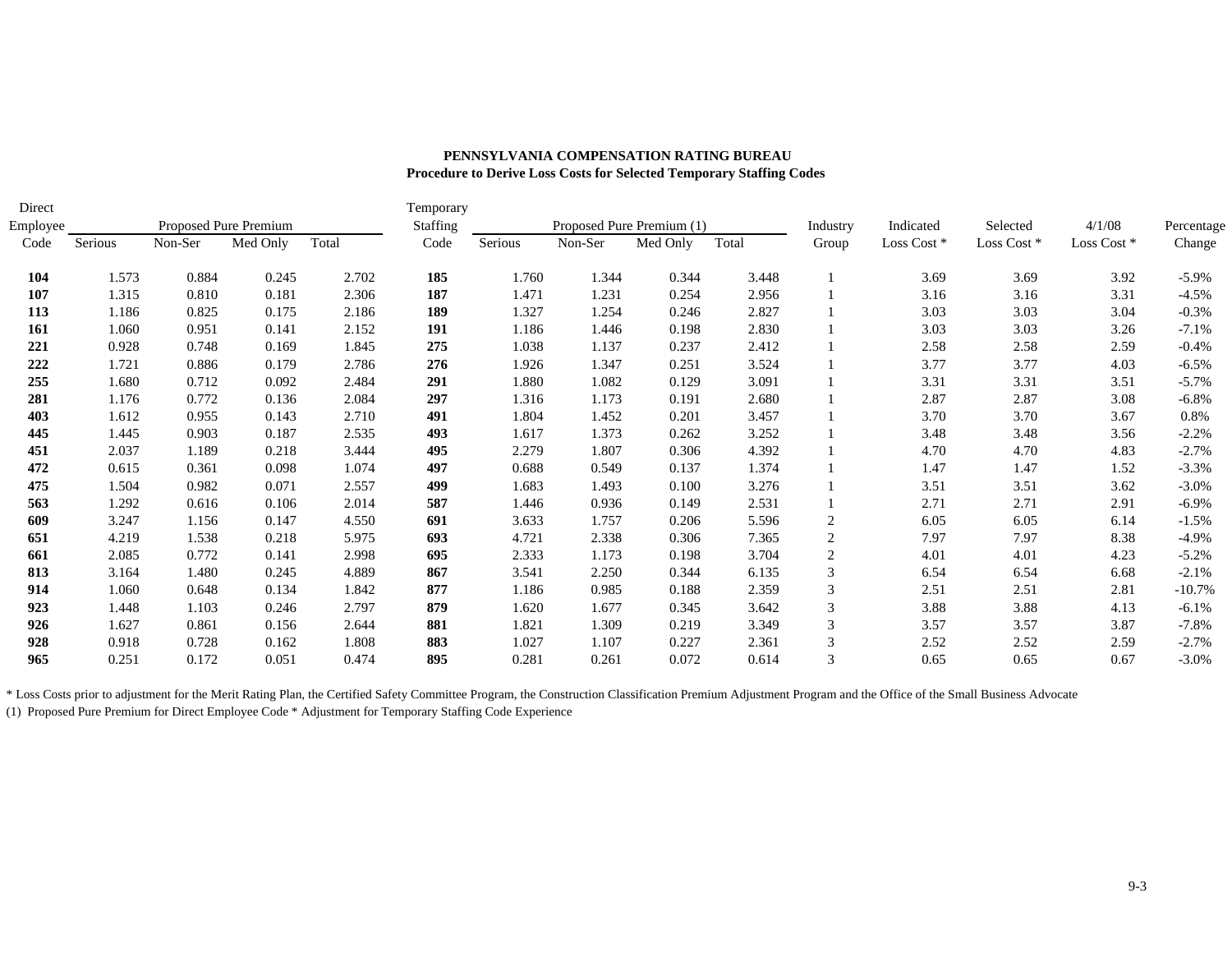# **PENNSYLVANIA COMPENSATION RATING BUREAU Proposed Effective: April 1, 2009 AIRCRAFT OPERATIONS**

## **Before Loss Based Assessment, Merit Rating, Certified Safety Committee & PCCPAP Surcharges**

| INDEX. | 5 YEAR<br><b>PAYROLL</b><br>(000) | 7413, 7421, 7424, 7453 | 2.61      |
|--------|-----------------------------------|------------------------|-----------|
| Code   |                                   | Loss Cost Index        | Loss Cost |
| 7413   | 29,972                            | lndex * 0.70 * 0.825   | 1.21      |
| 7421   | 90,559                            | Index $*$ 0.70         | 1.46      |
| 7424   | 258,591                           | Index * 1.65           | 3.45      |
| 7453   | 29,835                            | lndex * 0.70 * 0.175   | 0.26      |

| NEW BASE LOSS COST (BLC) = | 2.09 |
|----------------------------|------|
|----------------------------|------|

| WTD AVE LOSS COST $=$                                            | 2.61 |
|------------------------------------------------------------------|------|
| TARGET WTD LOSS COST =                                           | 2 61 |
| (Indicated Loss Cost for Codes 7413, 7421, 7424 & 7453 Combined) |      |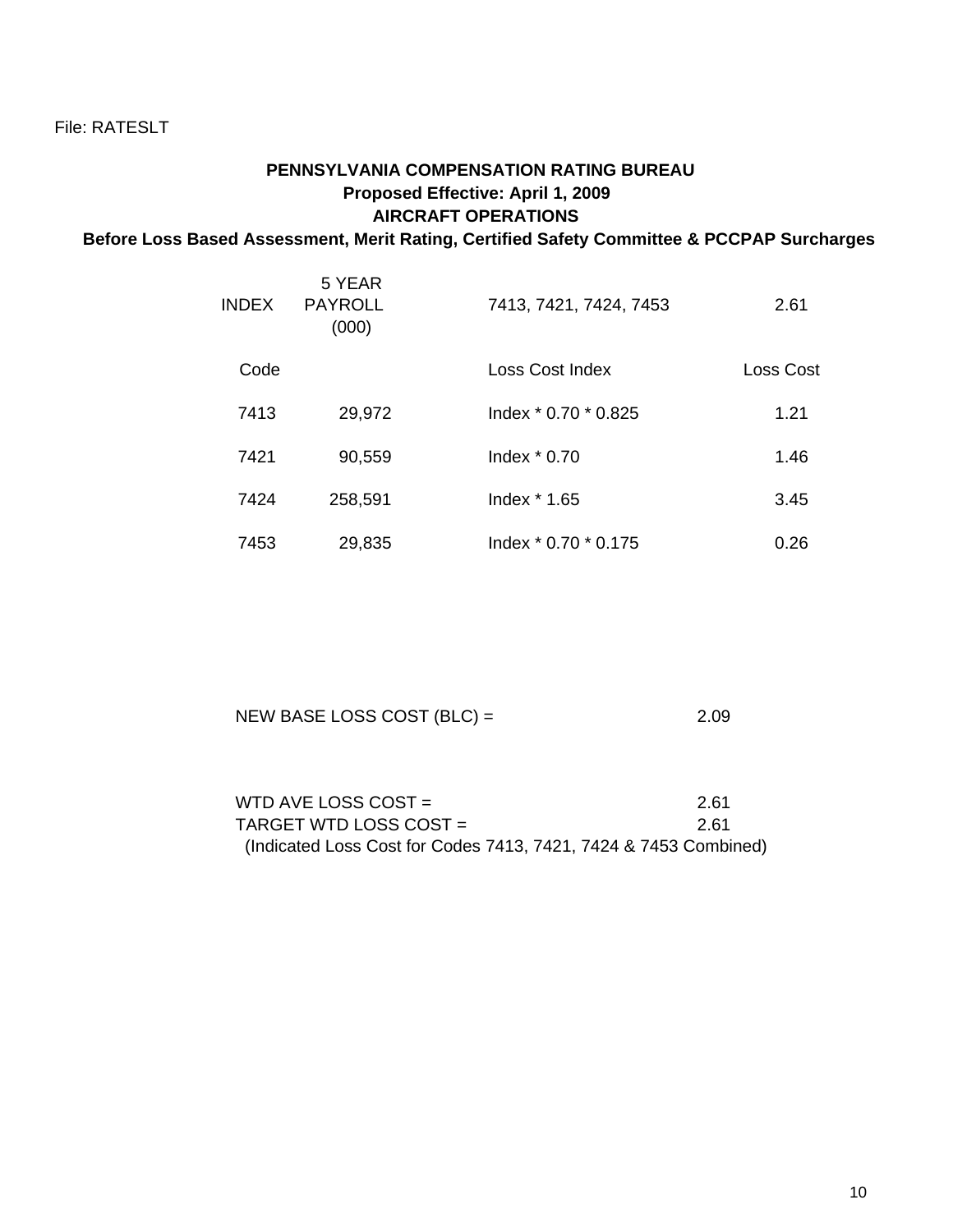|        | <b>CLASSIFICATION STUDY -</b> | PENNSYLVANIA |
|--------|-------------------------------|--------------|
| CLASS: | <b>INDUSTRY GROUP:</b>        |              |

TUNNELING OR SHAFT SINKING 2

: CODE: the contract of the contract of the contract of the contract of the contract of the contract of the contract of the contract of the contract of the contract of the contract of the contract of the contract of the co

 $615 + 0152$ 

| Manual       | Pavroll   | <b>Total Rept</b> | Pure Prem | Total Trans | Claim    | Claim     |       | Number of Cases |       |       |      |     |  |
|--------------|-----------|-------------------|-----------|-------------|----------|-----------|-------|-----------------|-------|-------|------|-----|--|
| Year         | in Thous. | Losses            | Reported  | Losses      | Severity | Frequency | Death | P.T             | Major | Minor | Temp | Αll |  |
| 2001         | 2,272     | 100,187           | 4.410     | 122,057     | 7,294    | 3.9613    |       |                 | υ     |       |      |     |  |
| 2002         | 2,387     | 23,836            | 0.999     | 29,289      | 2,261    | 2.9326    |       |                 |       |       |      |     |  |
| 2003         | 1,211     | 151,636           | 12.522    | 237,597     | 48,640   | 2.4773    |       |                 |       |       |      |     |  |
| 2004         | 949       | 27,555            | 2.904     | 45,238      | 23,255   | 1.0537    |       |                 |       |       |      |     |  |
| 2005         | 959. ا    | 30,907            | 1.578     | 50,950      | 4,887    | 1.5314    |       |                 |       |       |      |     |  |
| <b>TOTAL</b> | 8,778     | 334,121           | 3.806     | 485,131     | 11,535   | 2.6202    |       |                 | υ     |       | 20   | 23  |  |
| O.D.         |           |                   | 0.000     |             |          |           |       |                 |       |       |      |     |  |

|              | <b>REPORTED LOSSES</b> |            |           |         |        |       |     |         |        |        |           |  |  |
|--------------|------------------------|------------|-----------|---------|--------|-------|-----|---------|--------|--------|-----------|--|--|
| Manual       |                        |            | Indemnity |         |        |       |     | Medical |        |        |           |  |  |
| Year         | Death                  | <b>P.1</b> | Major     | Minor   | Templ  | Death | P.T | Major   | Minor  | Temp   | Med. Only |  |  |
| 2001         |                        |            |           | 4,080   | 33,714 |       |     |         | 2,064  | 25,786 | 34,543    |  |  |
| 2002         |                        |            |           |         | 10,203 |       |     |         |        | 5,621  | 8,012     |  |  |
| 2003         |                        |            |           | 101,126 | 880,1  |       |     |         | 42,914 | 791    | 5,717     |  |  |
| 2004         |                        |            |           |         | 9,597  |       |     |         |        | 13,658 | 4,300     |  |  |
| 2005         |                        |            |           |         | 8,830  |       |     |         |        | 5,831  | 16,246    |  |  |
| <b>TOTAL</b> |                        |            |           | 105,206 | 63,432 |       |     |         | 44,978 | 51,687 | 68,818    |  |  |
| O.D.         |                        |            |           |         |        |       |     |         |        |        |           |  |  |

|              |  |                       |             |                                |                            | <b>TRANSLATED LOSSES</b> |                |          |                    |              |        |           |
|--------------|--|-----------------------|-------------|--------------------------------|----------------------------|--------------------------|----------------|----------|--------------------|--------------|--------|-----------|
| Manual       |  |                       |             | Indemnity                      |                            |                          |                |          | Medical            |              |        |           |
| Year         |  | Death                 | P.T.        | Major                          | Minor                      | Temp                     | Death          | P.T.     | Major              | Minor        | Temp   | Med. Only |
| 2001         |  | $\mathbf 0$           | $\mathbf 0$ | $\mathbf 0$                    | 4,545                      | 35,130                   | $\mathbf 0$    | $\Omega$ | 0                  | 3,276        | 39,762 | 39,344    |
| 2002         |  | $\mathbf 0$           | 41          | 842                            | 189                        | 10,957                   | 0              | 2        | 459                | 152          | 7,970  | 8,677     |
| 2003         |  | 222                   | 2,301       | 48,248                         | 91,322                     | 4,368                    | 30             | 1,046    | 30,969             | 49,226       | 3,559  | 6,306     |
| 2004         |  | 2                     | 342         | 5,828                          | 1,059                      | 8,748                    | 3              | 400      | 7,220              | 1,494        | 15,610 | 4,532     |
| 2005         |  | 5                     | 697         | 11,770                         | 2,309                      | 6,949                    | 3              | 351      | 5,446              | 1,118        | 5,227  | 17,075    |
| <b>TOTAL</b> |  | 229                   | 3,381       | 66,688                         | 99,424                     | 66,152                   | 36             | 1,799    | 44,094             | 55,266       | 72,128 | 75,934    |
| O.D.         |  | 0                     | 0           | 0                              | 0                          | 0                        | 0              | $\Omega$ | 0                  | 0            | 0      | $\Omega$  |
|              |  |                       |             |                                |                            |                          | <b>SERIOUS</b> | NON-SER  | <b>MED ONLY</b>    | <b>TOTAL</b> |        |           |
|              |  |                       |             | <b>TOTAL TRANSLATED LOSSES</b> |                            |                          | 116,227        | 292,970  | 75,934             |              |        |           |
|              |  |                       |             | IBNR + FREQ. ADJUSTMENT        |                            |                          | 38,513         | 15,694   | 246                |              |        |           |
|              |  | <b>TOTAL LOSSES</b>   |             |                                |                            |                          | 154,740        | 308,664  | 76,180             |              |        |           |
|              |  |                       |             |                                |                            |                          |                |          |                    |              |        |           |
|              |  |                       |             | <b>EXPECTED LOSSES</b>         |                            |                          | 643,866        | 330,667  | 18,873             |              |        |           |
|              |  |                       |             | <b>CREDIBILITY</b>             |                            |                          | 0.01           | 0.02     | 0.04               |              |        |           |
|              |  |                       |             | <b>PURE PREMIUMS</b>           |                            |                          |                |          |                    |              |        |           |
|              |  |                       |             | INDICATED (PRE-TEST)           |                            |                          | 1.763          | 3.516    | 0.868              | 6.147        |        |           |
|              |  |                       |             | INDICATED (POST-TEST)          |                            |                          | 1.295          | 2.583    | 0.638              | 4.516        |        |           |
|              |  |                       |             | PRES. ON LOSS COST LEVEL       |                            |                          | 7.043          | 3.617    | 0.206              | 10.866       |        |           |
|              |  |                       |             | <b>DERIVED BY FORMULA</b>      |                            |                          | 6.986          | 3.596    | 0.223              | 10.805       |        |           |
|              |  |                       |             |                                | UNDERLYING PRES. LOSS COST |                          | 7.335          | 3.767    | 0.215              | 11.317       |        |           |
|              |  |                       |             | <b>PROPOSED</b>                |                            |                          | 6.986          | 3.596    | 0.223              | 10.805       |        |           |
|              |  | <b>YEAR</b>           |             |                                |                            | $4 - 1 - 08$             | $4 - 1 - 09$   |          | IND. LOSS COST $=$ | 11.690       |        |           |
|              |  | <b>IND. LOSS COST</b> |             |                                |                            | 11.69                    |                |          |                    |              |        |           |
|              |  |                       |             | <b>MAN.LOSS COST</b>           |                            | 12.52                    | 11.69          |          | ADJ. LOSS CO       | 11.69        |        |           |

ADJ. LOSS C O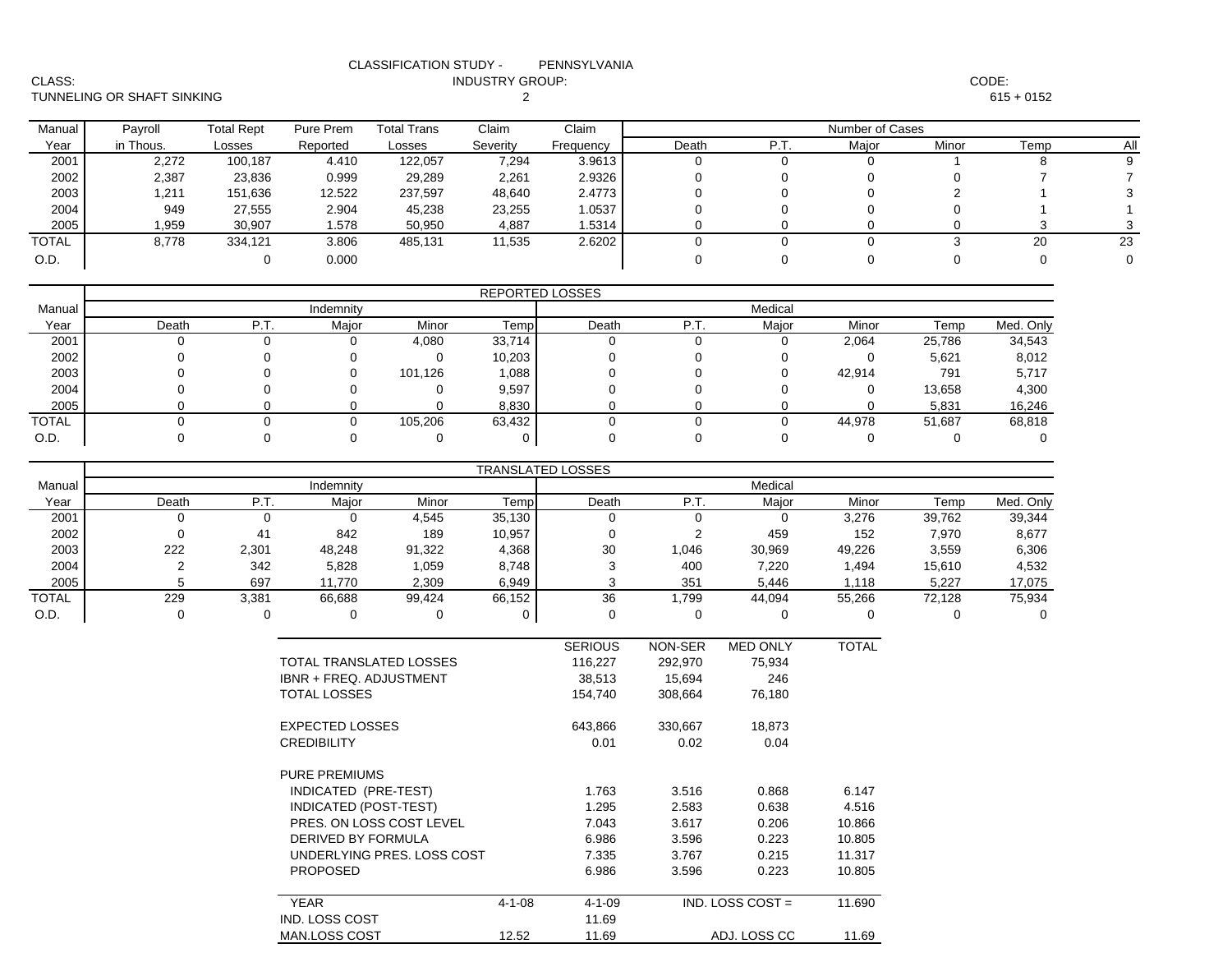| CLASS:       | HOUSE FURNISHINGS INSTALLATION |                   |                           |                            | <b>INDUSTRY GROUP:</b><br>$\overline{2}$ |                          |                      | CODE:<br>$670 + 681$ |                    |                    |              |             |
|--------------|--------------------------------|-------------------|---------------------------|----------------------------|------------------------------------------|--------------------------|----------------------|----------------------|--------------------|--------------------|--------------|-------------|
|              | CANVAS GOODS ERECTION          |                   |                           |                            |                                          |                          |                      |                      |                    |                    |              |             |
| Manual       | Payroll                        | <b>Total Rept</b> | Pure Prem                 | <b>Total Trans</b>         | Claim                                    | Claim                    |                      |                      | Number of Cases    |                    |              |             |
| Year         | in Thous.                      | Losses            | Reported                  | Losses                     | Severity                                 | Frequency                | Death                | P.T.                 | Major              | Minor              | Temp         | All         |
| 2001         | 48,469                         | 2,998,835         | 6.187                     | 4,557,721                  | 41,713                                   | 1.4236                   | 0                    | $\Omega$             | 8                  | 4                  | 57           | 69          |
| 2002         | 54,280                         | 2,864,434         | 5.277                     | 4,484,350                  | 44,331                                   | 1.1422                   | 0                    | 0                    | 6                  | $\overline{7}$     | 49           | 62          |
| 2003         | 55,062                         | 1,815,022         | 3.296                     | 2,822,834                  | 23,568                                   | 1.3076                   | 0                    | 0                    | 3                  | 6                  | 63           | 72          |
| 2004         | 58,932                         | 1,933,450         | 3.281                     | 3,469,566                  | 29,851                                   | 1.0351                   | 0                    | $\mathbf 0$          | 3                  | 5                  | 53           | 61          |
| 2005         | 59,616                         | 2,347,597         | 3.938                     | 4,735,741                  | 37,603                                   | 1.0064                   | $\Omega$             | $\Omega$             | $\overline{4}$     | 4                  | 52           | 60          |
| <b>TOTAL</b> | 276,359                        | 11,959,338        | 4.327                     | 20,070,212                 | 35,188                                   | 1.1724                   | 0                    | $\mathbf 0$          | 24                 | 26                 | 274          | 324         |
| O.D.         |                                | 0                 | 0.000                     |                            |                                          |                          | 0                    | 0                    | 0                  | 0                  | $\mathbf 0$  | $\mathbf 0$ |
|              |                                |                   |                           |                            |                                          | <b>REPORTED LOSSES</b>   |                      |                      |                    |                    |              |             |
| Manual       |                                |                   | Indemnity                 |                            |                                          |                          |                      | Medical              |                    |                    |              |             |
| Year         | Death                          | P.T.              | Major                     | Minor                      | Temp                                     | Death                    | P.T.                 | Major                | Minor              | Temp               | Med. Only    |             |
| 2001         | 0                              | 0                 | 1,538,937                 | 218,703                    | 332,716                                  | $\mathbf 0$              | $\mathbf 0$          | 403,686              | 78,598             | 305,539            | 120,656      |             |
| 2002         | 0                              | 0                 | 1,466,661                 | 244,851                    | 300,412                                  | $\Omega$                 | 0                    | 380,792              | 110,782            | 245,047            | 115,889      |             |
| 2003         | $\Omega$                       | 0                 | 473,201                   | 229,786                    | 367,890                                  | $\mathbf 0$              | 0                    | 98,598               | 255,326            | 272,125            | 118,096      |             |
| 2004         | 0                              | $\mathbf 0$       | 638,143                   | 162,329                    | 338,361                                  | $\mathbf 0$              | 0                    | 198,324              | 209,489            | 274,262            | 112,542      |             |
| 2005         | $\mathbf 0$                    | $\Omega$          | 812,117                   | 172,210                    | 491,716                                  | $\mathbf 0$              | 0                    | 205,492              | 150,591            | 424,081            | 91,390       |             |
| <b>TOTAL</b> | 0                              | 0                 | 4,929,059                 | 1,027,879                  | 1,831,095                                | $\mathbf 0$              | 0                    | 1,286,892            | 804,786            | 1,521,054          | 558,573      |             |
| O.D.         | 0                              | 0                 | $\mathbf 0$               | 0                          | $\mathbf 0$                              | $\mathbf 0$              | 0                    | $\mathbf 0$          | $\mathbf 0$        | 0                  | 0            |             |
|              |                                |                   |                           |                            |                                          | <b>TRANSLATED LOSSES</b> |                      |                      |                    |                    |              |             |
| Manual       |                                |                   | Indemnity                 |                            |                                          |                          |                      | Medical              |                    |                    |              |             |
| Year         | Death                          | P.T.              | Major                     | Minor                      | Temp                                     | Death                    | P.T.                 | Major                | Minor              | Temp               | Med. Only    |             |
| 2001         | $\mathbf 0$                    | $\mathbf 0$       | 1,914,024                 | 243,635                    | 346,690                                  | $\mathbf 0$              | $\mathbf 0$          | 1,320,069            | 124,735            | 471,141            | 137,427      |             |
| 2002         | 637                            | 44,349            | 1,898,297                 | 266,821                    | 331,760                                  | 89                       | 22,954               | 1,262,082            | 178,685            | 353,168            | 125,508      |             |
| 2003         | 543                            | 34,981            | 786,803                   | 235,403                    | 381,770                                  | 248                      | 20,445               | 546,380              | 314,247            | 371,754            | 130,260      |             |
| 2004<br>2005 | 375<br>1,690                   | 62,317            | 1,158,768<br>1,904,721    | 176,635<br>280,165         | 330,970<br>428,792                       | 378<br>835               | 69,968               | 986,399<br>1,215,678 | 226,594<br>199,609 | 338,543<br>409,525 | 118,619      |             |
| <b>TOTAL</b> | 3,245                          | 116,891           |                           |                            |                                          |                          | 81,784<br>195,151    | 5,330,608            |                    | 1,944,131          | 96,051       |             |
| O.D.         | 0                              | 258,538<br>0      | 7,662,613<br>0            | 1,202,659<br>0             | 1,819,982<br>0                           | 1,550<br>0               | 0                    | 0                    | 1,043,870<br>0     | 0                  | 607,865<br>0 |             |
|              |                                |                   |                           |                            |                                          |                          |                      |                      |                    |                    |              |             |
|              |                                |                   |                           |                            |                                          | <b>SERIOUS</b>           | NON-SER              | <b>MED ONLY</b>      | <b>TOTAL</b>       |                    |              |             |
|              |                                |                   | IBNR + FREQ. ADJUSTMENT   | TOTAL TRANSLATED LOSSES    |                                          | 13,451,705               | 6,010,642            | 607,865              |                    |                    |              |             |
|              |                                |                   | <b>TOTAL LOSSES</b>       |                            |                                          | 371,260<br>13,822,965    | 228,114<br>6,238,756 | 8,265<br>616,130     |                    |                    |              |             |
|              |                                |                   |                           |                            |                                          |                          |                      |                      |                    |                    |              |             |
|              |                                |                   | <b>EXPECTED LOSSES</b>    |                            |                                          | 6,356,257                | 4,673,231            | 583,117              |                    |                    |              |             |
|              |                                |                   | <b>CREDIBILITY</b>        |                            |                                          | 0.09                     | 0.24                 | 0.38                 |                    |                    |              |             |
|              |                                |                   | <b>PURE PREMIUMS</b>      |                            |                                          |                          |                      |                      |                    |                    |              |             |
|              |                                |                   | INDICATED (PRE-TEST)      |                            |                                          | 5.002                    | 2.257                | 0.223                | 7.482              |                    |              |             |
|              |                                |                   | INDICATED (POST-TEST)     |                            |                                          | 3.674                    | 1.658                | 0.164                | 5.496              |                    |              |             |
|              |                                |                   |                           | PRES. ON LOSS COST LEVEL   |                                          | 2.208                    | 1.624                | 0.203                | 4.035              |                    |              |             |
|              |                                |                   | <b>DERIVED BY FORMULA</b> |                            |                                          | 2.340                    | 1.632                | 0.188                | 4.160              |                    |              |             |
|              |                                |                   |                           | UNDERLYING PRES. LOSS COST |                                          | 2.300                    | 1.691                | 0.211                | 4.202              |                    |              |             |
|              |                                |                   | <b>PROPOSED</b>           |                            |                                          | 2.340                    | 1.632                | 0.188                | 4.160              |                    |              |             |
|              |                                |                   | <b>YEAR</b>               |                            | $4 - 1 - 08$                             | $4 - 1 - 09$             |                      | IND. LOSS COST =     | 4.501              |                    |              |             |
|              |                                |                   | IND. LOSS COST            |                            |                                          | 4.50                     |                      |                      |                    |                    |              |             |
|              |                                |                   | MAN LOSS COST             |                            | 4.65                                     | 4.50                     |                      | ADJ LOSS COST =      | 4.50               |                    |              |             |

CLASSIFICATION STUDY - PENNSYLVANIA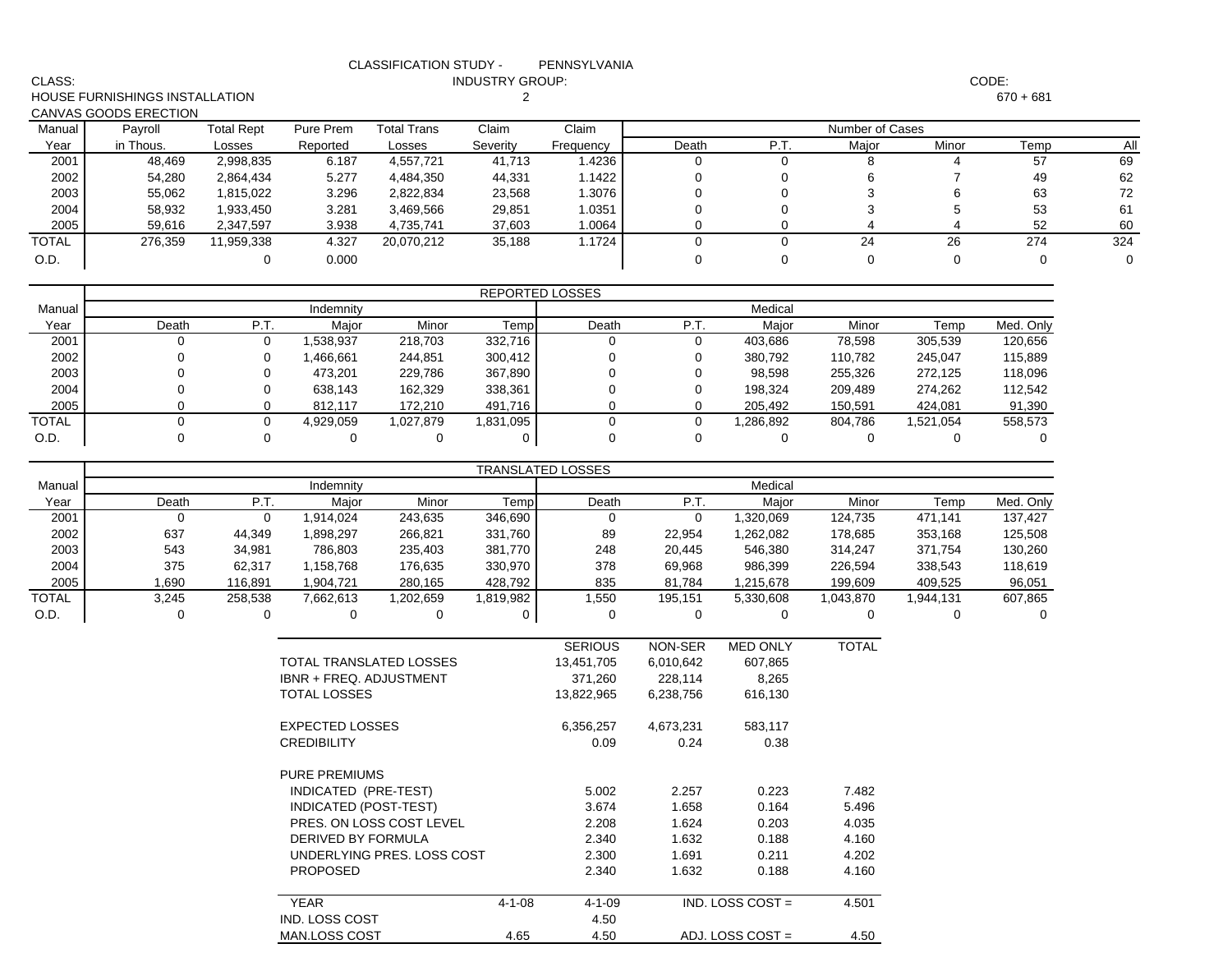|        | <b>CLASSIFICATION STUDY -</b><br>PENNSYLVANIA |  |
|--------|-----------------------------------------------|--|
| CLASS: | <b>INDUSTRY GROUP:</b>                        |  |

AMBULANCE SERVICE NON-VOLUNTEER 3

: CODE: the contract of the contract of the contract of the contract of the contract of the contract of the contract of the contract of the contract of the contract of the contract of the contract of the contract of the co

807

| Manual       | Payroll   | Total Rept | Pure Prem | <b>Total Trans</b> | Claim    | Claim     | Number of Cases |      |       |       |      |     |
|--------------|-----------|------------|-----------|--------------------|----------|-----------|-----------------|------|-------|-------|------|-----|
| Year         | in Thous. | Losses     | Reported  | Losses             | Severity | Freauencv | Death           | P.T. | Maior | Minor | Temp | All |
| 2001         | 127,656   | 4,983,198  | 3.904     | 7,895,193          | 20,896   | 1.6764    |                 |      | 10    | 12    | 192  | 214 |
| 2002         | 142,810   | 6,863,200  | 4.806     | 10,533,497         | 27,596   | 1.5825    |                 |      | 13    | 20    | 193  | 226 |
| 2003         | 148,611   | 6,648,653  | 4.474     | 10,645,047         | 30,007   | 1.3189 l  |                 |      | 16    | 14    | 166  | 196 |
| 2004         | 158.705   | 5,314,001  | 3.348     | 9,681,921          | 27,610   | 1.0586    |                 |      |       | 21    | 143  | 168 |
| 2005         | 177,381   | 6,024,244  | 3.396     | 11,414,129         | 27,729   | 1.0430    |                 |      |       | 25    | 157  | 185 |
| <b>TOTAL</b> | 755.163   | 29,833,296 | 3.951     | 50,169,787         | 26,651   | 1.3097    |                 |      | 46    | 92    | 851  | 989 |
| O.D.         |           | 117.488    | 0.016     |                    |          |           |                 |      |       |       |      |     |

|              | <b>REPORTED LOSSES</b> |             |           |           |           |         |     |           |           |           |           |  |  |
|--------------|------------------------|-------------|-----------|-----------|-----------|---------|-----|-----------|-----------|-----------|-----------|--|--|
| Manual       |                        |             | Indemnity |           |           | Medical |     |           |           |           |           |  |  |
| Year         | Death                  | <b>P.T.</b> | Maior     | Minor     | Temp      | Death   | P.1 | Maior     | Minor     | Temp      | Med. Only |  |  |
| 2001         |                        |             | .354.045  | 466,912   | 769,006   | υ       |     | 770.558   | 270,358   | 840.955   | 511,364   |  |  |
| 2002         |                        |             | .861.249  | 840,079   | 718,345   |         |     | 1,023,928 | 592,830   | ,200,207  | 626,562   |  |  |
| 2003         |                        |             | 2.411.533 | 642.108   | 547.415   |         |     | 1.041.299 | 349,001   | 890,063   | 767,234   |  |  |
| 2004         |                        |             | 415,230   | 956,045   | 927,743   | υ       |     | 227,825   | 1,021,670 | 090,029   | 675,459   |  |  |
| 2005         |                        |             | 457.009   | 990,333   | 846,555   |         |     | .165.778  | 564,060   | 106,133   | 894,376   |  |  |
| <b>TOTAL</b> |                        |             | 6.499.066 | 3,895,477 | 3,809,064 |         |     | 4,229,388 | 2,797,919 | 5,127,387 | 3,474,995 |  |  |
| O.D.         |                        |             | 94,173    |           | 2,808     |         |     | 7.606     |           | 6,901     | 6,000     |  |  |

|              | TRANSLATED LOSSES |         |            |           |           |       |            |            |           |           |           |  |
|--------------|-------------------|---------|------------|-----------|-----------|-------|------------|------------|-----------|-----------|-----------|--|
| Manual       |                   |         | Indemnity  |           |           |       |            | Medical    |           |           |           |  |
| Year         | Death             | - P.T   | Maior      | Minor     | Temp      | Death | <b>P.1</b> | Maior      | Minor     | Геmр      | Med. Only |  |
| 2001         |                   |         | ,703,389   | 520,140   | 801,304   | U     |            | 2,562,105  | 429,058   | ,296,753  | 582,444   |  |
| 2002         | 2.184             | 59.187  | 2.472.489  | 886,183   | 790,265   | 474   | 51.713     | 2,948,922  | 919,870   | 1,723,643 | 678,567   |  |
| 2003         | .465،             | 143,700 | 3,359,105  | 652,618   | 595,554   | 902   | 127,998    | 3,214,889  | 503,915   | 1,198,642 | 846,259   |  |
| 2004         | .662              | 109.790 | 2,055,384  | 787,763   | 907,597   | 980   | 170.719    | 2,587,077  | 1,006,294 | 342,721   | 711,934   |  |
| 2005         | 2,497             | 199,046 | 3,366,016  | 826,576   | 764,195   | 2,260 | 224,813    | 3,382,104  | 619,803   | .086,830  | 939,989   |  |
| <b>TOTAL</b> | 7,808             | 511.723 | 12,956,383 | 3,673,280 | 3,858,915 | 4.616 | 575,243    | 14.695.097 | 3,478,940 | 6,648,589 | 3,759,193 |  |
| O.D.         |                   | 12      | 118,675    | 44        | 2,893     |       |            | 25.420     | 31        | 10,519    | 6,676     |  |

|                            |              | <b>SERIOUS</b> | NON-SER    | <b>MED ONLY</b>    | TOTAL |
|----------------------------|--------------|----------------|------------|--------------------|-------|
| TOTAL TRANSLATED LOSSES    |              | 28,894,984     | 17,673,211 | 3,765,869          |       |
| IBNR + FREQ. ADJUSTMENT    |              | 1,270,463      | 682,686    | 43,497             |       |
| <b>TOTAL LOSSES</b>        |              | 30,165,447     | 18,355,897 | 3,809,366          |       |
| EXPECTED LOSSES            |              | 21,529,697     | 13,600,486 | 2,967,791          |       |
| <b>CREDIBILITY</b>         |              | 0.18           | 0.48       | 0.74               |       |
| <b>PURE PREMIUMS</b>       |              |                |            |                    |       |
| INDICATED (PRE-TEST)       |              | 3.995          | 2.431      | 0.504              | 6.930 |
| INDICATED (POST-TEST)      |              | 2.934          | 1.786      | 0.370              | 5.090 |
| PRES. ON LOSS COST LEVEL   |              | 2.728          | 1.723      | 0.376              | 4.827 |
| DERIVED BY FORMULA         |              | 2.765          | 1.753      | 0.372              | 4.890 |
| UNDERLYING PRES. LOSS COST |              | 2.851          | 1.801      | 0.393              | 5.045 |
| <b>PROPOSED</b>            |              | 2.765          | 1.753      | 0.372              | 4.890 |
| <b>YEAR</b>                | $4 - 1 - 08$ | $4 - 1 - 09$   |            | IND. LOSS COST $=$ | 5.213 |
| IND. LOSS COST             |              | 5.21           |            |                    |       |
| <b>MAN.LOSS COST</b>       | 5.32         | 5.21           |            | ADJ. LOSS COST $=$ | 5.21  |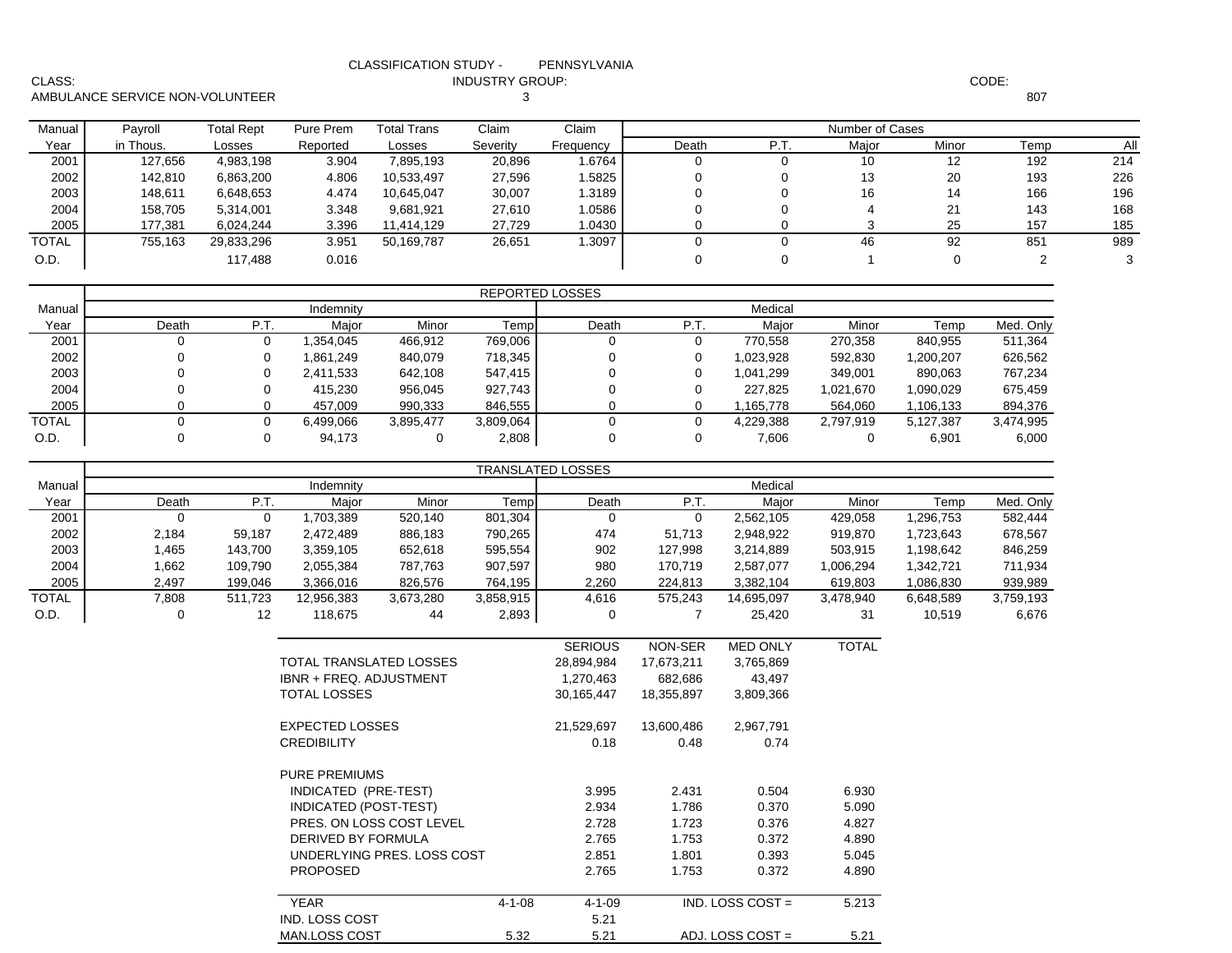| CLASS:                   | <b>INDUSTRY GROUP:</b><br>CODE: |                    |                              |                            |                    |                          |                    |                        |                    |                        |                    |     |
|--------------------------|---------------------------------|--------------------|------------------------------|----------------------------|--------------------|--------------------------|--------------------|------------------------|--------------------|------------------------|--------------------|-----|
| SANITARY COMPANY         |                                 |                    |                              |                            | 3                  |                          |                    |                        |                    |                        | $809 + 992$        |     |
| <b>FUEL DISTRIBUTION</b> |                                 |                    |                              |                            |                    |                          |                    |                        |                    |                        |                    |     |
| Manual                   | Payroll                         | <b>Total Rept</b>  | Pure Prem                    | <b>Total Trans</b>         | Claim              | Claim                    |                    |                        | Number of Cases    |                        |                    |     |
| Year                     | in Thous.                       | Losses             | Reported                     | Losses                     | Severity           | Frequency                | Death              | P.T.                   | Major              | Minor                  | Temp               | All |
| 2001                     | 171,539                         | 21,546,846         | 12.561                       | 29,275,243                 | 134,962            | 0.9152                   | 2                  | 0                      | 14                 | 10                     | 131                | 157 |
| 2002                     | 190,026                         | 9,581,003          | 5.042                        | 14,869,598                 | 43,450             | 1.0841                   | 3                  | $\mathbf 0$            | 18                 | 20                     | 165                | 206 |
| 2003                     | 216,939                         | 7,114,639          | 3.280                        | 12,029,307                 | 42,880             | 0.7145                   | 0                  | $\overline{1}$         | 16                 | 21                     | 117                | 155 |
| 2004                     | 219,476                         | 7,269,661          | 3.312                        | 13,409,862                 | 36,120             | 0.8657                   | 0                  | 0                      | 16                 | 17                     | 157                | 190 |
| 2005                     | 224,430                         | 4,954,739          | 2.208                        | 10,954,275                 | 30,582             | 0.6550                   | $\mathbf 0$        | 0                      | 5                  | 19                     | 123                | 147 |
| <b>TOTAL</b>             | 1,022,410                       | 50,466,888         | 4.936                        | 80,538,285                 | 56,309             | 0.8363                   | 5                  | $\overline{1}$         | 69                 | 87                     | 693                | 855 |
| O.D.                     |                                 | 15,525             | 0.002                        |                            |                    |                          | 0                  | $\mathbf 0$            | 0                  | 0                      | 1                  | -1  |
|                          |                                 |                    |                              |                            |                    |                          |                    |                        |                    |                        |                    |     |
|                          |                                 |                    |                              |                            |                    | <b>REPORTED LOSSES</b>   |                    |                        |                    |                        |                    |     |
| Manual                   |                                 |                    | Indemnity                    |                            |                    |                          |                    | Medical                |                    |                        |                    |     |
| Year                     | Death                           | P.T.               | Major                        | Minor                      | Temp               | Death                    | P.T.               | Major                  | Minor              | Temp                   | Med. Only          |     |
| 2001                     | 423,399                         | $\mathbf 0$        | 17,166,322                   | 403,379                    | 539,627            | 5,280                    | 0                  | 1,161,080              | 698,902            | 791,098                | 357,759            |     |
| 2002                     | 828,458                         | 0                  | 3,062,673                    | 877,460                    | 1,013,447          | 20,059                   | 0                  | 1,444,718              | 464,453            | 1,239,453              | 630,282            |     |
| 2003                     | 0                               | 293,719            | 2,613,083                    | 697,426                    | 570,455            | 0                        | 55,417             | 920,238                | 644,081            | 851,976                | 468,244            |     |
| 2004                     | 0                               | 0                  | 2,481,275                    | 747,608                    | 708,605            | $\mathbf 0$              | 0                  | 987,764                | 735,584            | 1,201,927              | 406,898            |     |
| 2005                     | 0                               | $\mathbf 0$        | 740,008                      | 840,749                    | 941,951            | $\mathbf 0$              | 0                  | 429,625                | 688,733            | 854,488                | 459,185            |     |
| <b>TOTAL</b>             | 1,251,857                       | 293,719            | 26,063,361                   | 3,566,622                  | 3,774,085          | 25,339                   | 55,417             | 4,943,425              | 3,231,753          | 4,938,942              | 2,322,368          |     |
| O.D.                     | 0                               | 0                  | $\mathbf 0$                  | 0                          | 1,282              | $\mathbf 0$              | 0                  | $\mathbf 0$            | 0                  | 8,611                  | 5,632              |     |
|                          |                                 |                    |                              |                            |                    |                          |                    |                        |                    |                        |                    |     |
|                          |                                 |                    |                              |                            |                    | <b>TRANSLATED LOSSES</b> |                    |                        |                    |                        |                    |     |
| Manual                   | Death                           | P.T.               | Indemnity                    |                            | Temp               |                          | P.T.               | Medical                | Minor              | Temp                   | Med. Only          |     |
| Year<br>2001             | 561,850                         | $\mathbf 0$        | Major<br>21,523,592          | Minor<br>449,364           | 562,291            | Death<br>25,064          | $\mathbf 0$        | Major<br>3,416,564     | 1,109,157          | 1,219,873              | 407,488            |     |
|                          |                                 |                    |                              |                            |                    |                          |                    |                        |                    |                        |                    |     |
| 2002<br>2003             | 1,053,511<br>1,913              | 93,229             | 3,932,912<br>3,751,028       | 938,259<br>711,047         | 1,112,164          | 78,745                   | 78,807<br>322,570  | 4,373,463<br>3,401,130 | 746,677<br>840,683 | 1,779,236<br>1,166,205 | 682,595            |     |
| 2004                     |                                 | 692,084            |                              |                            | 623,293            | 2,881                    |                    |                        |                    |                        | 516,473            |     |
| 2005                     | 1,511<br>2,862                  | 226,724<br>218,241 | 4,256,294<br>3,649,148       | 701,280<br>786,739         | 740,063<br>838,702 | 1,695<br>2,250           | 317,016<br>214,180 | 4,414,556<br>3,244,774 | 850,049<br>641,027 | 1,471,804<br>873,749   | 428,870<br>482,603 |     |
| <b>TOTAL</b>             | 1,621,647                       | 1,230,278          | 37,112,974                   | 3,586,689                  | 3,876,513          | 110,635                  | 932,573            | 18,850,487             | 4,187,593          | 6,510,867              | 2,518,029          |     |
| O.D.                     | 0                               | 5                  | 106                          | 23                         | 1,376              | 0                        | 4                  | 703                    | 233                | 12,209                 | 6,065              |     |
|                          |                                 |                    |                              |                            |                    |                          |                    |                        |                    |                        |                    |     |
|                          |                                 |                    |                              |                            |                    | <b>SERIOUS</b>           | NON-SER            | <b>MED ONLY</b>        | <b>TOTAL</b>       |                        |                    |     |
|                          |                                 |                    |                              | TOTAL TRANSLATED LOSSES    |                    | 59,859,412               | 18,175,503         | 2,524,094              |                    |                        |                    |     |
|                          |                                 |                    | IBNR + FREQ. ADJUSTMENT      |                            |                    | 1,781,879                | 723,599            | 29,821                 |                    |                        |                    |     |
|                          |                                 |                    | <b>TOTAL LOSSES</b>          |                            |                    | 61,641,291               | 18,899,102         | 2,553,915              |                    |                        |                    |     |
|                          |                                 |                    |                              |                            |                    |                          |                    |                        |                    |                        |                    |     |
|                          |                                 |                    | <b>EXPECTED LOSSES</b>       |                            |                    | 30,355,353               | 14,681,808         | 2,075,492              |                    |                        |                    |     |
|                          |                                 |                    | <b>CREDIBILITY</b>           |                            |                    | 0.23                     | 0.58               | 0.91                   |                    |                        |                    |     |
|                          |                                 |                    |                              |                            |                    |                          |                    |                        |                    |                        |                    |     |
|                          |                                 |                    | PURE PREMIUMS                |                            |                    |                          |                    |                        |                    |                        |                    |     |
|                          |                                 |                    | INDICATED (PRE-TEST)         |                            |                    | 6.029                    | 1.848              | 0.250                  | 8.127              |                        |                    |     |
|                          |                                 |                    | <b>INDICATED (POST-TEST)</b> |                            |                    | 4.428                    | 1.357              | 0.184                  | 5.969              |                        |                    |     |
|                          |                                 |                    |                              | PRES. ON LOSS COST LEVEL   |                    | 2.840                    | 1.374              | 0.194                  | 4.408              |                        |                    |     |
|                          |                                 | DERIVED BY FORMULA |                              |                            |                    |                          | 1.364              | 0.185                  | 4.754              |                        |                    |     |
|                          |                                 |                    |                              | UNDERLYING PRES. LOSS COST |                    | 2.969                    | 1.436              | 0.203                  | 4.608              |                        |                    |     |
|                          |                                 |                    | <b>PROPOSED</b>              |                            |                    | 3.205                    | 1.364              | 0.185                  | 4.754              |                        |                    |     |
|                          |                                 |                    |                              |                            |                    |                          |                    |                        |                    |                        |                    |     |
|                          |                                 |                    | YEAR                         |                            | $4 - 1 - 08$       | $4 - 1 - 09$             |                    | IND. LOSS COST $=$     | 5.068              |                        |                    |     |
|                          |                                 |                    | IND. LOSS COST               |                            |                    | 5.07                     |                    |                        |                    |                        |                    |     |
|                          |                                 |                    | MAN.LOSS COST                |                            | 4.86               | 5.07                     |                    | ADJ. LOSS COST =       | 5.07               |                        |                    |     |

# CLASSIFICATION STUDY - PENNSYLVANIA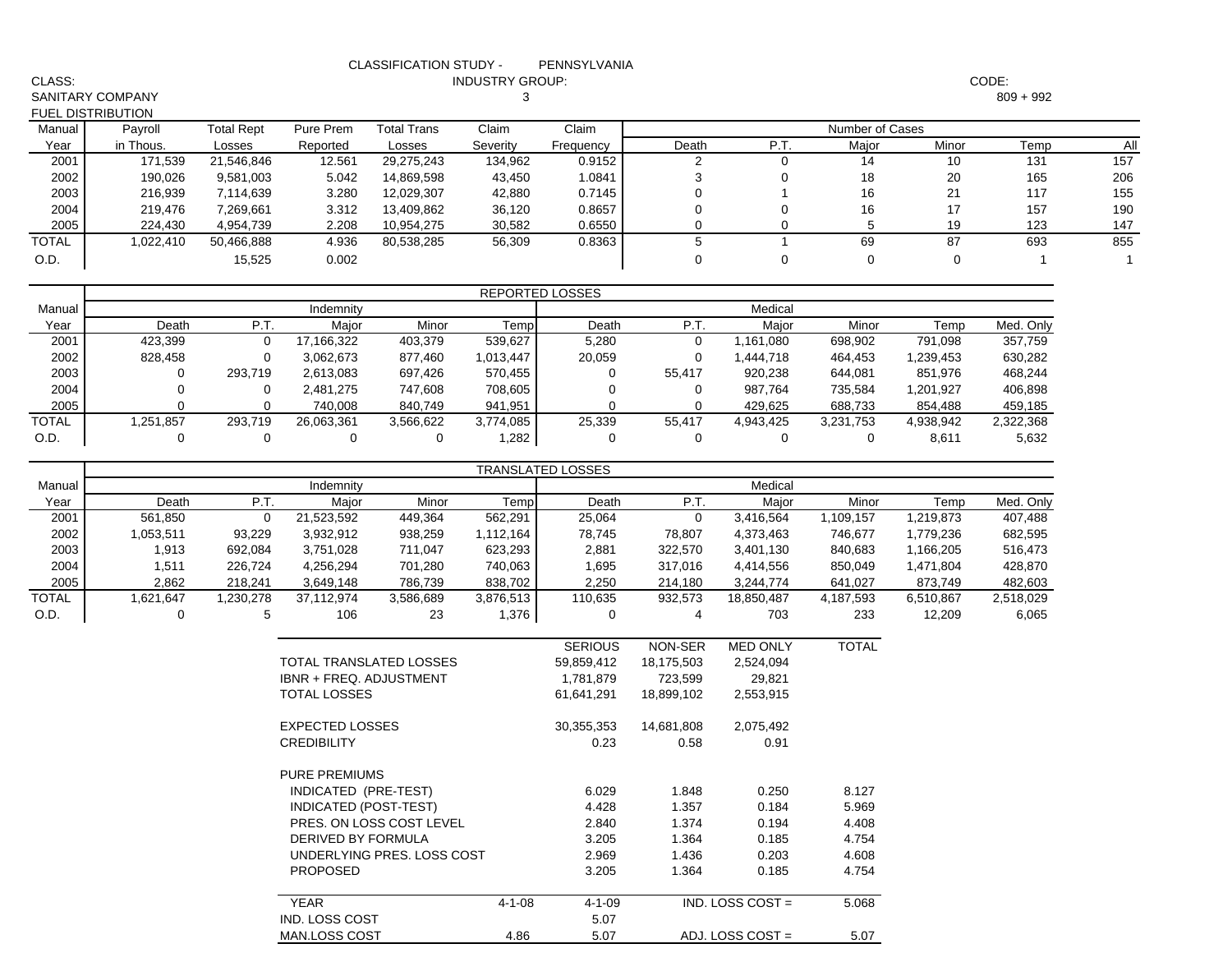| CLASS:         |                                     |                   |                           |                            | <b>INDUSTRY GROUP:</b> |                          |             |                    |                 |                         | CODE:        |                 |
|----------------|-------------------------------------|-------------------|---------------------------|----------------------------|------------------------|--------------------------|-------------|--------------------|-----------------|-------------------------|--------------|-----------------|
|                | NONFERROUS SCRAP METAL DEALER       |                   |                           |                            | 3                      |                          |             |                    |                 |                         | $859 + 861$  |                 |
|                | AUTO DISMANTLER/NONFER SCRAP DEALER |                   |                           |                            |                        |                          |             |                    |                 |                         |              |                 |
| Manual         | Payroll                             | <b>Total Rept</b> | Pure Prem                 | <b>Total Trans</b>         | Claim                  | Claim                    |             |                    | Number of Cases |                         |              |                 |
| Year           | in Thous.                           | Losses            | Reported                  | Losses                     | Severity               | Frequency                | Death       | P.T.               | Major           | Minor                   | Temp         | All             |
| 2001           | 15,707                              | 706,786           | 4.500                     | 1,260,071                  | 48,309                 | 0.8913                   | 0           | $\Omega$           | 3               | 1                       | 10           | $\overline{14}$ |
| 2002           | 15,228                              | 1,250,774         | 8.214                     | 2,086,089                  | 71,103                 | 1.1164                   | 0           | $\mathbf 0$        | 3               | $\overline{\mathbf{c}}$ | 12           | 17              |
| 2003           | 16,483                              | 1,626,692         | 9.869                     | 2,600,435                  | 66,358                 | 1.4560                   | 0           | 0                  | 4               | 0                       | 20           | 24              |
| 2004           | 19,838                              | 1,138,626         | 5.740                     | 1,941,386                  | 37,595                 | 1.1090                   | 0           | 0                  | 0               | 8                       | 14           | 22              |
| 2005           | 17,729                              | 896,440           | 5.056                     | 2,145,268                  | 42,391                 | 1.1281                   | $\Omega$    | 0                  | $\mathbf 0$     | 4                       | 16           | $20\,$          |
| <b>TOTAL</b>   | 84,985                              | 5,619,318         | 6.612                     | 10,033,249                 | 53,119                 | 1.1414                   | 0           | $\mathbf 0$        | 10              | 15                      | 72           | 97              |
| O.D.           |                                     | 18,022            | 0.021                     |                            |                        |                          | 0           | $\mathbf 0$        | $\mathbf 0$     | 0                       | $\mathbf{1}$ | 1               |
|                |                                     |                   |                           |                            |                        |                          |             |                    |                 |                         |              |                 |
|                |                                     |                   |                           |                            |                        | <b>REPORTED LOSSES</b>   |             | Medical            |                 |                         |              |                 |
| Manual<br>Year | Death                               | P.T.              | Indemnity<br>Major        | Minor                      | Temp                   | Death                    | P.T.        | Major              | Minor           | Temp                    | Med. Only    |                 |
| 2001           | 0                                   | 0                 | 404,395                   | 6,757                      | 23,918                 | 0                        | 0           | 175,065            | 878             | 65,317                  | 30,456       |                 |
| 2002           | $\mathbf 0$                         | $\mathbf 0$       | 513,405                   | 100,142                    | 34,809                 | 0                        | 0           | 164,444            | 295,474         | 100,473                 | 42,027       |                 |
| 2003           | $\Omega$                            | $\mathbf 0$       | 739,625                   | $\mathbf 0$                | 149,645                | 0                        | 0           | 601,249            | $\mathbf 0$     | 102,069                 | 34,104       |                 |
| 2004           | 0                                   | 0                 | $\mathbf 0$               | 446,220                    | 84,038                 | 0                        | 0           | 0                  | 214,896         | 81,931                  | 311,541      |                 |
| 2005           | $\mathbf 0$                         | $\mathbf 0$       | $\Omega$                  | 142,546                    | 165,536                | $\mathbf 0$              | $\Omega$    | 0                  | 367,008         | 172,738                 | 48,612       |                 |
| <b>TOTAL</b>   | 0                                   | 0                 | 1,657,425                 | 695,665                    | 457,946                | $\mathbf 0$              | 0           | 940,758            | 878,256         | 522,528                 | 466,740      |                 |
| O.D.           | 0                                   | 0                 | $\mathbf 0$               | $\mathbf 0$                | 8,095                  | $\mathbf 0$              | 0           | 0                  | $\mathbf 0$     | 9,579                   | 348          |                 |
|                |                                     |                   |                           |                            |                        |                          |             |                    |                 |                         |              |                 |
|                |                                     |                   |                           |                            |                        | <b>TRANSLATED LOSSES</b> |             |                    |                 |                         |              |                 |
| Manual         |                                     |                   | Indemnity                 |                            |                        |                          |             | Medical            |                 |                         |              |                 |
| Year           | Death                               | P.T.              | Major                     | Minor                      | Temp                   | Death                    | P.T.        | Major              | Minor           | Temp                    | Med. Only    |                 |
| 2001           | $\mathbf 0$                         | $\Omega$          | 508,729                   | 7,527                      | 24,923                 | $\mathbf 0$              | $\mathbf 0$ | 582,091            | 1,393           | 100,719                 | 34,689       |                 |
| 2002           | 260                                 | 15,322            | 661,280                   | 106,867                    | 40,785                 | 236                      | 10,356      | 616,131            | 437,846         | 151,491                 | 45,515       |                 |
| 2003           | 10                                  | 34,580            | 817,890                   | 19,727                     | 156,958                | 321                      | 53,458      | 1,308,580          | 30,000          | 141,294                 | 37,617       |                 |
| 2004           | 686                                 | 26,106            | 508,412                   | 321,355                    | 101,411                | 123                      | 21,011      | 330,646            | 190,894         | 112,378                 | 328,364      |                 |
| 2005           | 308                                 | 27,936            | 477,270                   | 125,536                    | 142,398                | 581                      | 51,496      | 829,090            | 242,494         | 197,068                 | 51,091       |                 |
| <b>TOTAL</b>   | 1,264                               | 103,944           | 2,973,581                 | 581,012                    | 466,475                | 1,261                    | 136,321     | 3,666,538          | 902,627         | 702,950                 | 497,276      |                 |
| O.D.           | 0                                   | 32                | 668                       | 149                        | 8,694                  | 0                        | 4           | 781                | 260             | 13,582                  | 0            |                 |
|                |                                     |                   |                           |                            |                        | <b>SERIOUS</b>           | NON-SER     | <b>MED ONLY</b>    | <b>TOTAL</b>    |                         |              |                 |
|                |                                     |                   |                           | TOTAL TRANSLATED LOSSES    |                        | 6,884,394                | 2,675,749   | 497,276            |                 |                         |              |                 |
|                |                                     |                   | IBNR + FREQ. ADJUSTMENT   |                            |                        | 214,752                  | 102,389     | 16,650             |                 |                         |              |                 |
|                |                                     |                   | <b>TOTAL LOSSES</b>       |                            |                        | 7,099,146                | 2,778,138   | 513,926            |                 |                         |              |                 |
|                |                                     |                   |                           |                            |                        |                          |             |                    |                 |                         |              |                 |
|                |                                     |                   | <b>EXPECTED LOSSES</b>    |                            |                        | 3,704,496                | 2,108,478   | 1,178,742          |                 |                         |              |                 |
|                |                                     |                   | <b>CREDIBILITY</b>        |                            |                        | 0.04                     | 0.11        | 0.17               |                 |                         |              |                 |
|                |                                     |                   |                           |                            |                        |                          |             |                    |                 |                         |              |                 |
|                |                                     |                   | PURE PREMIUMS             |                            |                        |                          |             |                    |                 |                         |              |                 |
|                |                                     |                   | INDICATED (PRE-TEST)      |                            |                        | 8.353                    | 3.269       | 0.605              | 12.227          |                         |              |                 |
|                |                                     |                   | INDICATED (POST-TEST)     |                            |                        | 6.135                    | 2.401       | 0.444              | 8.980           |                         |              |                 |
|                |                                     |                   |                           | PRES. ON LOSS COST LEVEL   |                        | 4.170                    | 2.374       | 1.327              | 7.871           |                         |              |                 |
|                |                                     |                   | <b>DERIVED BY FORMULA</b> |                            |                        | 4.249                    | 2.377       | 1.177              | 7.803           |                         |              |                 |
|                |                                     |                   |                           | UNDERLYING PRES. LOSS COST |                        | 4.359                    | 2.481       | 1.387              | 8.227           |                         |              |                 |
|                |                                     |                   | <b>PROPOSED</b>           |                            |                        | 4.286                    | 2.398       | 1.187              | 7.871           |                         |              |                 |
|                |                                     |                   |                           |                            |                        |                          |             |                    |                 |                         |              |                 |
|                |                                     |                   | <b>YEAR</b>               |                            | $4 - 1 - 08$           | $4 - 1 - 09$             |             | IND. LOSS COST $=$ | 8.391           |                         |              |                 |
|                |                                     |                   | IND. LOSS COST            |                            |                        | 8.39                     |             |                    |                 |                         |              |                 |
|                |                                     |                   | MAN.LOSS COST             |                            | 8.61                   | 8.39                     |             | ADJ. LOSS COST =   | 8.39            |                         |              |                 |

CLASSIFICATION STUDY - PENNSYLVANIA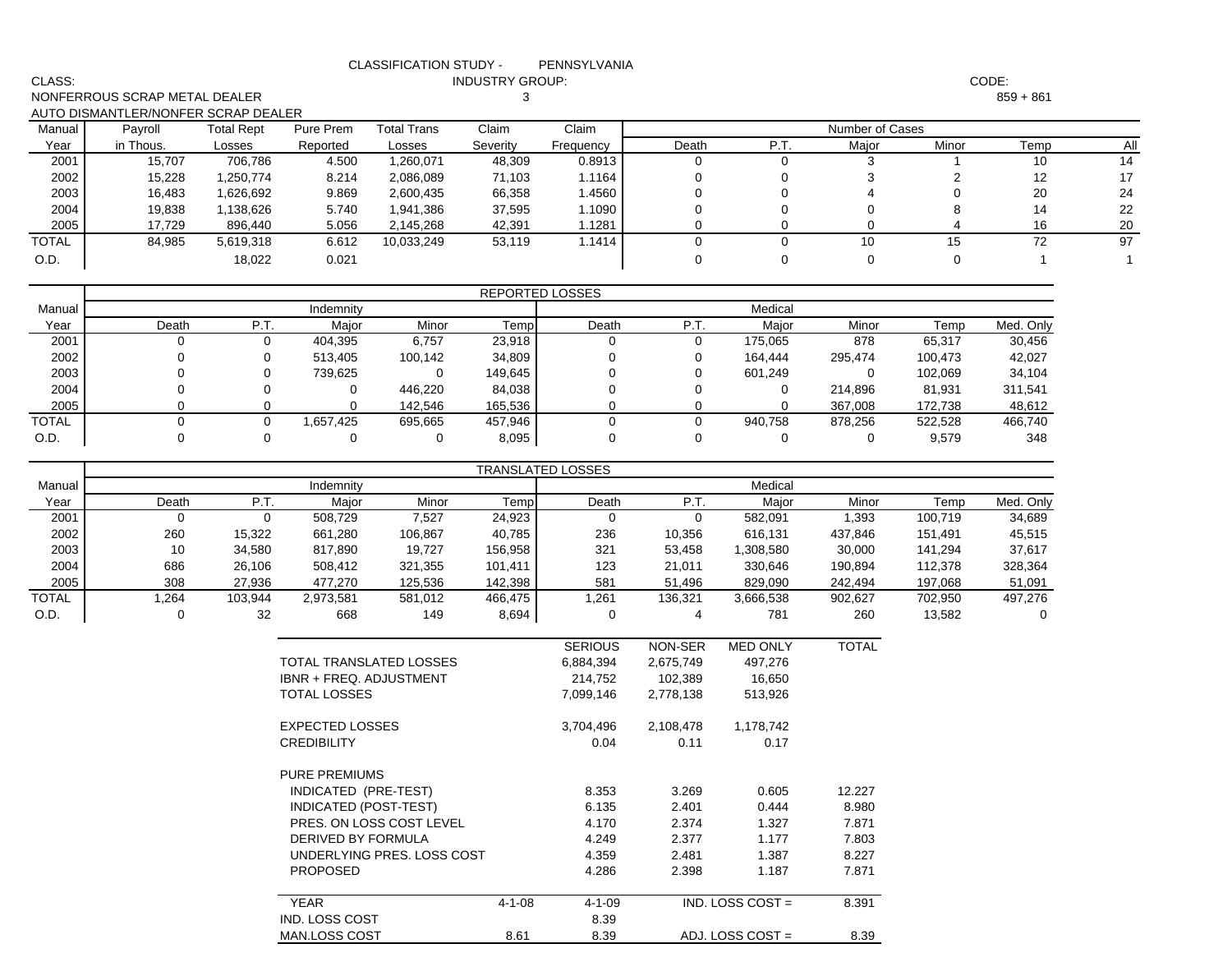|                |                                  |                        |                         | <b>CLASSIFICATION STUDY -</b> |                        | PENNSYLVANIA             |                  |                  |                 |                     |             |                |
|----------------|----------------------------------|------------------------|-------------------------|-------------------------------|------------------------|--------------------------|------------------|------------------|-----------------|---------------------|-------------|----------------|
| CLASS:         |                                  |                        |                         |                               | <b>INDUSTRY GROUP:</b> |                          |                  |                  |                 |                     | CODE:       |                |
|                | PAPER SHEDDING - SPEC CONTRACTOR |                        |                         |                               | 3                      |                          |                  |                  |                 |                     | $862 + 863$ |                |
|                | RECYCLING CENTER                 |                        |                         |                               |                        |                          |                  |                  |                 |                     |             |                |
| Manual         | Payroll                          | <b>Total Rept</b>      | Pure Prem               | <b>Total Trans</b>            | Claim                  | Claim                    |                  |                  | Number of Cases |                     |             |                |
| Year           | in Thous.                        | Losses                 | Reported                | Losses                        | Severity               | Frequency<br>1.7688      | Death            | P.T.             | Major           | Minor               | Temp        | All            |
| 2001           | 31,660<br>30,820                 | 2,441,096<br>2,260,763 | 7.710<br>7.335          | 4,105,431<br>3,640,411        | 41,320<br>38,400       | 1.8170                   | 0<br>$\mathbf 0$ | 0<br>0           | 6<br>5          | 6<br>$\overline{7}$ | 44<br>44    | 56<br>56       |
| 2002<br>2003   | 31,973                           | 2,274,125              | 7.113                   | 3,579,164                     | 44,564                 | 1.4700                   | $\Omega$         | $\mathbf 0$      | 3               | 4                   | 40          | $47\,$         |
| 2004           | 34,375                           | 2,353,182              | 6.846                   | 4,368,822                     | 51,569                 | 1.2218                   | $\mathbf 0$      | $\mathbf 0$      | 5               | 5                   | 32          | 42             |
| 2005           | 35,695                           | 1,781,400              | 4.991                   | 2,994,841                     | 42,266                 | 1.0926                   |                  |                  | 0               | 3                   | 34          | 39             |
| <b>TOTAL</b>   | 164,523                          | 11,110,566             | 6.753                   | 18,688,669                    | 43,221                 | 1.4588                   | $\mathbf{1}$     | $\overline{1}$   | 19              | 25                  | 194         | 240            |
| O.D.           |                                  | 58,834                 | 0.036                   |                               |                        |                          | 0                | $\mathbf 0$      | 0               | $\mathbf{1}$        | $\mathbf 0$ | $\overline{1}$ |
|                |                                  |                        |                         |                               |                        |                          |                  |                  |                 |                     |             |                |
|                |                                  |                        |                         |                               |                        | <b>REPORTED LOSSES</b>   |                  |                  |                 |                     |             |                |
| Manual         |                                  |                        | Indemnity               |                               |                        |                          |                  | Medical          |                 |                     |             |                |
| Year           | Death                            | P.T.                   | Major                   | Minor                         | Temp                   | Death                    | P.T.             | Major            | Minor           | Temp                | Med. Only   |                |
| 2001           | 0                                | 0                      | 875,059                 | 279,834                       | 236,521                | 0                        | 0                | 487,624          | 213,706         | 221,199             | 127,153     |                |
| 2002           | 0                                | 0                      | 718,598                 | 241,051                       | 270,704                | 0                        | 0                | 283,493          | 329,907         | 306,670             | 110,340     |                |
| 2003           | $\mathbf 0$                      | 0                      | 420,664                 | 244,642                       | 450,089                | $\mathbf 0$              | 0                | 165,861          | 93,335          | 719,920             | 179,614     |                |
| 2004           | $\mathbf 0$                      | $\Omega$               | 684,235                 | 289,884                       | 178,325                | 0                        | $\mathbf 0$      | 579,421          | 214,978         | 219,058             | 187,281     |                |
| 2005           | 3,000                            | 446,394                | 0                       | 121,785                       | 331,991                | 0                        | 400,000          | 0                | 65,603          | 279,597             | 133,030     |                |
| TOTAL          | 3,000                            | 446,394                | 2,698,556               | 1,177,196                     | 1,467,630              | $\mathbf 0$              | 400,000          | 1,516,399        | 917,529         | 1,746,444           | 737,418     |                |
| O.D.           | 0                                | 0                      | 0                       | 55,090                        | 0                      | $\mathbf 0$              | $\mathbf 0$      | 0                | 520             | 0                   | 3,224       |                |
|                |                                  |                        |                         |                               |                        |                          |                  |                  |                 |                     |             |                |
|                |                                  |                        |                         |                               |                        | <b>TRANSLATED LOSSES</b> |                  | Medical          |                 |                     |             |                |
| Manual<br>Year | Death                            | P.T.                   | Indemnity<br>Major      | Minor                         | Temp                   | Death                    | P.T.             | Major            | Minor           | Temp                | Med. Only   |                |
| 2001           | 0                                | 0                      | 1,100,824               | 311,735                       | 246,455                | 0                        | 0                | 1,621,350        | 339,151         | 341,089             | 144,827     |                |
| 2002           | 627                              | 22,889                 | 961,956                 | 256,921                       | 296,887                | 264                      | 17,585           | 1,021,218        | 496,927         | 445,639             | 119,498     |                |
| 2003           | 583                              | 33,806                 | 748,455                 | 252,049                       | 464,178                | 181                      | 28,458           | 746,963          | 158,969         | 947,408             | 198,114     |                |
| 2004           | 534                              | 63,107                 | 1,190,128               | 248,125                       | 192,148                | 695                      | 134,152          | 1,802,506        | 253,915         | 286,118             | 197,394     |                |
| 2005           | 4,697                            | 359,282                | 736,633                 | 162,675                       | 272,575                | 22,452                   | 481,440          | 455,775          | 100,132         | 259,365             | 139,815     |                |
| <b>TOTAL</b>   | 6,441                            | 479,084                | 4,737,996               | 1,231,505                     | 1,472,243              | 23,592                   | 661,635          | 5,647,812        | 1,349,094       | 2,279,619           | 799,648     |                |
| O.D.           | 145                              | 300                    | 9,863                   | 56,376                        | 771                    | 0                        | 0                | 151              | 758             | 13                  | 3,672       |                |
|                |                                  |                        |                         |                               |                        |                          |                  |                  |                 |                     |             |                |
|                |                                  |                        |                         |                               |                        | <b>SERIOUS</b>           | <b>NON-SER</b>   | <b>MED ONLY</b>  | <b>TOTAL</b>    |                     |             |                |
|                |                                  |                        |                         | TOTAL TRANSLATED LOSSES       |                        | 11,567,019               | 6,390,379        | 803,320          |                 |                     |             |                |
|                |                                  |                        | IBNR + FREQ. ADJUSTMENT |                               |                        | 418,702                  | 227,656          | 8,951            |                 |                     |             |                |
|                |                                  |                        | TOTAL LOSSES            |                               |                        | 11,985,721               | 6,618,035        | 812,271          |                 |                     |             |                |
|                |                                  |                        |                         |                               |                        |                          |                  |                  |                 |                     |             |                |
|                |                                  |                        | <b>EXPECTED LOSSES</b>  |                               |                        | 7,135,363                | 4,654,356        | 633,414          |                 |                     |             |                |
|                |                                  |                        | <b>CREDIBILITY</b>      |                               |                        | 0.07                     | 0.17             | 0.27             |                 |                     |             |                |
|                |                                  |                        | <b>PURE PREMIUMS</b>    |                               |                        |                          |                  |                  |                 |                     |             |                |
|                |                                  |                        | INDICATED (PRE-TEST)    |                               |                        | 7.285                    | 4.023            | 0.494            | 11.802          |                     |             |                |
|                |                                  |                        | INDICATED (POST-TEST)   |                               |                        | 5.351                    | 2.955            | 0.363            | 8.669           |                     |             |                |
|                |                                  |                        |                         | PRES. ON LOSS COST LEVEL      |                        | 4.149                    | 2.707            | 0.368            | 7.224           |                     |             |                |
|                |                                  |                        | DERIVED BY FORMULA      |                               |                        | 4.233                    | 2.749            | 0.367            | 7.349           |                     |             |                |
|                |                                  |                        |                         | UNDERLYING PRES. LOSS COST    |                        | 4.337                    | 2.829            | 0.385            | 7.551           |                     |             |                |
|                |                                  |                        | <b>PROPOSED</b>         |                               |                        | 4.233                    | 2.749            | 0.367            | 7.349           |                     |             |                |
|                |                                  |                        |                         |                               |                        |                          |                  |                  |                 |                     |             |                |
|                |                                  |                        | <b>YEAR</b>             |                               | $4 - 1 - 08$           | 4-1-09                   |                  | IND. LOSS COST = | 7.835           |                     |             |                |
|                |                                  |                        | IND. LOSS COST          |                               |                        | 7.84                     |                  |                  |                 |                     |             |                |
|                |                                  |                        | MAN.LOSS COST           |                               | 8.09                   | 7.84                     |                  | ADJ. LOSS COST = | 7.84            |                     |             |                |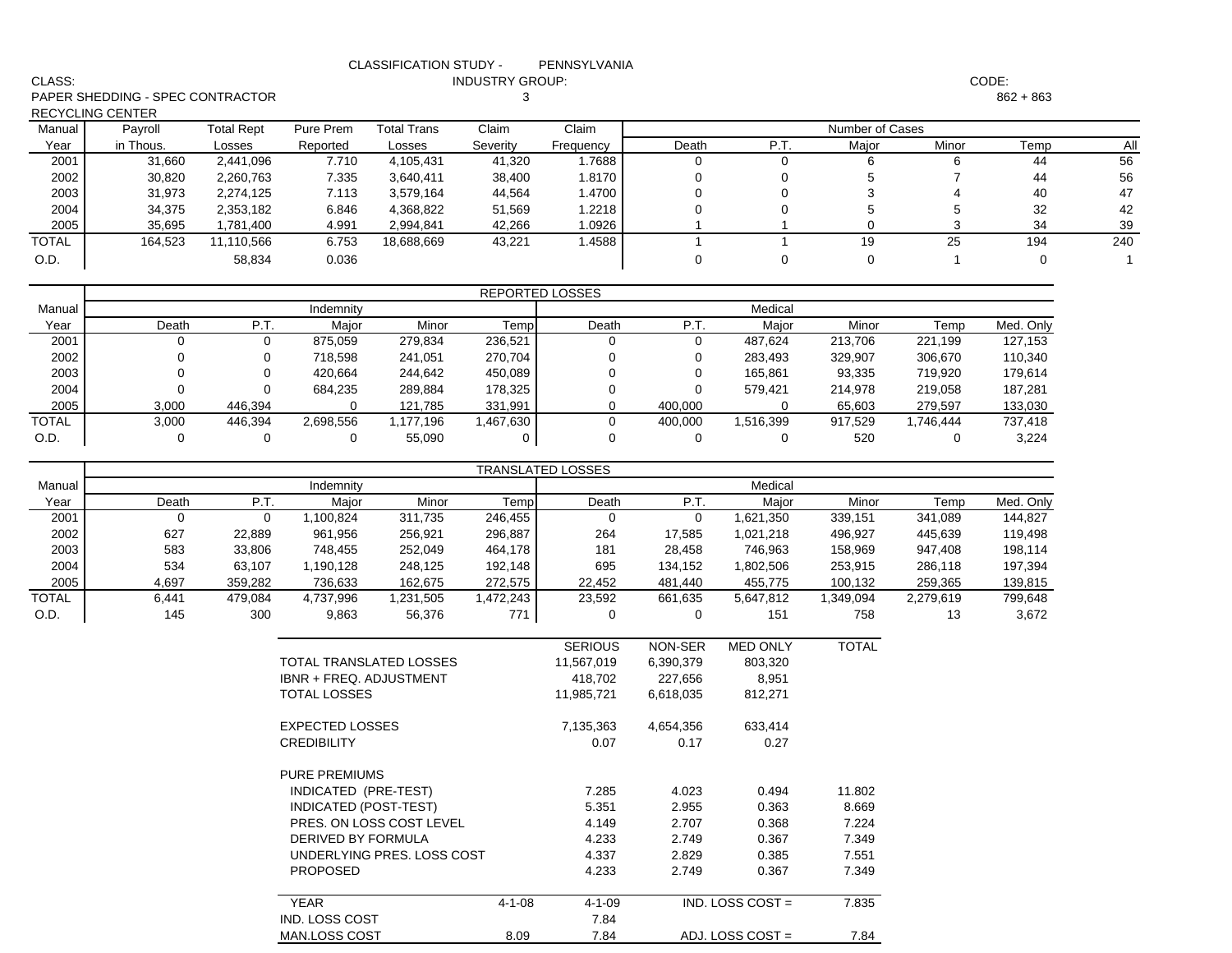| CODE:<br><b>INDUSTRY GROUP:</b><br>TEMPORARY STAFF - HEAVY SERVICE<br>3<br>$871 + 937$<br>TEMPORARY FURNITURE STORE<br><b>Total Trans</b><br>Claim<br>Claim<br>Number of Cases<br><b>Total Rept</b><br>Pure Prem<br>Payroll<br>Manual<br>Death<br>P.T.<br>Minor<br>Temp<br>All<br>in Thous.<br>Reported<br>Losses<br>Severity<br>Frequency<br>Major<br>Year<br>Losses<br>32,676<br>31,716<br>1.2547<br>41<br>2001<br>1,359,346<br>4.160<br>2,340,128<br>0<br>$\mathbf 0$<br>33<br>4<br>4<br>2002<br>5.978<br>1.5706<br>59<br>73<br>46,479<br>2,778,746<br>4,327,665<br>34,415<br>0<br>$\mathbf 0$<br>6<br>8<br>15<br>2003<br>0.5285<br>9<br>28,381<br>1,433,405<br>5.051<br>2,022,130<br>91,502<br>$\Omega$<br>$\overline{4}$<br>-1<br>2004<br>3,390,519<br>1.6245<br>3<br>41<br>25,239<br>1,824,484<br>7.229<br>43,383<br>0<br>24<br>$\Omega$<br>14<br>2005<br>95,795<br>1.1065<br>$\overline{2}$<br>15<br>87<br>106<br>4,083,622<br>4.263<br>7,166,774<br>35,472<br>$\overline{1}$<br><b>TOTAL</b><br>5.022<br>1.2075<br>$\overline{2}$<br>16<br>45<br>212<br>276<br>228,570<br>11,479,603<br>19,247,216<br>38,855<br>$\overline{1}$<br>$\mathbf 0$<br>$\mathbf 0$<br>$\mathbf 0$<br>$\mathbf 0$<br>O.D.<br>0<br>0.000<br>0<br>$\mathbf 0$<br><b>REPORTED LOSSES</b><br>Indemnity<br>Medical<br>Manual<br>P.T.<br>P.T.<br>Death<br>Major<br>Minor<br>Temp<br>Death<br>Major<br>Minor<br>Temp<br>Med. Only<br>Year<br>$\mathbf 0$<br>0<br>476,532<br>182,796<br>102,158<br>0<br>$\mathbf 0$<br>367,392<br>58,988<br>2001<br>69,698<br>101,782<br>2002<br>$\mathbf 0$<br>352,992<br>0<br>824,265<br>287,399<br>0<br>0<br>330,002<br>218,571<br>499,094<br>266,423<br>2003<br>680,117<br>0<br>105,792<br>299,338<br>49,134<br>347<br>0<br>6,306<br>193,699<br>37,793<br>60,879<br>2004<br>$\mathbf 0$<br>$\mathbf 0$<br>0<br>355,142<br>657,007<br>231,095<br>0<br>110,000<br>272,900<br>152,560<br>45,780<br>2005<br>419.259<br>493,663<br>244,236<br>627,218<br>409,759<br>0<br>39,457<br>426,781<br>504,211<br>323,613<br>595,425<br><b>TOTAL</b><br>1,099,376<br>493,663<br>2,053,758<br>347<br>595,425<br>755,683<br>2,005,967<br>1,145,138<br>853,157<br>1,181,649<br>1,295,440<br>0<br>O.D.<br>$\mathbf 0$<br>0<br>0<br>0<br>0<br>0<br>$\mathbf 0$<br>0<br>0<br>0<br><b>TRANSLATED LOSSES</b><br>Medical<br>Indemnity<br>Manual<br>P.T.<br>P.T.<br>Major<br>Death<br>Major<br>Minor<br>Temp<br>Minor<br>Temp<br>Med. Only<br>Year<br>Death<br>2001<br>$\mathbf 0$<br>$\mathbf 0$<br>574,961<br>203,635<br>106,449<br>0<br>$\mathbf 0$<br>156,948<br>67,187<br>1,120,337<br>110,611<br>2002<br>747<br>26,359<br>306,609<br>386,299<br>175<br>715,834<br>288,536<br>1,103,378<br>19,967<br>1,138,671<br>341,090<br>2003<br>12,941<br>285,530<br>274,709<br>60,153<br>886<br>67,150<br>862,168<br>5,771<br>167,435<br>224,577<br>60,810<br>2004<br>499,349<br>756,871<br>48,252<br>1,068<br>65,557<br>1,251,702<br>254,702<br>288<br>52,391<br>258,397<br>201,942<br>2005<br>546,820<br>381,138<br>2,036,310<br>494,714<br>385,545<br>25,630<br>596,293<br>1,481,698<br>370,869<br>507,640<br>340,117<br><b>TOTAL</b><br>485,995<br>1,779,016<br>26,979<br>674,422<br>4,665,012<br>1,305,544<br>811,242<br>1,410,803<br>5,251,881<br>1,193,148<br>1,643,174<br>O.D.<br>0<br>0<br>0<br>0<br>0<br>0<br>0<br>0<br>0<br>0<br>0<br><b>TOTAL</b><br><b>SERIOUS</b><br>NON-SER<br><b>MED ONLY</b><br>TOTAL TRANSLATED LOSSES<br>12,515,092<br>5,920,882<br>811,242<br>IBNR + FREQ. ADJUSTMENT<br>960,903<br>17,796<br>477,819<br><b>TOTAL LOSSES</b><br>13,475,995<br>829,038<br>6,398,701<br><b>EXPECTED LOSSES</b><br>14,783,908<br>7,723,380<br>969,137<br><b>CREDIBILITY</b><br>0.08<br>0.21<br>0.33<br><b>PURE PREMIUMS</b><br>INDICATED (PRE-TEST)<br>2.799<br>9.058<br>5.896<br>0.363<br>INDICATED (POST-TEST)<br>4.331<br>2.056<br>0.267<br>6.654<br>PRES. ON LOSS COST LEVEL<br>6.188<br>3.233<br>0.406<br>9.827<br>DERIVED BY FORMULA<br>6.039<br>2.986<br>0.360<br>9.385<br>UNDERLYING PRES. LOSS COST<br>6.468<br>3.379<br>0.424<br>10.271<br><b>PROPOSED</b><br>6.039<br>2.986<br>0.360<br>9.385<br><b>YEAR</b><br>IND. LOSS COST =<br>10.005<br>$4 - 1 - 08$<br>$4 - 1 - 09$ |        |  |                       | <b>CLASSIFICATION STUDY -</b> | PENNSYLVANIA |  |  |  |
|----------------------------------------------------------------------------------------------------------------------------------------------------------------------------------------------------------------------------------------------------------------------------------------------------------------------------------------------------------------------------------------------------------------------------------------------------------------------------------------------------------------------------------------------------------------------------------------------------------------------------------------------------------------------------------------------------------------------------------------------------------------------------------------------------------------------------------------------------------------------------------------------------------------------------------------------------------------------------------------------------------------------------------------------------------------------------------------------------------------------------------------------------------------------------------------------------------------------------------------------------------------------------------------------------------------------------------------------------------------------------------------------------------------------------------------------------------------------------------------------------------------------------------------------------------------------------------------------------------------------------------------------------------------------------------------------------------------------------------------------------------------------------------------------------------------------------------------------------------------------------------------------------------------------------------------------------------------------------------------------------------------------------------------------------------------------------------------------------------------------------------------------------------------------------------------------------------------------------------------------------------------------------------------------------------------------------------------------------------------------------------------------------------------------------------------------------------------------------------------------------------------------------------------------------------------------------------------------------------------------------------------------------------------------------------------------------------------------------------------------------------------------------------------------------------------------------------------------------------------------------------------------------------------------------------------------------------------------------------------------------------------------------------------------------------------------------------------------------------------------------------------------------------------------------------------------------------------------------------------------------------------------------------------------------------------------------------------------------------------------------------------------------------------------------------------------------------------------------------------------------------------------------------------------------------------------------------------------------------------------------------------------------------------------------------------------------------------------------------------------------------------------------------------------------------------------------------------------------------------------------------------------------------------------------------------------------------------------------------------------------------------------------------------------------------------------------------------------------------------------------------------------------------------------------------------|--------|--|-----------------------|-------------------------------|--------------|--|--|--|
|                                                                                                                                                                                                                                                                                                                                                                                                                                                                                                                                                                                                                                                                                                                                                                                                                                                                                                                                                                                                                                                                                                                                                                                                                                                                                                                                                                                                                                                                                                                                                                                                                                                                                                                                                                                                                                                                                                                                                                                                                                                                                                                                                                                                                                                                                                                                                                                                                                                                                                                                                                                                                                                                                                                                                                                                                                                                                                                                                                                                                                                                                                                                                                                                                                                                                                                                                                                                                                                                                                                                                                                                                                                                                                                                                                                                                                                                                                                                                                                                                                                                                                                                                                                        | CLASS: |  |                       |                               |              |  |  |  |
|                                                                                                                                                                                                                                                                                                                                                                                                                                                                                                                                                                                                                                                                                                                                                                                                                                                                                                                                                                                                                                                                                                                                                                                                                                                                                                                                                                                                                                                                                                                                                                                                                                                                                                                                                                                                                                                                                                                                                                                                                                                                                                                                                                                                                                                                                                                                                                                                                                                                                                                                                                                                                                                                                                                                                                                                                                                                                                                                                                                                                                                                                                                                                                                                                                                                                                                                                                                                                                                                                                                                                                                                                                                                                                                                                                                                                                                                                                                                                                                                                                                                                                                                                                                        |        |  |                       |                               |              |  |  |  |
|                                                                                                                                                                                                                                                                                                                                                                                                                                                                                                                                                                                                                                                                                                                                                                                                                                                                                                                                                                                                                                                                                                                                                                                                                                                                                                                                                                                                                                                                                                                                                                                                                                                                                                                                                                                                                                                                                                                                                                                                                                                                                                                                                                                                                                                                                                                                                                                                                                                                                                                                                                                                                                                                                                                                                                                                                                                                                                                                                                                                                                                                                                                                                                                                                                                                                                                                                                                                                                                                                                                                                                                                                                                                                                                                                                                                                                                                                                                                                                                                                                                                                                                                                                                        |        |  |                       |                               |              |  |  |  |
|                                                                                                                                                                                                                                                                                                                                                                                                                                                                                                                                                                                                                                                                                                                                                                                                                                                                                                                                                                                                                                                                                                                                                                                                                                                                                                                                                                                                                                                                                                                                                                                                                                                                                                                                                                                                                                                                                                                                                                                                                                                                                                                                                                                                                                                                                                                                                                                                                                                                                                                                                                                                                                                                                                                                                                                                                                                                                                                                                                                                                                                                                                                                                                                                                                                                                                                                                                                                                                                                                                                                                                                                                                                                                                                                                                                                                                                                                                                                                                                                                                                                                                                                                                                        |        |  |                       |                               |              |  |  |  |
|                                                                                                                                                                                                                                                                                                                                                                                                                                                                                                                                                                                                                                                                                                                                                                                                                                                                                                                                                                                                                                                                                                                                                                                                                                                                                                                                                                                                                                                                                                                                                                                                                                                                                                                                                                                                                                                                                                                                                                                                                                                                                                                                                                                                                                                                                                                                                                                                                                                                                                                                                                                                                                                                                                                                                                                                                                                                                                                                                                                                                                                                                                                                                                                                                                                                                                                                                                                                                                                                                                                                                                                                                                                                                                                                                                                                                                                                                                                                                                                                                                                                                                                                                                                        |        |  |                       |                               |              |  |  |  |
|                                                                                                                                                                                                                                                                                                                                                                                                                                                                                                                                                                                                                                                                                                                                                                                                                                                                                                                                                                                                                                                                                                                                                                                                                                                                                                                                                                                                                                                                                                                                                                                                                                                                                                                                                                                                                                                                                                                                                                                                                                                                                                                                                                                                                                                                                                                                                                                                                                                                                                                                                                                                                                                                                                                                                                                                                                                                                                                                                                                                                                                                                                                                                                                                                                                                                                                                                                                                                                                                                                                                                                                                                                                                                                                                                                                                                                                                                                                                                                                                                                                                                                                                                                                        |        |  |                       |                               |              |  |  |  |
|                                                                                                                                                                                                                                                                                                                                                                                                                                                                                                                                                                                                                                                                                                                                                                                                                                                                                                                                                                                                                                                                                                                                                                                                                                                                                                                                                                                                                                                                                                                                                                                                                                                                                                                                                                                                                                                                                                                                                                                                                                                                                                                                                                                                                                                                                                                                                                                                                                                                                                                                                                                                                                                                                                                                                                                                                                                                                                                                                                                                                                                                                                                                                                                                                                                                                                                                                                                                                                                                                                                                                                                                                                                                                                                                                                                                                                                                                                                                                                                                                                                                                                                                                                                        |        |  |                       |                               |              |  |  |  |
|                                                                                                                                                                                                                                                                                                                                                                                                                                                                                                                                                                                                                                                                                                                                                                                                                                                                                                                                                                                                                                                                                                                                                                                                                                                                                                                                                                                                                                                                                                                                                                                                                                                                                                                                                                                                                                                                                                                                                                                                                                                                                                                                                                                                                                                                                                                                                                                                                                                                                                                                                                                                                                                                                                                                                                                                                                                                                                                                                                                                                                                                                                                                                                                                                                                                                                                                                                                                                                                                                                                                                                                                                                                                                                                                                                                                                                                                                                                                                                                                                                                                                                                                                                                        |        |  |                       |                               |              |  |  |  |
|                                                                                                                                                                                                                                                                                                                                                                                                                                                                                                                                                                                                                                                                                                                                                                                                                                                                                                                                                                                                                                                                                                                                                                                                                                                                                                                                                                                                                                                                                                                                                                                                                                                                                                                                                                                                                                                                                                                                                                                                                                                                                                                                                                                                                                                                                                                                                                                                                                                                                                                                                                                                                                                                                                                                                                                                                                                                                                                                                                                                                                                                                                                                                                                                                                                                                                                                                                                                                                                                                                                                                                                                                                                                                                                                                                                                                                                                                                                                                                                                                                                                                                                                                                                        |        |  |                       |                               |              |  |  |  |
|                                                                                                                                                                                                                                                                                                                                                                                                                                                                                                                                                                                                                                                                                                                                                                                                                                                                                                                                                                                                                                                                                                                                                                                                                                                                                                                                                                                                                                                                                                                                                                                                                                                                                                                                                                                                                                                                                                                                                                                                                                                                                                                                                                                                                                                                                                                                                                                                                                                                                                                                                                                                                                                                                                                                                                                                                                                                                                                                                                                                                                                                                                                                                                                                                                                                                                                                                                                                                                                                                                                                                                                                                                                                                                                                                                                                                                                                                                                                                                                                                                                                                                                                                                                        |        |  |                       |                               |              |  |  |  |
|                                                                                                                                                                                                                                                                                                                                                                                                                                                                                                                                                                                                                                                                                                                                                                                                                                                                                                                                                                                                                                                                                                                                                                                                                                                                                                                                                                                                                                                                                                                                                                                                                                                                                                                                                                                                                                                                                                                                                                                                                                                                                                                                                                                                                                                                                                                                                                                                                                                                                                                                                                                                                                                                                                                                                                                                                                                                                                                                                                                                                                                                                                                                                                                                                                                                                                                                                                                                                                                                                                                                                                                                                                                                                                                                                                                                                                                                                                                                                                                                                                                                                                                                                                                        |        |  |                       |                               |              |  |  |  |
|                                                                                                                                                                                                                                                                                                                                                                                                                                                                                                                                                                                                                                                                                                                                                                                                                                                                                                                                                                                                                                                                                                                                                                                                                                                                                                                                                                                                                                                                                                                                                                                                                                                                                                                                                                                                                                                                                                                                                                                                                                                                                                                                                                                                                                                                                                                                                                                                                                                                                                                                                                                                                                                                                                                                                                                                                                                                                                                                                                                                                                                                                                                                                                                                                                                                                                                                                                                                                                                                                                                                                                                                                                                                                                                                                                                                                                                                                                                                                                                                                                                                                                                                                                                        |        |  |                       |                               |              |  |  |  |
|                                                                                                                                                                                                                                                                                                                                                                                                                                                                                                                                                                                                                                                                                                                                                                                                                                                                                                                                                                                                                                                                                                                                                                                                                                                                                                                                                                                                                                                                                                                                                                                                                                                                                                                                                                                                                                                                                                                                                                                                                                                                                                                                                                                                                                                                                                                                                                                                                                                                                                                                                                                                                                                                                                                                                                                                                                                                                                                                                                                                                                                                                                                                                                                                                                                                                                                                                                                                                                                                                                                                                                                                                                                                                                                                                                                                                                                                                                                                                                                                                                                                                                                                                                                        |        |  |                       |                               |              |  |  |  |
|                                                                                                                                                                                                                                                                                                                                                                                                                                                                                                                                                                                                                                                                                                                                                                                                                                                                                                                                                                                                                                                                                                                                                                                                                                                                                                                                                                                                                                                                                                                                                                                                                                                                                                                                                                                                                                                                                                                                                                                                                                                                                                                                                                                                                                                                                                                                                                                                                                                                                                                                                                                                                                                                                                                                                                                                                                                                                                                                                                                                                                                                                                                                                                                                                                                                                                                                                                                                                                                                                                                                                                                                                                                                                                                                                                                                                                                                                                                                                                                                                                                                                                                                                                                        |        |  |                       |                               |              |  |  |  |
|                                                                                                                                                                                                                                                                                                                                                                                                                                                                                                                                                                                                                                                                                                                                                                                                                                                                                                                                                                                                                                                                                                                                                                                                                                                                                                                                                                                                                                                                                                                                                                                                                                                                                                                                                                                                                                                                                                                                                                                                                                                                                                                                                                                                                                                                                                                                                                                                                                                                                                                                                                                                                                                                                                                                                                                                                                                                                                                                                                                                                                                                                                                                                                                                                                                                                                                                                                                                                                                                                                                                                                                                                                                                                                                                                                                                                                                                                                                                                                                                                                                                                                                                                                                        |        |  |                       |                               |              |  |  |  |
|                                                                                                                                                                                                                                                                                                                                                                                                                                                                                                                                                                                                                                                                                                                                                                                                                                                                                                                                                                                                                                                                                                                                                                                                                                                                                                                                                                                                                                                                                                                                                                                                                                                                                                                                                                                                                                                                                                                                                                                                                                                                                                                                                                                                                                                                                                                                                                                                                                                                                                                                                                                                                                                                                                                                                                                                                                                                                                                                                                                                                                                                                                                                                                                                                                                                                                                                                                                                                                                                                                                                                                                                                                                                                                                                                                                                                                                                                                                                                                                                                                                                                                                                                                                        |        |  |                       |                               |              |  |  |  |
|                                                                                                                                                                                                                                                                                                                                                                                                                                                                                                                                                                                                                                                                                                                                                                                                                                                                                                                                                                                                                                                                                                                                                                                                                                                                                                                                                                                                                                                                                                                                                                                                                                                                                                                                                                                                                                                                                                                                                                                                                                                                                                                                                                                                                                                                                                                                                                                                                                                                                                                                                                                                                                                                                                                                                                                                                                                                                                                                                                                                                                                                                                                                                                                                                                                                                                                                                                                                                                                                                                                                                                                                                                                                                                                                                                                                                                                                                                                                                                                                                                                                                                                                                                                        |        |  |                       |                               |              |  |  |  |
|                                                                                                                                                                                                                                                                                                                                                                                                                                                                                                                                                                                                                                                                                                                                                                                                                                                                                                                                                                                                                                                                                                                                                                                                                                                                                                                                                                                                                                                                                                                                                                                                                                                                                                                                                                                                                                                                                                                                                                                                                                                                                                                                                                                                                                                                                                                                                                                                                                                                                                                                                                                                                                                                                                                                                                                                                                                                                                                                                                                                                                                                                                                                                                                                                                                                                                                                                                                                                                                                                                                                                                                                                                                                                                                                                                                                                                                                                                                                                                                                                                                                                                                                                                                        |        |  |                       |                               |              |  |  |  |
|                                                                                                                                                                                                                                                                                                                                                                                                                                                                                                                                                                                                                                                                                                                                                                                                                                                                                                                                                                                                                                                                                                                                                                                                                                                                                                                                                                                                                                                                                                                                                                                                                                                                                                                                                                                                                                                                                                                                                                                                                                                                                                                                                                                                                                                                                                                                                                                                                                                                                                                                                                                                                                                                                                                                                                                                                                                                                                                                                                                                                                                                                                                                                                                                                                                                                                                                                                                                                                                                                                                                                                                                                                                                                                                                                                                                                                                                                                                                                                                                                                                                                                                                                                                        |        |  |                       |                               |              |  |  |  |
|                                                                                                                                                                                                                                                                                                                                                                                                                                                                                                                                                                                                                                                                                                                                                                                                                                                                                                                                                                                                                                                                                                                                                                                                                                                                                                                                                                                                                                                                                                                                                                                                                                                                                                                                                                                                                                                                                                                                                                                                                                                                                                                                                                                                                                                                                                                                                                                                                                                                                                                                                                                                                                                                                                                                                                                                                                                                                                                                                                                                                                                                                                                                                                                                                                                                                                                                                                                                                                                                                                                                                                                                                                                                                                                                                                                                                                                                                                                                                                                                                                                                                                                                                                                        |        |  |                       |                               |              |  |  |  |
|                                                                                                                                                                                                                                                                                                                                                                                                                                                                                                                                                                                                                                                                                                                                                                                                                                                                                                                                                                                                                                                                                                                                                                                                                                                                                                                                                                                                                                                                                                                                                                                                                                                                                                                                                                                                                                                                                                                                                                                                                                                                                                                                                                                                                                                                                                                                                                                                                                                                                                                                                                                                                                                                                                                                                                                                                                                                                                                                                                                                                                                                                                                                                                                                                                                                                                                                                                                                                                                                                                                                                                                                                                                                                                                                                                                                                                                                                                                                                                                                                                                                                                                                                                                        |        |  |                       |                               |              |  |  |  |
|                                                                                                                                                                                                                                                                                                                                                                                                                                                                                                                                                                                                                                                                                                                                                                                                                                                                                                                                                                                                                                                                                                                                                                                                                                                                                                                                                                                                                                                                                                                                                                                                                                                                                                                                                                                                                                                                                                                                                                                                                                                                                                                                                                                                                                                                                                                                                                                                                                                                                                                                                                                                                                                                                                                                                                                                                                                                                                                                                                                                                                                                                                                                                                                                                                                                                                                                                                                                                                                                                                                                                                                                                                                                                                                                                                                                                                                                                                                                                                                                                                                                                                                                                                                        |        |  |                       |                               |              |  |  |  |
|                                                                                                                                                                                                                                                                                                                                                                                                                                                                                                                                                                                                                                                                                                                                                                                                                                                                                                                                                                                                                                                                                                                                                                                                                                                                                                                                                                                                                                                                                                                                                                                                                                                                                                                                                                                                                                                                                                                                                                                                                                                                                                                                                                                                                                                                                                                                                                                                                                                                                                                                                                                                                                                                                                                                                                                                                                                                                                                                                                                                                                                                                                                                                                                                                                                                                                                                                                                                                                                                                                                                                                                                                                                                                                                                                                                                                                                                                                                                                                                                                                                                                                                                                                                        |        |  |                       |                               |              |  |  |  |
|                                                                                                                                                                                                                                                                                                                                                                                                                                                                                                                                                                                                                                                                                                                                                                                                                                                                                                                                                                                                                                                                                                                                                                                                                                                                                                                                                                                                                                                                                                                                                                                                                                                                                                                                                                                                                                                                                                                                                                                                                                                                                                                                                                                                                                                                                                                                                                                                                                                                                                                                                                                                                                                                                                                                                                                                                                                                                                                                                                                                                                                                                                                                                                                                                                                                                                                                                                                                                                                                                                                                                                                                                                                                                                                                                                                                                                                                                                                                                                                                                                                                                                                                                                                        |        |  |                       |                               |              |  |  |  |
|                                                                                                                                                                                                                                                                                                                                                                                                                                                                                                                                                                                                                                                                                                                                                                                                                                                                                                                                                                                                                                                                                                                                                                                                                                                                                                                                                                                                                                                                                                                                                                                                                                                                                                                                                                                                                                                                                                                                                                                                                                                                                                                                                                                                                                                                                                                                                                                                                                                                                                                                                                                                                                                                                                                                                                                                                                                                                                                                                                                                                                                                                                                                                                                                                                                                                                                                                                                                                                                                                                                                                                                                                                                                                                                                                                                                                                                                                                                                                                                                                                                                                                                                                                                        |        |  |                       |                               |              |  |  |  |
|                                                                                                                                                                                                                                                                                                                                                                                                                                                                                                                                                                                                                                                                                                                                                                                                                                                                                                                                                                                                                                                                                                                                                                                                                                                                                                                                                                                                                                                                                                                                                                                                                                                                                                                                                                                                                                                                                                                                                                                                                                                                                                                                                                                                                                                                                                                                                                                                                                                                                                                                                                                                                                                                                                                                                                                                                                                                                                                                                                                                                                                                                                                                                                                                                                                                                                                                                                                                                                                                                                                                                                                                                                                                                                                                                                                                                                                                                                                                                                                                                                                                                                                                                                                        |        |  |                       |                               |              |  |  |  |
|                                                                                                                                                                                                                                                                                                                                                                                                                                                                                                                                                                                                                                                                                                                                                                                                                                                                                                                                                                                                                                                                                                                                                                                                                                                                                                                                                                                                                                                                                                                                                                                                                                                                                                                                                                                                                                                                                                                                                                                                                                                                                                                                                                                                                                                                                                                                                                                                                                                                                                                                                                                                                                                                                                                                                                                                                                                                                                                                                                                                                                                                                                                                                                                                                                                                                                                                                                                                                                                                                                                                                                                                                                                                                                                                                                                                                                                                                                                                                                                                                                                                                                                                                                                        |        |  |                       |                               |              |  |  |  |
|                                                                                                                                                                                                                                                                                                                                                                                                                                                                                                                                                                                                                                                                                                                                                                                                                                                                                                                                                                                                                                                                                                                                                                                                                                                                                                                                                                                                                                                                                                                                                                                                                                                                                                                                                                                                                                                                                                                                                                                                                                                                                                                                                                                                                                                                                                                                                                                                                                                                                                                                                                                                                                                                                                                                                                                                                                                                                                                                                                                                                                                                                                                                                                                                                                                                                                                                                                                                                                                                                                                                                                                                                                                                                                                                                                                                                                                                                                                                                                                                                                                                                                                                                                                        |        |  |                       |                               |              |  |  |  |
|                                                                                                                                                                                                                                                                                                                                                                                                                                                                                                                                                                                                                                                                                                                                                                                                                                                                                                                                                                                                                                                                                                                                                                                                                                                                                                                                                                                                                                                                                                                                                                                                                                                                                                                                                                                                                                                                                                                                                                                                                                                                                                                                                                                                                                                                                                                                                                                                                                                                                                                                                                                                                                                                                                                                                                                                                                                                                                                                                                                                                                                                                                                                                                                                                                                                                                                                                                                                                                                                                                                                                                                                                                                                                                                                                                                                                                                                                                                                                                                                                                                                                                                                                                                        |        |  |                       |                               |              |  |  |  |
|                                                                                                                                                                                                                                                                                                                                                                                                                                                                                                                                                                                                                                                                                                                                                                                                                                                                                                                                                                                                                                                                                                                                                                                                                                                                                                                                                                                                                                                                                                                                                                                                                                                                                                                                                                                                                                                                                                                                                                                                                                                                                                                                                                                                                                                                                                                                                                                                                                                                                                                                                                                                                                                                                                                                                                                                                                                                                                                                                                                                                                                                                                                                                                                                                                                                                                                                                                                                                                                                                                                                                                                                                                                                                                                                                                                                                                                                                                                                                                                                                                                                                                                                                                                        |        |  |                       |                               |              |  |  |  |
|                                                                                                                                                                                                                                                                                                                                                                                                                                                                                                                                                                                                                                                                                                                                                                                                                                                                                                                                                                                                                                                                                                                                                                                                                                                                                                                                                                                                                                                                                                                                                                                                                                                                                                                                                                                                                                                                                                                                                                                                                                                                                                                                                                                                                                                                                                                                                                                                                                                                                                                                                                                                                                                                                                                                                                                                                                                                                                                                                                                                                                                                                                                                                                                                                                                                                                                                                                                                                                                                                                                                                                                                                                                                                                                                                                                                                                                                                                                                                                                                                                                                                                                                                                                        |        |  |                       |                               |              |  |  |  |
|                                                                                                                                                                                                                                                                                                                                                                                                                                                                                                                                                                                                                                                                                                                                                                                                                                                                                                                                                                                                                                                                                                                                                                                                                                                                                                                                                                                                                                                                                                                                                                                                                                                                                                                                                                                                                                                                                                                                                                                                                                                                                                                                                                                                                                                                                                                                                                                                                                                                                                                                                                                                                                                                                                                                                                                                                                                                                                                                                                                                                                                                                                                                                                                                                                                                                                                                                                                                                                                                                                                                                                                                                                                                                                                                                                                                                                                                                                                                                                                                                                                                                                                                                                                        |        |  |                       |                               |              |  |  |  |
|                                                                                                                                                                                                                                                                                                                                                                                                                                                                                                                                                                                                                                                                                                                                                                                                                                                                                                                                                                                                                                                                                                                                                                                                                                                                                                                                                                                                                                                                                                                                                                                                                                                                                                                                                                                                                                                                                                                                                                                                                                                                                                                                                                                                                                                                                                                                                                                                                                                                                                                                                                                                                                                                                                                                                                                                                                                                                                                                                                                                                                                                                                                                                                                                                                                                                                                                                                                                                                                                                                                                                                                                                                                                                                                                                                                                                                                                                                                                                                                                                                                                                                                                                                                        |        |  |                       |                               |              |  |  |  |
|                                                                                                                                                                                                                                                                                                                                                                                                                                                                                                                                                                                                                                                                                                                                                                                                                                                                                                                                                                                                                                                                                                                                                                                                                                                                                                                                                                                                                                                                                                                                                                                                                                                                                                                                                                                                                                                                                                                                                                                                                                                                                                                                                                                                                                                                                                                                                                                                                                                                                                                                                                                                                                                                                                                                                                                                                                                                                                                                                                                                                                                                                                                                                                                                                                                                                                                                                                                                                                                                                                                                                                                                                                                                                                                                                                                                                                                                                                                                                                                                                                                                                                                                                                                        |        |  |                       |                               |              |  |  |  |
|                                                                                                                                                                                                                                                                                                                                                                                                                                                                                                                                                                                                                                                                                                                                                                                                                                                                                                                                                                                                                                                                                                                                                                                                                                                                                                                                                                                                                                                                                                                                                                                                                                                                                                                                                                                                                                                                                                                                                                                                                                                                                                                                                                                                                                                                                                                                                                                                                                                                                                                                                                                                                                                                                                                                                                                                                                                                                                                                                                                                                                                                                                                                                                                                                                                                                                                                                                                                                                                                                                                                                                                                                                                                                                                                                                                                                                                                                                                                                                                                                                                                                                                                                                                        |        |  |                       |                               |              |  |  |  |
|                                                                                                                                                                                                                                                                                                                                                                                                                                                                                                                                                                                                                                                                                                                                                                                                                                                                                                                                                                                                                                                                                                                                                                                                                                                                                                                                                                                                                                                                                                                                                                                                                                                                                                                                                                                                                                                                                                                                                                                                                                                                                                                                                                                                                                                                                                                                                                                                                                                                                                                                                                                                                                                                                                                                                                                                                                                                                                                                                                                                                                                                                                                                                                                                                                                                                                                                                                                                                                                                                                                                                                                                                                                                                                                                                                                                                                                                                                                                                                                                                                                                                                                                                                                        |        |  |                       |                               |              |  |  |  |
|                                                                                                                                                                                                                                                                                                                                                                                                                                                                                                                                                                                                                                                                                                                                                                                                                                                                                                                                                                                                                                                                                                                                                                                                                                                                                                                                                                                                                                                                                                                                                                                                                                                                                                                                                                                                                                                                                                                                                                                                                                                                                                                                                                                                                                                                                                                                                                                                                                                                                                                                                                                                                                                                                                                                                                                                                                                                                                                                                                                                                                                                                                                                                                                                                                                                                                                                                                                                                                                                                                                                                                                                                                                                                                                                                                                                                                                                                                                                                                                                                                                                                                                                                                                        |        |  |                       |                               |              |  |  |  |
|                                                                                                                                                                                                                                                                                                                                                                                                                                                                                                                                                                                                                                                                                                                                                                                                                                                                                                                                                                                                                                                                                                                                                                                                                                                                                                                                                                                                                                                                                                                                                                                                                                                                                                                                                                                                                                                                                                                                                                                                                                                                                                                                                                                                                                                                                                                                                                                                                                                                                                                                                                                                                                                                                                                                                                                                                                                                                                                                                                                                                                                                                                                                                                                                                                                                                                                                                                                                                                                                                                                                                                                                                                                                                                                                                                                                                                                                                                                                                                                                                                                                                                                                                                                        |        |  |                       |                               |              |  |  |  |
|                                                                                                                                                                                                                                                                                                                                                                                                                                                                                                                                                                                                                                                                                                                                                                                                                                                                                                                                                                                                                                                                                                                                                                                                                                                                                                                                                                                                                                                                                                                                                                                                                                                                                                                                                                                                                                                                                                                                                                                                                                                                                                                                                                                                                                                                                                                                                                                                                                                                                                                                                                                                                                                                                                                                                                                                                                                                                                                                                                                                                                                                                                                                                                                                                                                                                                                                                                                                                                                                                                                                                                                                                                                                                                                                                                                                                                                                                                                                                                                                                                                                                                                                                                                        |        |  |                       |                               |              |  |  |  |
|                                                                                                                                                                                                                                                                                                                                                                                                                                                                                                                                                                                                                                                                                                                                                                                                                                                                                                                                                                                                                                                                                                                                                                                                                                                                                                                                                                                                                                                                                                                                                                                                                                                                                                                                                                                                                                                                                                                                                                                                                                                                                                                                                                                                                                                                                                                                                                                                                                                                                                                                                                                                                                                                                                                                                                                                                                                                                                                                                                                                                                                                                                                                                                                                                                                                                                                                                                                                                                                                                                                                                                                                                                                                                                                                                                                                                                                                                                                                                                                                                                                                                                                                                                                        |        |  |                       |                               |              |  |  |  |
|                                                                                                                                                                                                                                                                                                                                                                                                                                                                                                                                                                                                                                                                                                                                                                                                                                                                                                                                                                                                                                                                                                                                                                                                                                                                                                                                                                                                                                                                                                                                                                                                                                                                                                                                                                                                                                                                                                                                                                                                                                                                                                                                                                                                                                                                                                                                                                                                                                                                                                                                                                                                                                                                                                                                                                                                                                                                                                                                                                                                                                                                                                                                                                                                                                                                                                                                                                                                                                                                                                                                                                                                                                                                                                                                                                                                                                                                                                                                                                                                                                                                                                                                                                                        |        |  |                       |                               |              |  |  |  |
|                                                                                                                                                                                                                                                                                                                                                                                                                                                                                                                                                                                                                                                                                                                                                                                                                                                                                                                                                                                                                                                                                                                                                                                                                                                                                                                                                                                                                                                                                                                                                                                                                                                                                                                                                                                                                                                                                                                                                                                                                                                                                                                                                                                                                                                                                                                                                                                                                                                                                                                                                                                                                                                                                                                                                                                                                                                                                                                                                                                                                                                                                                                                                                                                                                                                                                                                                                                                                                                                                                                                                                                                                                                                                                                                                                                                                                                                                                                                                                                                                                                                                                                                                                                        |        |  |                       |                               |              |  |  |  |
|                                                                                                                                                                                                                                                                                                                                                                                                                                                                                                                                                                                                                                                                                                                                                                                                                                                                                                                                                                                                                                                                                                                                                                                                                                                                                                                                                                                                                                                                                                                                                                                                                                                                                                                                                                                                                                                                                                                                                                                                                                                                                                                                                                                                                                                                                                                                                                                                                                                                                                                                                                                                                                                                                                                                                                                                                                                                                                                                                                                                                                                                                                                                                                                                                                                                                                                                                                                                                                                                                                                                                                                                                                                                                                                                                                                                                                                                                                                                                                                                                                                                                                                                                                                        |        |  |                       |                               |              |  |  |  |
|                                                                                                                                                                                                                                                                                                                                                                                                                                                                                                                                                                                                                                                                                                                                                                                                                                                                                                                                                                                                                                                                                                                                                                                                                                                                                                                                                                                                                                                                                                                                                                                                                                                                                                                                                                                                                                                                                                                                                                                                                                                                                                                                                                                                                                                                                                                                                                                                                                                                                                                                                                                                                                                                                                                                                                                                                                                                                                                                                                                                                                                                                                                                                                                                                                                                                                                                                                                                                                                                                                                                                                                                                                                                                                                                                                                                                                                                                                                                                                                                                                                                                                                                                                                        |        |  |                       |                               |              |  |  |  |
|                                                                                                                                                                                                                                                                                                                                                                                                                                                                                                                                                                                                                                                                                                                                                                                                                                                                                                                                                                                                                                                                                                                                                                                                                                                                                                                                                                                                                                                                                                                                                                                                                                                                                                                                                                                                                                                                                                                                                                                                                                                                                                                                                                                                                                                                                                                                                                                                                                                                                                                                                                                                                                                                                                                                                                                                                                                                                                                                                                                                                                                                                                                                                                                                                                                                                                                                                                                                                                                                                                                                                                                                                                                                                                                                                                                                                                                                                                                                                                                                                                                                                                                                                                                        |        |  |                       |                               |              |  |  |  |
|                                                                                                                                                                                                                                                                                                                                                                                                                                                                                                                                                                                                                                                                                                                                                                                                                                                                                                                                                                                                                                                                                                                                                                                                                                                                                                                                                                                                                                                                                                                                                                                                                                                                                                                                                                                                                                                                                                                                                                                                                                                                                                                                                                                                                                                                                                                                                                                                                                                                                                                                                                                                                                                                                                                                                                                                                                                                                                                                                                                                                                                                                                                                                                                                                                                                                                                                                                                                                                                                                                                                                                                                                                                                                                                                                                                                                                                                                                                                                                                                                                                                                                                                                                                        |        |  |                       |                               |              |  |  |  |
|                                                                                                                                                                                                                                                                                                                                                                                                                                                                                                                                                                                                                                                                                                                                                                                                                                                                                                                                                                                                                                                                                                                                                                                                                                                                                                                                                                                                                                                                                                                                                                                                                                                                                                                                                                                                                                                                                                                                                                                                                                                                                                                                                                                                                                                                                                                                                                                                                                                                                                                                                                                                                                                                                                                                                                                                                                                                                                                                                                                                                                                                                                                                                                                                                                                                                                                                                                                                                                                                                                                                                                                                                                                                                                                                                                                                                                                                                                                                                                                                                                                                                                                                                                                        |        |  |                       |                               |              |  |  |  |
|                                                                                                                                                                                                                                                                                                                                                                                                                                                                                                                                                                                                                                                                                                                                                                                                                                                                                                                                                                                                                                                                                                                                                                                                                                                                                                                                                                                                                                                                                                                                                                                                                                                                                                                                                                                                                                                                                                                                                                                                                                                                                                                                                                                                                                                                                                                                                                                                                                                                                                                                                                                                                                                                                                                                                                                                                                                                                                                                                                                                                                                                                                                                                                                                                                                                                                                                                                                                                                                                                                                                                                                                                                                                                                                                                                                                                                                                                                                                                                                                                                                                                                                                                                                        |        |  |                       |                               |              |  |  |  |
|                                                                                                                                                                                                                                                                                                                                                                                                                                                                                                                                                                                                                                                                                                                                                                                                                                                                                                                                                                                                                                                                                                                                                                                                                                                                                                                                                                                                                                                                                                                                                                                                                                                                                                                                                                                                                                                                                                                                                                                                                                                                                                                                                                                                                                                                                                                                                                                                                                                                                                                                                                                                                                                                                                                                                                                                                                                                                                                                                                                                                                                                                                                                                                                                                                                                                                                                                                                                                                                                                                                                                                                                                                                                                                                                                                                                                                                                                                                                                                                                                                                                                                                                                                                        |        |  |                       |                               |              |  |  |  |
|                                                                                                                                                                                                                                                                                                                                                                                                                                                                                                                                                                                                                                                                                                                                                                                                                                                                                                                                                                                                                                                                                                                                                                                                                                                                                                                                                                                                                                                                                                                                                                                                                                                                                                                                                                                                                                                                                                                                                                                                                                                                                                                                                                                                                                                                                                                                                                                                                                                                                                                                                                                                                                                                                                                                                                                                                                                                                                                                                                                                                                                                                                                                                                                                                                                                                                                                                                                                                                                                                                                                                                                                                                                                                                                                                                                                                                                                                                                                                                                                                                                                                                                                                                                        |        |  |                       |                               |              |  |  |  |
|                                                                                                                                                                                                                                                                                                                                                                                                                                                                                                                                                                                                                                                                                                                                                                                                                                                                                                                                                                                                                                                                                                                                                                                                                                                                                                                                                                                                                                                                                                                                                                                                                                                                                                                                                                                                                                                                                                                                                                                                                                                                                                                                                                                                                                                                                                                                                                                                                                                                                                                                                                                                                                                                                                                                                                                                                                                                                                                                                                                                                                                                                                                                                                                                                                                                                                                                                                                                                                                                                                                                                                                                                                                                                                                                                                                                                                                                                                                                                                                                                                                                                                                                                                                        |        |  | <b>IND. LOSS COST</b> |                               | 10.01        |  |  |  |
| MAN.LOSS COST<br>10.83<br>10.01<br>ADJ. LOSS COST $=$<br>10.01                                                                                                                                                                                                                                                                                                                                                                                                                                                                                                                                                                                                                                                                                                                                                                                                                                                                                                                                                                                                                                                                                                                                                                                                                                                                                                                                                                                                                                                                                                                                                                                                                                                                                                                                                                                                                                                                                                                                                                                                                                                                                                                                                                                                                                                                                                                                                                                                                                                                                                                                                                                                                                                                                                                                                                                                                                                                                                                                                                                                                                                                                                                                                                                                                                                                                                                                                                                                                                                                                                                                                                                                                                                                                                                                                                                                                                                                                                                                                                                                                                                                                                                         |        |  |                       |                               |              |  |  |  |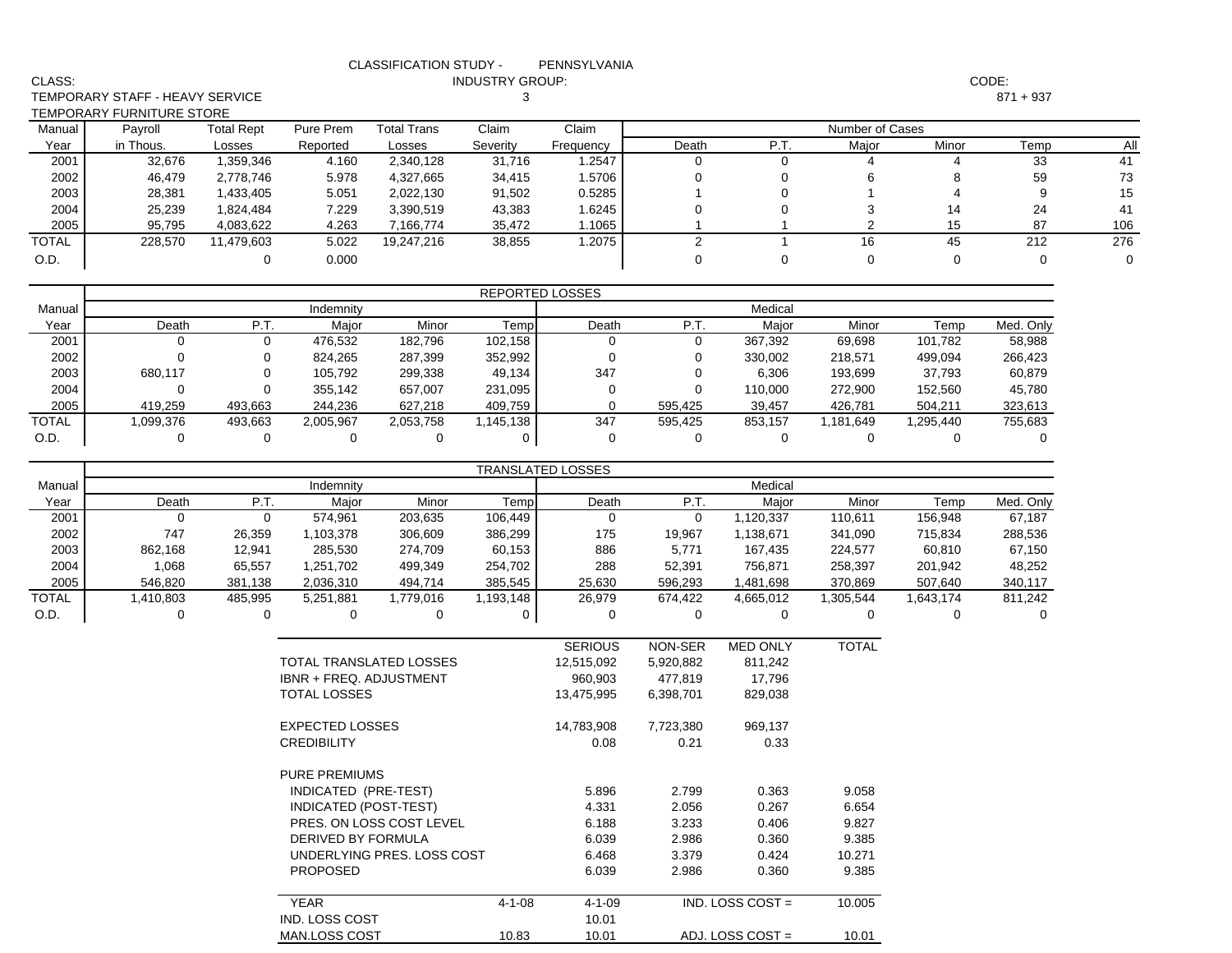|        | <b>CLASSIFICATION STUDY -</b> | PENNSYLVANIA |
|--------|-------------------------------|--------------|
| CLASS: | <b>INDUSTRY GROUP:</b>        |              |

POLICE OR FIREFIGHTERS - SALARIED 3

: CODE: the contract of the contract of the contract of the contract of the contract of the contract of the contract of the contract of the contract of the contract of the contract of the contract of the contract of the co

| Manual | Payroll   | <b>Total Rept</b> | Pure Prem | Total Trans | Claim    | Claim     |       |     | Number of Cases |       |      |      |
|--------|-----------|-------------------|-----------|-------------|----------|-----------|-------|-----|-----------------|-------|------|------|
| Year   | in Thous. | Losses            | Reported  | Losses      | Severity | Frequency | Death | P.T | Maior           | Minor | Temp | Al   |
| 2001   | 450.140   | 13,372,372        | 2.971     | 19,249,283  | 29,926   | 0.9219    |       |     | 21              | 20    | 372  | 415  |
| 2002   | 412.897   | 12.327.143        | 2.986     | 17.222.252  | 31,233   | 0.8767    |       |     | 23              | 36    | 302  | 362  |
| 2003   | 395.503   | 10,463,658        | 2.646     | 16.618.997  | 30,891   | 0.7838    |       |     | 22              | 26    | 262  | 310  |
| 2004   | 414.385   | 13,649,586        | 3.294     | 22,733,218  | 36,326   | 0.8495    |       |     | 30              | 14    | 306  | 352  |
| 2005   | 430.707   | 11.856.717        | 2.753     | 22,926,375  | 34,310   | 0.7406    |       |     | 12              | 22    | 284  | 319  |
| TOTAL  | 2,103,632 | 61,669,476        | 2.932     | 98,750,125  | 32,442   | 0.8357    |       |     | 108             | 118   | 1526 | 1758 |
| O.D.   |           | 87.426            | 0.004     |             |          |           |       |     |                 |       |      |      |

985

|              | <b>REPORTED LOSSES</b> |             |            |           |            |         |         |           |           |            |           |  |  |
|--------------|------------------------|-------------|------------|-----------|------------|---------|---------|-----------|-----------|------------|-----------|--|--|
| Manual       |                        |             | Indemnity  |           |            | Medical |         |           |           |            |           |  |  |
| Year         | Death                  | <b>P.L.</b> | Maior      | Minor     | Temp       | Death   | P.1     | Maior     | Minor     | Геmр       | Med. Only |  |  |
| 2001         | 924.476                |             | 3.759.854  | 786,423   | 2,389,239  | U       |         | 1,231,603 | 868,217   | 2,459,668  | 952,892   |  |  |
| 2002         |                        | 337.709     | 4,451,092  | 977,059   | 397,969    | υ       | 997,170 | 918,511   | 759,292   | .467,562   | 1,020,779 |  |  |
| 2003         |                        |             | 3,877,215  | 698,854   | 1,377,714  | 0       |         | .449.583  | 746.846   | 1.426.100  | 887,346   |  |  |
| 2004         | 595.052                |             | 4.697.175  | 506,144   | 2,772,305  | 21.154  |         | 1,058,579 | 450,569   | 2,685,730  | 862,878   |  |  |
| 2005         | 361,131                |             | 2,445,881  | 967,591   | 2,559,841  | 13.844  |         | 833,298   | ,296,176  | 2,467,276  | 911,679   |  |  |
| <b>TOTAL</b> | 1,880,659              | 337.709     | 19,231,217 | 3,936,071 | 10,497,068 | 34,998  | 997,170 | 5.491.574 | 4,121,100 | 10,506,336 | 4,635,574 |  |  |
| O.D.         |                        |             |            |           | 45,429     | 0       |         |           |           | 20.450     | 21,547    |  |  |

|              | <b>TRANSLATED LOSSES</b> |         |            |           |            |         |          |            |           |            |           |  |  |  |
|--------------|--------------------------|---------|------------|-----------|------------|---------|----------|------------|-----------|------------|-----------|--|--|--|
| Manual       |                          |         | Indemnity  |           |            | Medical |          |            |           |            |           |  |  |  |
| Year         | Death                    | P.T.    | Maior      | Minor     | Templ      | Death   | P.T      | Maior      | Minor     | Temp       | Med. Only |  |  |  |
| 2001         | 128,528                  |         | 4.662.078  | 876,075   | 2,489,587  |         | 0        | 3,837,003  | 1,377,860 | 3,792,808  | 1,085,344 |  |  |  |
| 2002         | 2,649                    | 294,480 | 5,849,519  | .058,640  | 1,532,325  | 13.439  | 802,325  | 3,278,498  | 1,177,205 | 2,107,668  | 105,504   |  |  |  |
| 2003         | .670                     | 230,085 | 5,346,852  | 773,695   | 1,445,953  | 1,441   | 186,196  | 4,714,645  | 1,011,793 | 927,924    | 978,743   |  |  |  |
| 2004         | 684,366                  | 432,947 | 7,992,810  | 849,240   | 2,652,134  | 39,488  | 349,530  | 4,983,145  | 770.710   | 3,069,375  | 909,473   |  |  |  |
| 2005         | 475,582                  | 472,861 | 7,804,481  | ,363,389  | 2,172,738  | 29,210  | 380,496  | 5,779,493  | 1,128,791 | 2,361,159  | 958,175   |  |  |  |
| <b>TOTAL</b> | 2,292,795                | 430,373 | 31.655.740 | 4,921,039 | 10,292,737 | 83.578  | .718,547 | 22,592,784 | 5,466,359 | 13,258,934 | 5,037,239 |  |  |  |
| O.D.         |                          | 181     | 3.747      | 839       | 48,786     | υ       |          | 669. ا     | 554       | 28,995     | 23,161    |  |  |  |

|                            |              | <b>SERIOUS</b> | NON-SER    | <b>MED ONLY</b>      | TOTAL |
|----------------------------|--------------|----------------|------------|----------------------|-------|
| TOTAL TRANSLATED LOSSES    |              | 59,779,421     | 34,018,243 | 5,060,400            |       |
| IBNR + FREQ. ADJUSTMENT    |              | 2,649,798      | 1,087,769  | 55,112               |       |
| TOTAL LOSSES               |              | 62,429,219     | 35,106,012 | 5,115,512            |       |
| <b>EXPECTED LOSSES</b>     |              | 45,249,124     | 22,740,262 | 4,038,973            |       |
| <b>CREDIBILITY</b>         |              | 0.37           | 0.94       | 1.00                 |       |
| <b>PURE PREMIUMS</b>       |              |                |            |                      |       |
| INDICATED (PRE-TEST)       |              | 2.968          | 1.669      | 0.243                | 4.880 |
| INDICATED (POST-TEST)      |              | 2.180          | 1.226      | 0.178                | 3.584 |
| PRES. ON LOSS COST LEVEL   |              | 2.058          | 1.034      | 0.184                | 3.276 |
| DERIVED BY FORMULA         |              | 2.103          | 1.214      | 0.178                | 3.495 |
| UNDERLYING PRES. LOSS COST |              | 2.151          | 1.081      | 0.192                | 3.424 |
| <b>PROPOSED</b>            |              | 2.103          | 1.214      | 0.178                | 3.495 |
| <b>YEAR</b>                | $4 - 1 - 08$ | $4 - 1 - 09$   |            | $IND.$ LOSS COST $=$ | 3.726 |
| <b>IND. LOSS COST</b>      |              | 3.73           |            |                      |       |
| MAN.LOSS COST              | 3.61         | 3.73           |            | ADJ. LOSS COST $=$   | 3.73  |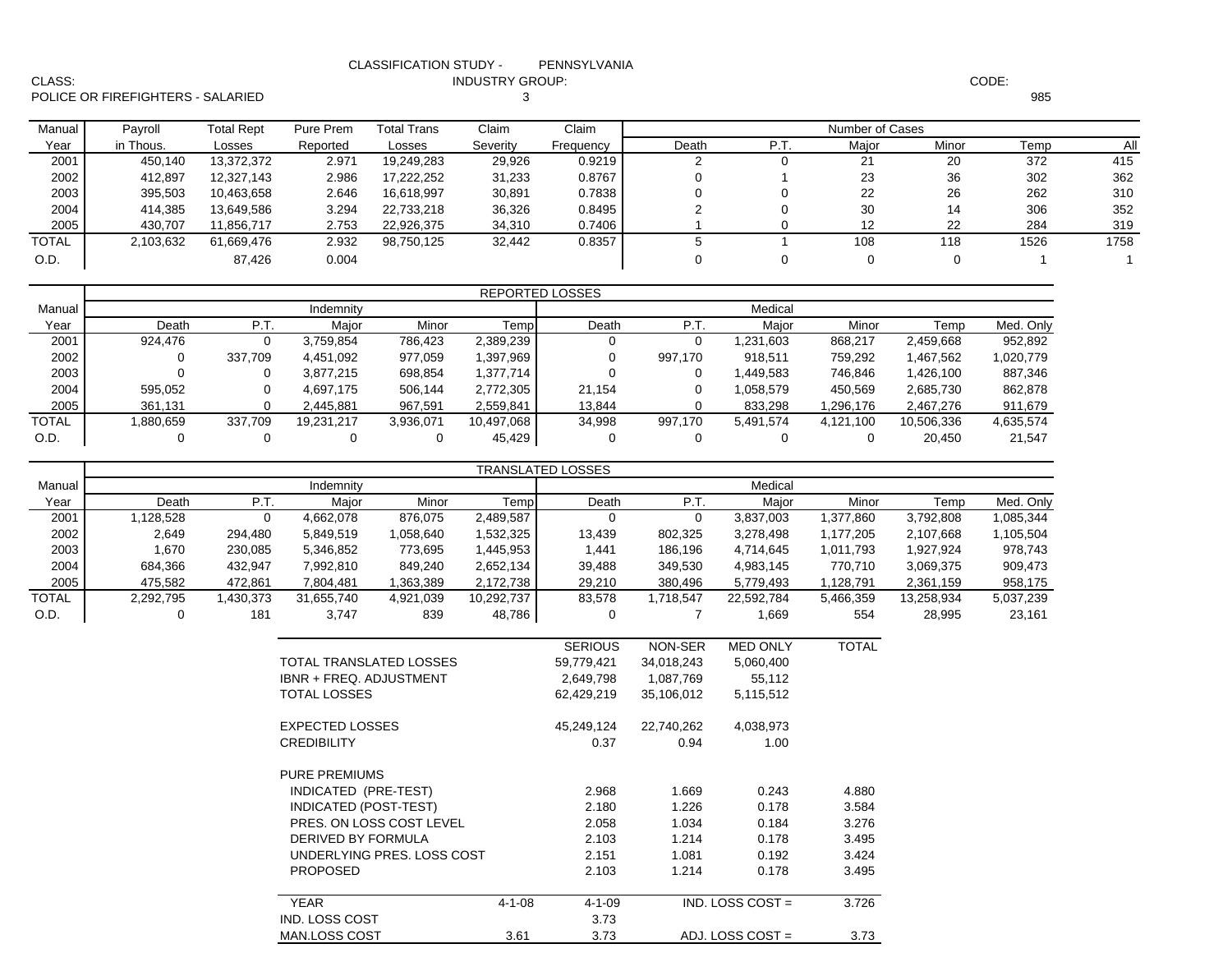| CLASS:       |                                 |                   |                         |                            |                  | <b>INDUSTRY GROUP:</b>     |                            |                            |                         |                     | CODE:            |             |  |  |
|--------------|---------------------------------|-------------------|-------------------------|----------------------------|------------------|----------------------------|----------------------------|----------------------------|-------------------------|---------------------|------------------|-------------|--|--|
|              | VOLUNTEER AMBULANCE CORPS       |                   |                         |                            | 3                |                            |                            |                            |                         |                     | $993 + 996$      |             |  |  |
|              | VOLUNTEER HAZ MAT RESPONSE TEAM |                   |                         |                            |                  |                            |                            |                            |                         |                     |                  |             |  |  |
| Manual       | Cos/Teams                       | <b>Total Rept</b> | Pure Prem               | <b>Total Trans</b>         | Claim            | Claim                      |                            |                            | Number of Cases         |                     |                  |             |  |  |
| Year         | Reported                        | Losses            | Reported                | Losses                     | Severity         | Frequency                  | Death                      | P.T.                       | Major                   | Minor               | Temp             | All         |  |  |
| 2001         | 591                             | 260,192           | 44.026                  | 334,303                    | 9,904            | 32.1489                    | $\mathbf 0$                | $\mathbf 0$                | 0                       | 1                   | 18               | 19          |  |  |
| 2002         | 560                             | 485,628           | 86.719                  | 796,255                    | 51,313           | 14.2857                    | $\mathbf 0$                | 0                          |                         | 0                   | $\overline{7}$   | 8           |  |  |
| 2003         | 524                             | 397,989           | 75.952                  | 564,055                    | 24,508           | 24.8092                    | $\mathbf 0$                | $\mathbf 0$                | $\overline{\mathbf{c}}$ |                     | 10               | 13          |  |  |
| 2004         | 535                             | 709,831           | 132.679                 | 1,184,574                  | 15,188           | 72.8972                    | $\mathbf 0$                | 0                          |                         | 0                   | 38               | 39          |  |  |
| 2005         | 533                             | 761,539           | 142.878                 | 1,730,266                  | 43,160           | 30.0188                    | $\mathbf 0$<br>$\mathbf 0$ | $\mathbf 0$<br>$\mathbf 0$ | 0<br>4                  | $\overline{1}$<br>3 | 15<br>88         | 16<br>95    |  |  |
| <b>TOTAL</b> | 2,743                           | 2,615,179         | 95.340                  | 4,609,453                  | 23,160           | 34.6336                    |                            |                            |                         |                     |                  |             |  |  |
| O.D.         |                                 | 860               | 0.031                   |                            |                  | #DIV/0!                    | $\mathbf 0$                | $\mathbf 0$                | 0                       | $\mathbf 0$         | 0                | $\mathbf 0$ |  |  |
|              |                                 |                   |                         |                            |                  |                            |                            |                            |                         |                     |                  |             |  |  |
|              |                                 |                   |                         |                            |                  | <b>REPORTED LOSSES</b>     |                            |                            |                         |                     |                  |             |  |  |
| Manual       |                                 | P.T.              | Indemnity               |                            |                  |                            | P.T.                       | Medical                    | Minor                   |                     |                  |             |  |  |
| Year         | Death                           | $\mathbf 0$       | Major<br>$\Omega$       | Minor                      | Temp             | Death                      |                            | Major                      |                         | Temp                | Med. Only        |             |  |  |
| 2001<br>2002 | 0<br>$\Omega$                   | $\mathbf 0$       | 182,500                 | 12,451<br>$\mathbf 0$      | 67,183<br>47,538 | $\mathbf 0$<br>$\mathbf 0$ | $\mathbf 0$<br>$\mathbf 0$ | $\mathbf 0$<br>85,000      | 22,944                  | 85,592              | 72,022<br>75,127 |             |  |  |
| 2003         |                                 | 0                 | 218,550                 |                            | 20,788           | $\mathbf 0$                | 0                          | 20,610                     | 0<br>4,031              | 95,463<br>41,578    | 79,381           |             |  |  |
| 2004         | 0<br>$\mathbf 0$                | $\mathbf 0$       | 115,875                 | 13,051<br>$\mathbf 0$      | 193,436          | $\mathbf 0$                | 0                          | 50,000                     | 0                       | 233,021             | 117,499          |             |  |  |
| 2005         | $\mathbf 0$                     | $\mathbf 0$       | $\Omega$                | 27,814                     | 453,381          | $\mathbf 0$                | $\Omega$                   | $\Omega$                   | 41,963                  | 167,404             | 70,977           |             |  |  |
| <b>TOTAL</b> | $\mathbf 0$                     | 0                 | 516,925                 | 53,316                     | 782,326          | $\mathbf 0$                | $\mathbf 0$                | 155,610                    | 68,938                  | 623,058             | 415,006          |             |  |  |
| O.D.         | 0                               | 0                 | $\mathbf 0$             | 0                          | $\mathbf 0$      | $\mathbf 0$                | $\mathbf 0$                | $\Omega$                   | 0                       | $\mathbf 0$         | 860              |             |  |  |
|              |                                 |                   |                         |                            |                  |                            |                            |                            |                         |                     |                  |             |  |  |
|              |                                 |                   |                         |                            |                  | <b>TRANSLATED LOSSES</b>   |                            |                            |                         |                     |                  |             |  |  |
| Manual       |                                 |                   | Indemnity               |                            |                  |                            |                            | Medical                    |                         |                     |                  |             |  |  |
| Year         | Death                           | P.T.              | Major                   | Minor                      | Temp             | Death                      | P.T.                       | Major                      | Minor                   | Temp                | Med. Only        |             |  |  |
| 2001         | 0                               | $\mathbf 0$       | $\Omega$                | 13,870                     | 70,005           | $\mathbf 0$                | $\mathbf 0$                | $\Omega$                   | 36,412                  | 131.983             | 82,033           |             |  |  |
| 2002         | 0                               | 5,391             | 231,591                 | 2,211                      | 51,763           | $\mathbf 0$                | 5,096                      | 277,903                    | 4,959                   | 135,978             | 81,363           |             |  |  |
| 2003         | 31                              | 11,876            | 283,047                 | 17,026                     | 23,646           | 17                         | 2,951                      | 74,825                     | 8,234                   | 54,845              | 87,557           |             |  |  |
| 2004         | 51                              | 14,487            | 260,359                 | 26,017                     | 178,774          | 102                        | 17,868                     | 264,690                    | 30,342                  | 268,040             | 123,844          |             |  |  |
| 2005         | 314                             | 38,731            | 655,367                 | 134,922                    | 359,222          | 159                        | 15,143                     | 238,640                    | 57,907                  | 155,264             | 74,597           |             |  |  |
| <b>TOTAL</b> | 396                             | 70,485            | 1,430,364               | 194,046                    | 683,410          | 278                        | 41,058                     | 856,058                    | 137,854                 | 746,110             | 449,394          |             |  |  |
| O.D.         | 0                               | $\mathbf 0$       | 0                       | 0                          | $\mathbf{0}$     | 0                          | 0                          | $\mathbf 0$                | 0                       | 0                   | 905              |             |  |  |
|              |                                 |                   |                         |                            |                  |                            |                            |                            |                         |                     |                  |             |  |  |
|              |                                 |                   |                         |                            |                  | <b>SERIOUS</b>             | NON-SER                    | <b>MED ONLY</b>            | <b>TOTAL</b>            |                     |                  |             |  |  |
|              |                                 |                   |                         | TOTAL TRANSLATED LOSSES    |                  | 2,398,639                  | 1,761,420                  | 450,299                    |                         |                     |                  |             |  |  |
|              |                                 |                   | IBNR + FREQ. ADJUSTMENT |                            |                  | 66,898                     | 44,074                     | 4,533                      |                         |                     |                  |             |  |  |
|              |                                 |                   | <b>TOTAL LOSSES</b>     |                            |                  | 2,465,537                  | 1,805,494                  | 454,832                    |                         |                     |                  |             |  |  |
|              |                                 |                   |                         |                            |                  |                            |                            |                            |                         |                     |                  |             |  |  |
|              |                                 |                   | <b>EXPECTED LOSSES</b>  |                            |                  | 1,147,967                  | 937,036                    | 339,246                    |                         |                     |                  |             |  |  |
|              |                                 |                   | <b>CREDIBILITY</b>      |                            |                  | 0.06                       | 0.19                       | 0.46                       |                         |                     |                  |             |  |  |
|              |                                 |                   | PURE PREMIUMS           |                            |                  |                            |                            |                            |                         |                     |                  |             |  |  |
|              |                                 |                   | INDICATED (PRE-TEST)    |                            |                  | 898.847                    | 658.219                    | 165.815                    | 1722.881                |                     |                  |             |  |  |
|              |                                 |                   | INDICATED (POST-TEST)   |                            |                  | 660.203                    | 483.462                    | 121.791                    | 1265.456                |                     |                  |             |  |  |
|              |                                 |                   |                         | PRES. ON LOSS COST LEVEL   |                  | 400.387                    | 326.818                    | 118.322                    | 845.527                 |                     |                  |             |  |  |
|              |                                 |                   | DERIVED BY FORMULA      |                            |                  | 415.976                    | 356.580                    | 119.918                    | 892.474                 |                     |                  |             |  |  |
|              |                                 |                   |                         | UNDERLYING PRES. LOSS COST |                  | 418.508                    | 341.610                    | 123.677                    | 883.795                 |                     |                  |             |  |  |
|              |                                 |                   | <b>PROPOSED</b>         |                            |                  | 415.976                    | 356.580                    | 119.918                    | 892.474                 |                     |                  |             |  |  |
|              |                                 |                   |                         |                            |                  |                            |                            |                            |                         |                     |                  |             |  |  |
|              |                                 |                   | YEAR                    |                            | $4 - 1 - 08$     | $4 - 1 - 09$               |                            | IND. LOSS COST $=$         | 951.467                 |                     |                  |             |  |  |
|              |                                 |                   | IND. LOSS COST          |                            |                  | 951.47                     |                            |                            |                         |                     |                  |             |  |  |
|              |                                 |                   | MAN.LOSS COST           |                            | 931.88           | 951.47                     |                            | ADJ. LOSS CO               | 951.47                  |                     |                  |             |  |  |

CLASSIFICATION STUDY - PENNSYLVANIA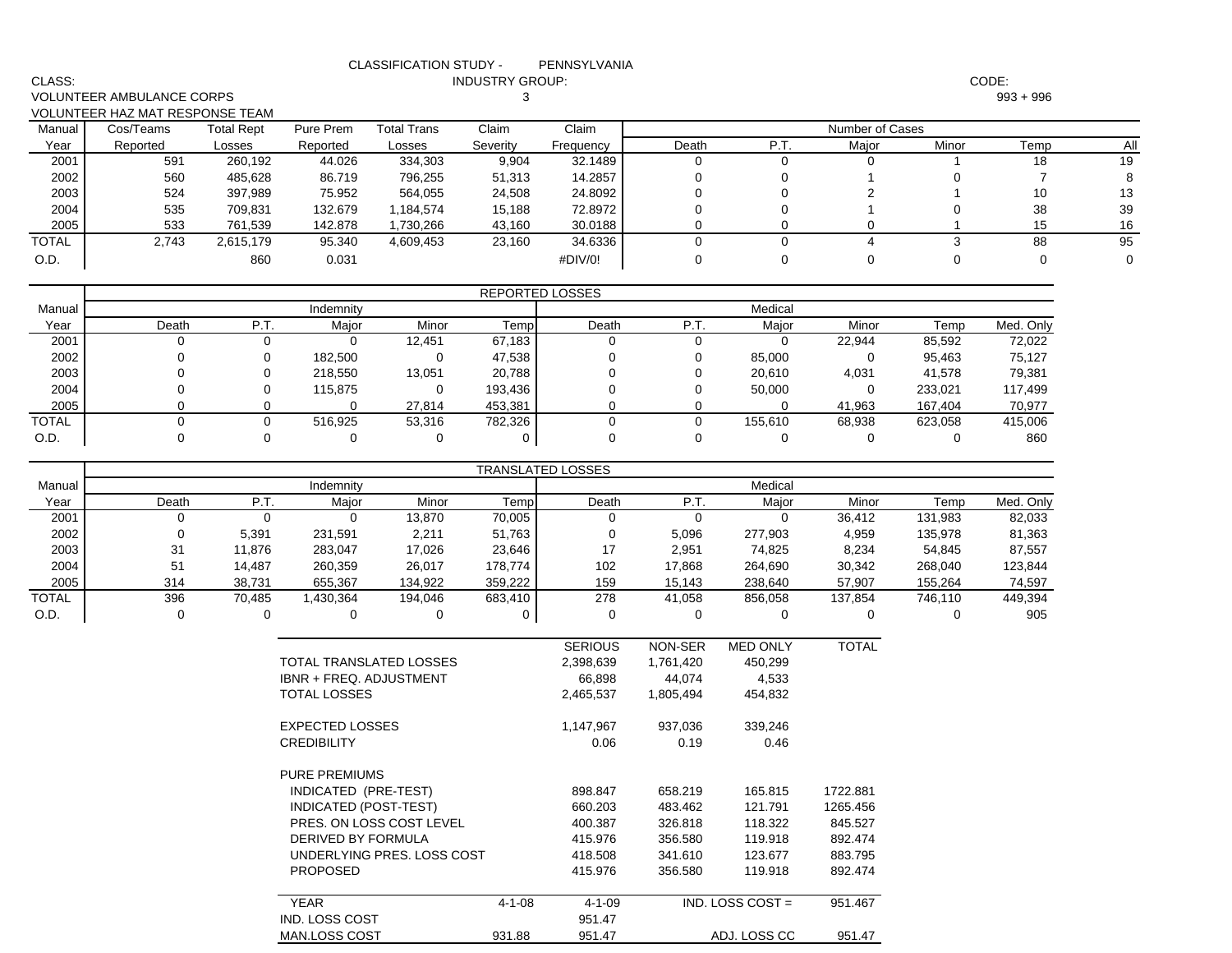|        | <b>CLASSIFICATION STUDY -</b><br>PENNSYLVANIA |  |
|--------|-----------------------------------------------|--|
| CLASS: | <b>INDUSTRY GROUP:</b>                        |  |

FIREFIGHTERS - VOLUNTEER FIRE CO. 3

: CODE: the contract of the contract of the contract of the contract of the contract of the contract of the contract of the contract of the contract of the contract of the contract of the contract of the contract of the co

994

| Manual | Persons    | <b>Total Rept</b> | Pure Prem | Total Trans | Claim    | Claim     |       |     | Number of Cases |       |      |     |
|--------|------------|-------------------|-----------|-------------|----------|-----------|-------|-----|-----------------|-------|------|-----|
| Year   | Reported   | Losses            | Reported  | Losses      | Severity | Frequency | Death | P.T | Major           | Minor | Temp | AI  |
| 2001   | 6,498,373  | 5,270,621         | 0.081     | 7,632,442   | 30,281   | 0.0234    |       |     | 6               |       | 138  | 152 |
| 2002   | 6,049,184  | 6.834.624         | 0.113     | 11.326.426  | 38,179   | 0.0266    |       |     | 15              | 10    | 134  | 161 |
| 2003   | 5,913,679  | 4,187,654         | 0.071     | 6,628,738   | 27,152   | 0.0225    |       |     | 9               |       | 117  | 133 |
| 2004   | 5,717,659  | 3.971.040         | 0.069     | 7.078.024   | 30,022   | 0.0196    |       |     |                 | 9     | 97   | 112 |
| 2005   | 6,022,583  | 4,882,817         | 0.081     | 8,889,268   | 28,496   | 0.0246    |       |     |                 |       | 141  | 148 |
| TOTAL  | 30,201,478 | 25,146,756        | 0.083     | 41,554,898  | 31,077   | 0.0234    |       |     | 38              | 37    | 627  | 706 |
| O.D.   |            | 102,206           | 0.000     |             |          |           |       |     |                 |       | w    |     |

|              | <b>REPORTED LOSSES</b> |      |           |           |            |         |     |           |         |           |           |  |  |  |
|--------------|------------------------|------|-----------|-----------|------------|---------|-----|-----------|---------|-----------|-----------|--|--|--|
| Manual       |                        |      | Indemnity |           |            | Medical |     |           |         |           |           |  |  |  |
| Year         | Death                  | P.T. | Major     | Minor     | Temp       | Death   | P.T | Maior     | Minor   | Temp      | Med. Only |  |  |  |
| 2001         | 356.038                |      | .433.344  | 121,866   | 730,927    |         |     | 542.679   | 153,762 | ,264,025  | 667,980   |  |  |  |
| 2002         | 215.506                |      | 2.732.355 | 221,738   | 617,008    | 3,103   |     | .404.656  | 164,324 | 788,208   | 687,726   |  |  |  |
| 2003         |                        |      | .208.008  | 299,074   | 690,247    |         |     | 463.938   | 127,592 | 822,390   | 576,405   |  |  |  |
| 2004         | 3,000                  |      | 808.408   | 252,225   | 638,272    |         |     | 370,638   | 535,229 | 754,682   | 608,586   |  |  |  |
| 2005         |                        |      | 471.754   | 139.037   | 150,727. ا |         |     | 1,172,591 | 111,452 | 1.171.893 | 665,363   |  |  |  |
| <b>TOTAL</b> | 574.544                |      | 6.653.869 | 1,033,940 | 3,827,181  | 3,103   |     | 3,954,502 | 092,359 | 4,801,198 | 3,206,060 |  |  |  |
| O.D.         |                        |      |           |           | 5,141      |         |     |           |         | 15,254    | 81,811    |  |  |  |

|              |         | <b>TRANSLATED LOSSES</b> |            |          |           |        |         |            |           |           |           |  |  |  |
|--------------|---------|--------------------------|------------|----------|-----------|--------|---------|------------|-----------|-----------|-----------|--|--|--|
| Manual       |         |                          | Indemnity  |          |           |        |         | Medical    |           |           |           |  |  |  |
| Year         | Death   | P.1                      | Maior      | Minor    | Temp      | Death  | P.T     | Maior      | Minor     | Temp      | Med. Only |  |  |  |
| 2001         | 472.462 |                          | .697.269   | 135,759  | 761,626   | υ      | 0       | 1,611,350  | 244,020   | ,949,127  | 760,829   |  |  |  |
| 2002         | 274,033 | 78.921                   | 3,383,753  | 257,589  | 676,002   | 12,255 | 80,678  | 4,388,266  | 298,343   | 1,131,779 | 744.807   |  |  |  |
| 2003         | 727     | 79,170                   | 1,811,765  | 328,604  | 715,468   | 414    | 66,364  | 1,680,963  | 220,808   | 088,680   | 635,775   |  |  |  |
| 2004         | 4,028   | 88,819                   | 1,643,002  | 279,467  | 612,947   | 827    | 150.300 | 2,163,597  | 571,639   | 921,948   | 641,450   |  |  |  |
| 2005         | 1,466   | 135.757                  | 2,260,119  | 408,071  | 931,248   | 1,847  | 191,804 | 2,798,976  | 366,063   | 094,620   | 699,297   |  |  |  |
| <b>TOTAL</b> | 752.716 | 382,667                  | 10,795,908 | ,409,490 | 3,697,291 | 15,343 | 489,146 | 12,643,152 | 1,700,873 | 6,186,154 | 3,482,158 |  |  |  |
| O.D.         |         | 256                      | 4,294      | 853      | 4,556     | o      | 839     | 13,212     | 2,722     | 14,297    | 87,761    |  |  |  |

|                            |              | <b>SERIOUS</b> | NON-SER    | <b>MED ONLY</b>      | TOTAL |
|----------------------------|--------------|----------------|------------|----------------------|-------|
| TOTAL TRANSLATED LOSSES    |              | 25,097,542     | 13,016,236 | 3,569,919            |       |
| IBNR + FREQ. ADJUSTMENT    |              | 1,115,571      | 545,747    | 36,223               |       |
| <b>TOTAL LOSSES</b>        |              | 26,213,113     | 13,561,983 | 3,606,142            |       |
| <b>EXPECTED LOSSES</b>     |              | 19,026,931     | 11,506,763 | 2,687,932            |       |
| <b>CREDIBILITY</b>         |              | 0.38           | 1.00       | 1.00                 |       |
| <b>PURE PREMIUMS</b>       |              |                |            |                      |       |
| INDICATED (PRE-TEST)       |              | 0.868          | 0.449      | 0.119                | 1.436 |
| INDICATED (POST-TEST)      |              | 0.638          | 0.330      | 0.087                | 1.055 |
| PRES. ON LOSS COST LEVEL   |              | 0.603          | 0.365      | 0.085                | 1.053 |
| DERIVED BY FORMULA         |              | 0.616          | 0.330      | 0.087                | 1.033 |
| UNDERLYING PRES. LOSS COST |              | 0.630          | 0.381      | 0.089                | 1.100 |
| <b>PROPOSED</b>            |              | 0.628          | 0.336      | 0.089                | 1.053 |
| <b>YEAR</b>                | $4 - 1 - 08$ | $4 - 1 - 09$   |            | $IND.$ LOSS COST $=$ | 1.123 |
| IND. LOSS COST             |              | 1.12           |            |                      |       |
| <b>MAN.LOSS COST</b>       | 1.16         | 1.12           |            | ADJ. LOSS COST $=$   | 1.12  |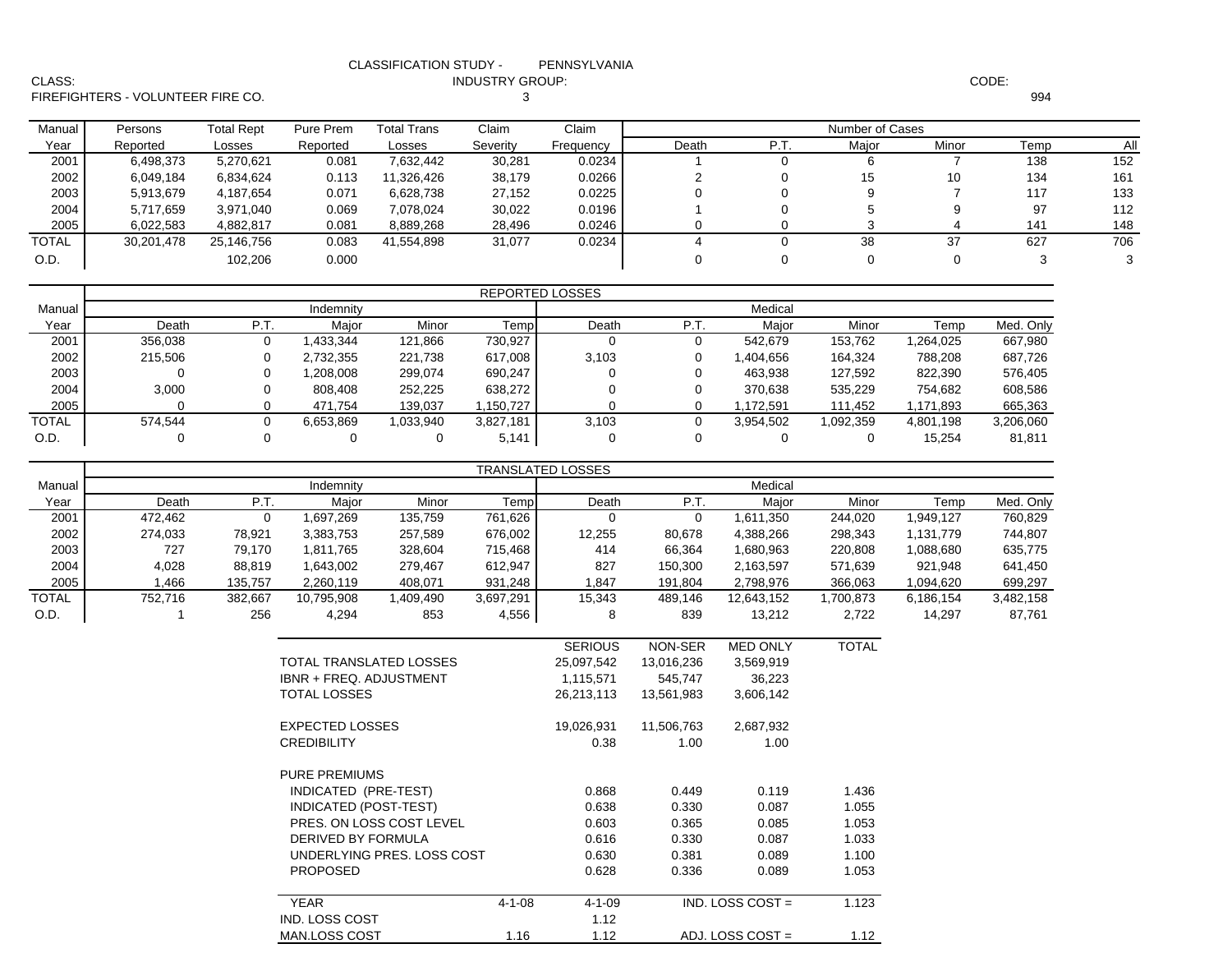|        | <b>CLASSIFICATION STUDY -</b> | PENNSYLVANIA |
|--------|-------------------------------|--------------|
| CLASS: | <b>INDUSTRY GROUP:</b>        |              |

### : CODE: the contract of the contract of the contract of the contract of the contract of the contract of the contract of the contract of the contract of the contract of the contract of the contract of the contract of the co 1 4771 + 4775 + 0771 + 0775

| Manual       | Payroll   | <b>Total Rept</b> | Pure Prem | Total Trans | Claim    | Claim     | Number of Cases |      |       |       |      |     |
|--------------|-----------|-------------------|-----------|-------------|----------|-----------|-----------------|------|-------|-------|------|-----|
| Year         | in Thous. | Losses            | Reported  | Losses      | Severity | Frequency | Death           | P.T. | Major | Minor | Temp | All |
| 2001         | 3,324     | 100,227           | 3.015     | 141.459     | 27,292   | 0.9025    |                 |      | υ     |       |      |     |
| 2002         | 3,424     | 1,845,582         | 53.901    | 2,242,959   | 613,840  | 0.8762    |                 |      |       |       |      |     |
| 2003         | 9,010     | 55,294            | 0.614     | 84,393      | 9,068    | 0.5549    |                 |      |       |       |      |     |
| 2004         | 9,882     | 180,596           | 1.828     | 321,215     | 25,153   | 0.7084    |                 |      |       |       |      |     |
| 2005         | 9,388     | 12,135            | 0.129     | 21,480      | 7,919    | 0.1065    |                 |      |       |       |      |     |
| <b>TOTAL</b> | 35,028    | 2,193,834         | 6.263     | 2,811,506   | 113,301  | 0.5424    |                 |      |       |       | 16   | 19  |
| O.D.         |           |                   | 0.000     |             |          |           |                 |      |       |       |      |     |

|              |       |         |           |       |        | <b>REPORTED LOSSES</b> |         |         |        |         |           |
|--------------|-------|---------|-----------|-------|--------|------------------------|---------|---------|--------|---------|-----------|
| Manual       |       |         | Indemnity |       |        |                        |         | Medical |        |         |           |
| Year         | Death | P.1.    | Major     | Minor | Temp   | Death                  | P.T     | Major   | Minor  | Temp    | Med. Only |
| 2001         |       |         |           |       | 11,390 |                        |         |         |        | 70,486  | 18,351    |
| 2002         |       | 626,346 | 294,065   |       | 3,912  |                        | 250,433 | 663,770 |        | 2,994   | 4,062     |
| 2003         |       |         |           | 9,098 | 7,267  |                        |         |         | 11.115 | 17.859  | 9,955     |
| 2004         |       |         |           |       | 15,896 |                        |         |         |        | 160,175 | 4,525     |
| 2005         |       |         |           |       | .466   |                        |         |         |        | 6,453   | 4,216     |
| <b>TOTAL</b> |       | 626,346 | 294,065   | 9,098 | 39,931 |                        | 250,433 | 663,770 | 11.115 | 257,967 | 41,109    |
| O.D.         |       |         |           |       | 0      |                        |         |         |        |         |           |

|              |                     |          |                                |                            |              | <b>TRANSLATED LOSSES</b> |          |                    |              |          |           |
|--------------|---------------------|----------|--------------------------------|----------------------------|--------------|--------------------------|----------|--------------------|--------------|----------|-----------|
| Manual       |                     |          | Indemnity                      |                            |              |                          |          | Medical            |              |          |           |
| Year         | Death               | P.T.     | Major                          | Minor                      | Temp         | Death                    | P.T.     | Major              | Minor        | Temp     | Med. Only |
| 2001         | 0                   | $\Omega$ | $\Omega$                       | $\Omega$                   | 11,868       | $\mathbf 0$              | $\Omega$ | $\Omega$           | $\Omega$     | 108,689  | 20,902    |
| 2002         | 415                 | 650,610  | 187,351                        | 2,896                      | 4,753        | 7,167                    | 434,228  | 933,541            | 11,223       | 6,376    | 4,399     |
| 2003         | 21                  | 312      | 6,080                          | 8,586                      | 7,588        | 8                        | 419      | 12,655             | 13,801       | 23,943   | 10,980    |
| 2004         | 3                   | 566      | 9,654                          | 1,753                      | 14,489       | 32                       | 4,693    | 84,669             | 17,523       | 183,064  | 4,769     |
| 2005         |                     | 116      | 1,954                          | 383                        | 1,154        | 4                        | 388      | 6,027              | 1,238        | 5,784    | 4,431     |
| <b>TOTAL</b> | 440                 | 651,604  | 205,039                        | 13,618                     | 39,852       | 7,211                    | 439,728  | 1,036,892          | 43,785       | 327,856  | 45,481    |
| O.D.         | 0                   | $\Omega$ | 0                              | $\Omega$                   | 0            | 0                        | $\Omega$ | 0                  | $\Omega$     | $\Omega$ | $\Omega$  |
|              |                     |          |                                |                            |              | <b>SERIOUS</b>           | NON-SER  | <b>MED ONLY</b>    | <b>TOTAL</b> |          |           |
|              |                     |          | TOTAL TRANSLATED LOSSES        |                            |              | 2,340,914                | 425,111  | 45,481             |              |          |           |
|              |                     |          | <b>IBNR + FREQ. ADJUSTMENT</b> |                            |              | 52,734                   | 23,060   | 521                |              |          |           |
|              | <b>TOTAL LOSSES</b> |          |                                |                            |              | 2,393,648                | 448,171  | 46,002             |              |          |           |
|              |                     |          | <b>EXPECTED LOSSES</b>         |                            |              | 855,734                  | 410,528  | 30,474             |              |          |           |
|              |                     |          | <b>CREDIBILITY</b>             |                            |              | 0.02                     | 0.06     | 0.10               |              |          |           |
|              |                     |          | <b>PURE PREMIUMS</b>           |                            |              |                          |          |                    |              |          |           |
|              |                     |          | INDICATED (PRE-TEST)           |                            |              | 6.834                    | 1.279    | 0.131              | 8.244        |          |           |
|              |                     |          | INDICATED (POST-TEST)          |                            |              | 5.020                    | 0.939    | 0.096              | 6.055        |          |           |
|              |                     |          | PRES. ON LOSS COST LEVEL       |                            |              | 2.347                    | 1.126    | 0.084              | 3.557        |          |           |
|              |                     |          | <b>DERIVED BY FORMULA</b>      |                            |              | 2.400                    | 1.115    | 0.085              | 3.600        |          |           |
|              |                     |          |                                | UNDERLYING PRES. LOSS COST |              | 2.443                    | 1.172    | 0.087              | 3.702        |          |           |
|              |                     |          | <b>PROPOSED</b>                |                            |              | 2.400                    | 1.115    | 0.085              | 3.600        |          |           |
|              |                     |          | <b>YEAR</b>                    |                            | $4 - 1 - 08$ | $4 - 1 - 09$             |          | IND. LOSS COST $=$ | 3.853        |          |           |

3.85

3.85

ADJ. LOSS C O

3.85

IND. LOSS COST

MAN.LOSS COST 3.91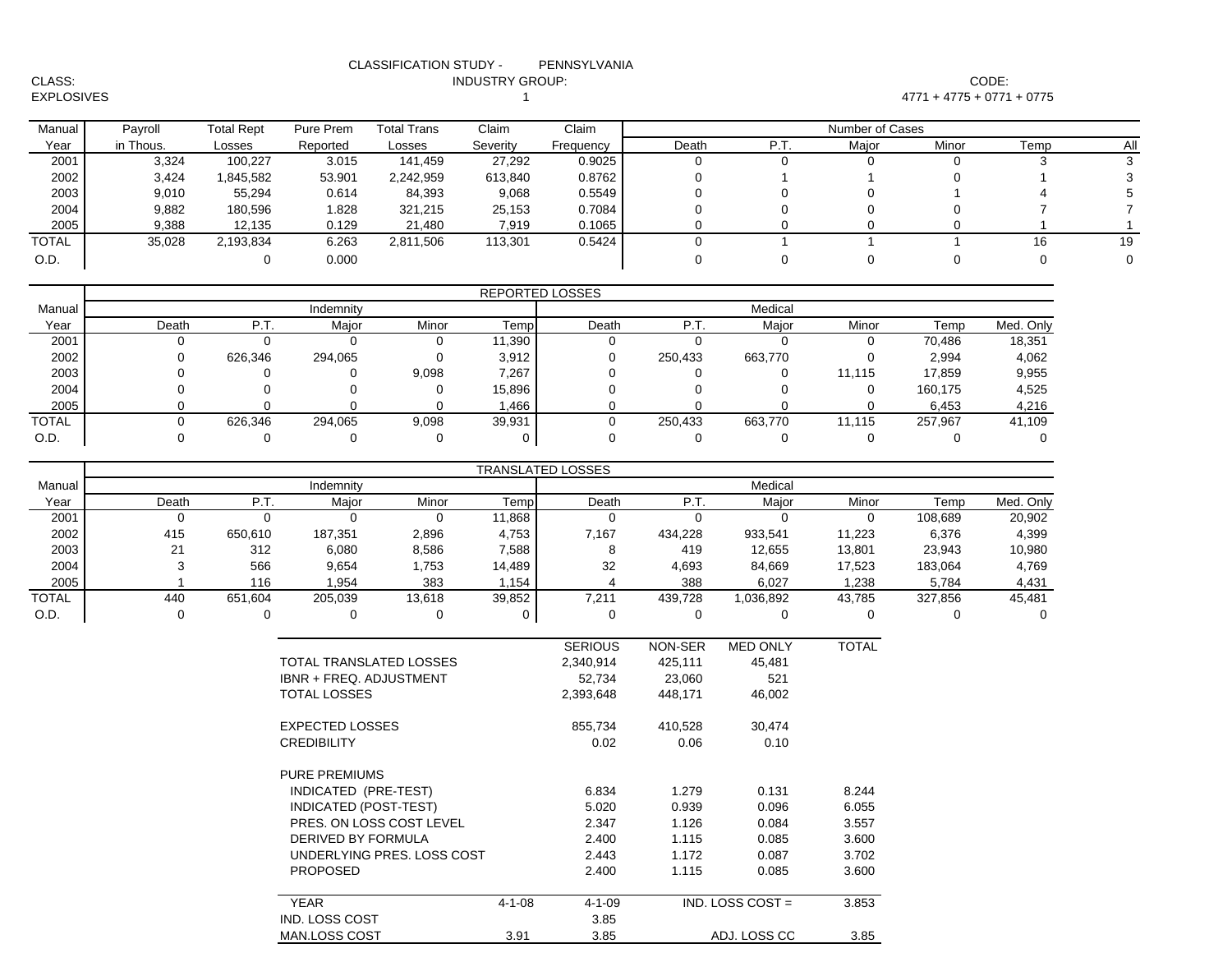|        | <b>CLASSIFICATION STUDY -</b> | PENNSYLVANIA |
|--------|-------------------------------|--------------|
| CLASS: | <b>INDUSTRY GROUP:</b>        |              |

AIRCRAFT OPERATION SCHEDULE 3

: CODE: the contract of the contract of the contract of the contract of the contract of the contract of the contract of the contract of the contract of the contract of the contract of the contract of the contract of the co

7405 + 7445

| Manual       | Pavroll   | <b>Total Rept</b> | Pure Prem | Total Trans | Claim    | Claim     | Number of Cases |       |             |       |       |      |      |
|--------------|-----------|-------------------|-----------|-------------|----------|-----------|-----------------|-------|-------------|-------|-------|------|------|
| Year         | in Thous. | Losses            | Reported  | Losses      | Severity | Frequency |                 | Death | <b>P.T.</b> | Maior | Minor | Temp | Αll  |
| 2001         | 688,702   | 3,455,266         | 0.502     | 4,954,616   | 17,396   | 0.2686    |                 |       |             | C     |       | 178  | 185  |
| 2002         | 338,985   | 1,164,470         | 0.344     | 1,602,465   | 13,007   | 0.2448    |                 |       |             |       |       | 78   | 83   |
| 2003         | 513,078   | 3,711,018         | 0.723     | 5,925,631   | 20,746   | 0.3411    |                 |       |             | 8     |       | 156  | 175  |
| 2004         | 455.196   | 3,955,673         | 0.869     | 7,065,441   | 21,452   | 0.3801    |                 |       |             |       | 13    | 153  | 173  |
| 2005         | 534.847   | 9,235,135         | 1.727     | 19,701,908  | 22,172   | 0.7292    |                 |       |             | 11    | 30    | 349  | 390  |
| <b>TOTAL</b> | 2,530,808 | 21,521,562        | 0.850     | 39,250,061  | 20,166   | 0.3975    |                 |       |             | 33    | 59    | 914  | 1006 |
| O.D.         |           | 168,678           | 0.007     |             |          |           |                 |       |             |       |       |      |      |

|              |       | <b>REPORTED LOSSES</b> |           |           |           |       |     |           |         |           |           |  |  |  |  |
|--------------|-------|------------------------|-----------|-----------|-----------|-------|-----|-----------|---------|-----------|-----------|--|--|--|--|
| Manual       |       |                        | Indemnity |           |           |       |     | Medical   |         |           |           |  |  |  |  |
| Year         | Death | $P_{1}$                | Maior     | Minor     | Temp      | Death | P.T | Maior     | Minor   | Temp      | Med. Only |  |  |  |  |
| 2001         |       |                        | ,103,539  | 151,311   | 899,064   | 0     |     | 307.526   | 32,276  | 724.635   | 236,915   |  |  |  |  |
| 2002         |       |                        | 364.739   | 137,505   | 279,787   | 0     |     | 45.707    | 35,062  | 216.743   | 84,927    |  |  |  |  |
| 2003         |       |                        | .166.778  | 520,163   | 773.519   | 0     |     | 359,737   | 221,634 | 588,728   | 80,459    |  |  |  |  |
| 2004         |       |                        | ,133,997  | 628,296   | 655,064   | 0     |     | 355,939   | 349,528 | 588.450   | 244,399   |  |  |  |  |
| 2005         |       |                        | .757.632  | 1,150,407 | 1,706,812 |       |     | 954,015   | 887,588 | 2,190,799 | 587,882   |  |  |  |  |
| <b>TOTAL</b> |       |                        | 5,526,685 | 2,587,682 | 4,314,246 | 0     |     | 2.022.924 | 526,088 | 4,309,355 | 1,234,582 |  |  |  |  |
| O.D.         |       |                        |           |           | 42,740    | 0     |     |           |         | 54.822    | 71,116    |  |  |  |  |

|              |       | TRANSLATED LOSSES |            |           |           |       |         |            |         |           |           |  |  |  |  |
|--------------|-------|-------------------|------------|-----------|-----------|-------|---------|------------|---------|-----------|-----------|--|--|--|--|
| Manual       |       |                   | Indemnity  |           |           |       |         | Medical    |         |           |           |  |  |  |  |
| Year         | Death | P.T               | Maior      | Minor     | Temp      | Death | P.T     | Maior      | Minor   | Геmр      | Med. Only |  |  |  |  |
| 2001         |       |                   | .388,252   | 168,560   | 936,825   |       |         | 1,022,524  | 51.222  | 1,117,387 | 269,846   |  |  |  |  |
| 2002         | 358   | 12.270            | 502.721    | 148,548   | 303,810   | 28    | 2,870   | 173.063    | 58,238  | 308,583   | 91,976    |  |  |  |  |
| 2003         | 1,221 | 83,255            | .885.595   | 531,646   | 805,758   | 407   | 54.017  | 1,378,517  | 308,915 | 787,554   | 88,746    |  |  |  |  |
| 2004         | 1.186 | 130,256           | 2.440.155  | 557,497   | 656,065   | 685   | 126,102 | 1,785,823  | 394,812 | 715,263   | 257,597   |  |  |  |  |
| 2005         | 5.118 | 381,828           | 6.334.595  | 1,228,028 | .499,112  | 4,133 | 402.171 | 6,033,343  | 075,950 | 2,119,766 | 617,864   |  |  |  |  |
| <b>TOTAL</b> | 7,883 | 607,609           | 12,551,318 | 2.634.279 | 4,201,570 | 5,253 | 585,160 | 10,393,270 | 889,137 | 5,048,553 | .326,029  |  |  |  |  |
| O.D.         |       |                   |            |           | 44,535    |       |         |            |         | 84,536    | 80,935    |  |  |  |  |

|                            |              | <b>SERIOUS</b> | NON-SER    | <b>MED ONLY</b>      | <b>TOTAL</b> |
|----------------------------|--------------|----------------|------------|----------------------|--------------|
| TOTAL TRANSLATED LOSSES    |              | 24,150,493     | 13,902,610 | 1,406,964            |              |
| IBNR + FREQ. ADJUSTMENT    |              | 801,298        | 368,382    | 10,764               |              |
| TOTAL LOSSES               |              | 24,951,791     | 14,270,992 | 1,417,728            |              |
| <b>EXPECTED LOSSES</b>     |              | 13,286,742     | 7,541,808  | 784,550              |              |
| <b>CREDIBILITY</b>         |              | 0.41           | 1.00       | 1.00                 |              |
| <b>PURE PREMIUMS</b>       |              |                |            |                      |              |
| INDICATED (PRE-TEST)       |              | 0.986          | 0.564      | 0.056                | 1.606        |
| INDICATED (POST-TEST)      |              | 0.724          | 0.414      | 0.041                | 1.179        |
| PRES. ON LOSS COST LEVEL   |              | 0.502          | 0.285      | 0.030                | 0.817        |
| DERIVED BY FORMULA         |              | 0.593          | 0.414      | 0.041                | 1.048        |
| UNDERLYING PRES. LOSS COST |              | 0.525          | 0.298      | 0.031                | 0.854        |
| <b>PROPOSED</b>            |              | 0.593          | 0.414      | 0.041                | 1.048        |
| <b>YEAR</b>                | $4 - 1 - 08$ | $4 - 1 - 09$   |            | $IND.$ LOSS COST $=$ | 1.117        |
| IND. LOSS COST             |              | 1.12           |            |                      |              |
| <b>MAN.LOSS COST</b>       | 0.90         | 1.09           |            | ADJ. LOSS COST $=$   | 1.09         |